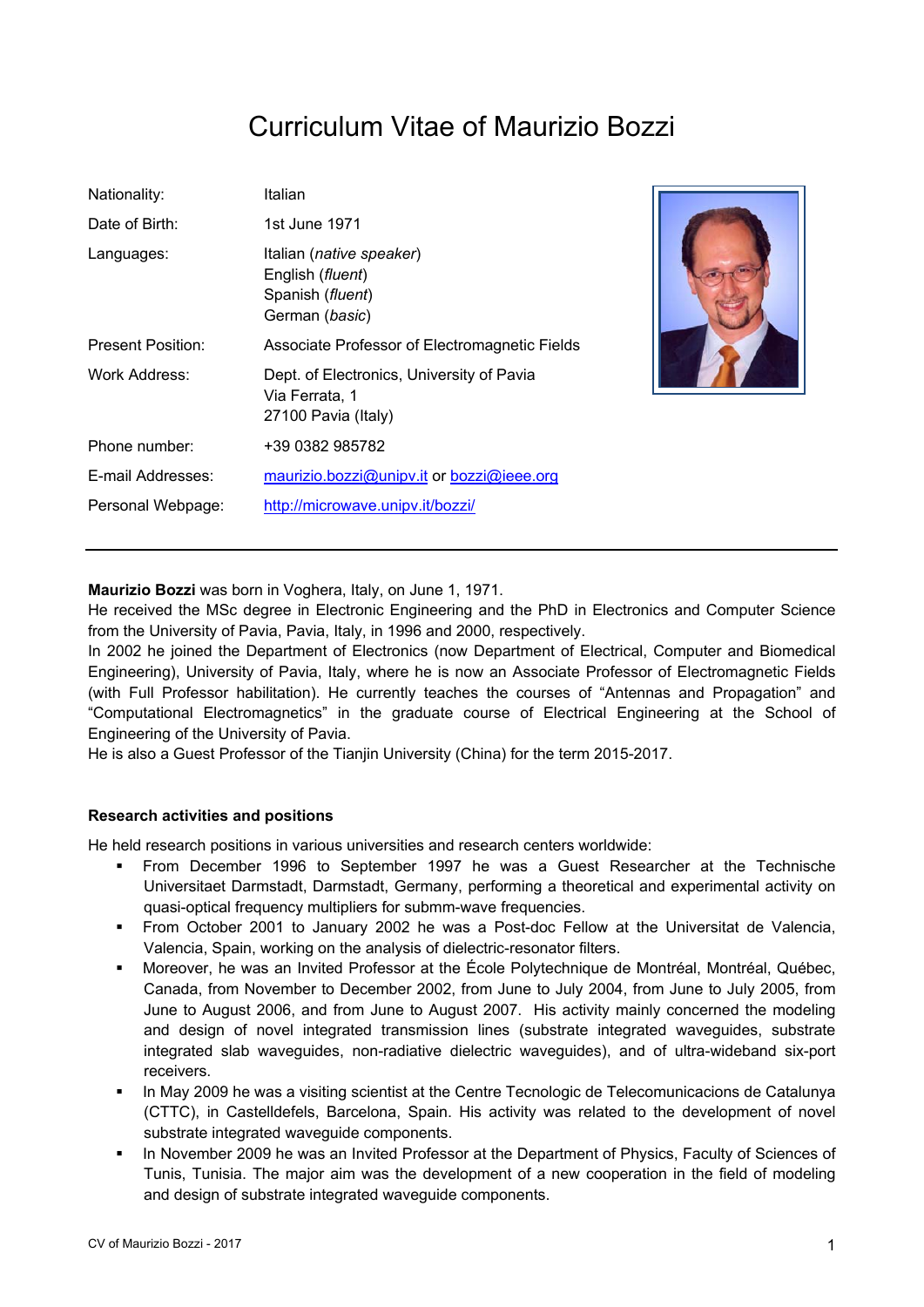#### **Major research achievements**

His main research activities concern the development of numerical methods for the electromagnetic modeling of microwave and millimeter-wave components.

In the last years, his research activity has mainly focused on topics related to substrate integrated waveguides (SIW) and frequency selective surfaces (FSS).

The most significant results in the field of SIW structures are:

- the development of a numerical technique, based on the BI-RME method, for the wideband modeling of SIW components, and for the automatic derivation of equivalent circuit models;
- the implementation of compact and broadband SIW transmission lines, including the ridge SIW, the substrate integrated slab waveguide (SISW), and the substrate integrated coaxial line (SICL);
- the development of several innovative components in SIW technology, including the first active antenna appeared in the literature and a steerable active array with no need of phase shifters.
- the implementation of SIW components and antennas based on non-conventional substrates, including paper, plastic, textile, and 3D printing, with the aim to develop low-cost and eco-friendly wireless systems and sensor networks for the future Internet of Things (IoT).

The major results in the field of FSS are:

- the development of a numerical code for the modeling and design of inductive and capacitive FSS, based on the MoM/BI-RME method, currently adopted by the European Space Agency (ESA) and by some companies for the design of dichroic mirrors;
- the design of the main dichroic mirrors of ESA, installed in ESA ground stations belonging to the DSA (Deep Space Antennas) network;
- the development of FSS operating in the mm-wave frequency range (up to 2 THz), both in all-metal configuration and based on a silicon dielectric substrate.

Moreover, he was also involved in research activities in the fields of reflectarrays, electromagnetic bandgap structures, waveguide components, and microwave printed and integrated circuits. Prof. Bozzi was involved in national and European research projects, and was a consultant for telecommunication companies and for the European Space Agency.

#### **Teaching activities**

Maurizio Bozzi has been teaching several courses at the Faculty of Engineering of the University of Pavia. More specifically, he taught the following Courses as official assignment:

- Course of "Numerical Techniques for Electromagnetics", Master Degree of "Electronics Engineering" (official assignment) – 2005-now (12 years)
- Course of "Antennas and Propagation", Master Degree of "Electronics Engineering" (official assignment) – 2011-now (6 years)
- Course of "Computational Electromagnetics and Photonics", PhD of "Electrical, Electronics, and Computer Engineering" (official assignment) – 2008-2009 (1 year)

and he made support teaching (blackboard exercises and seminars) in the following Courses:

- Course of "Electromagnetic Fields", Bachelor Degree of "Electronics and Telecommunication Engineering" (support teaching) – 2002-2010 (8 years)
- Course of "Microwaves", Bachelor Degree of "Electronics and Telecommunication Engineering" (support teaching) – 2002-2011 (9 years)
- Course of "Circuit Theory", Bachelor Degree of "Computer Engineering" (support teaching) 2003- 2005 (2 years).

Moreover, he was the scientific advisor of several PhD and Master Students:

- **Advisor of 6 PhD Students**
- Advisor of more than 20 Master Thesis
- Co-advisor of more than 30 Master Thesis.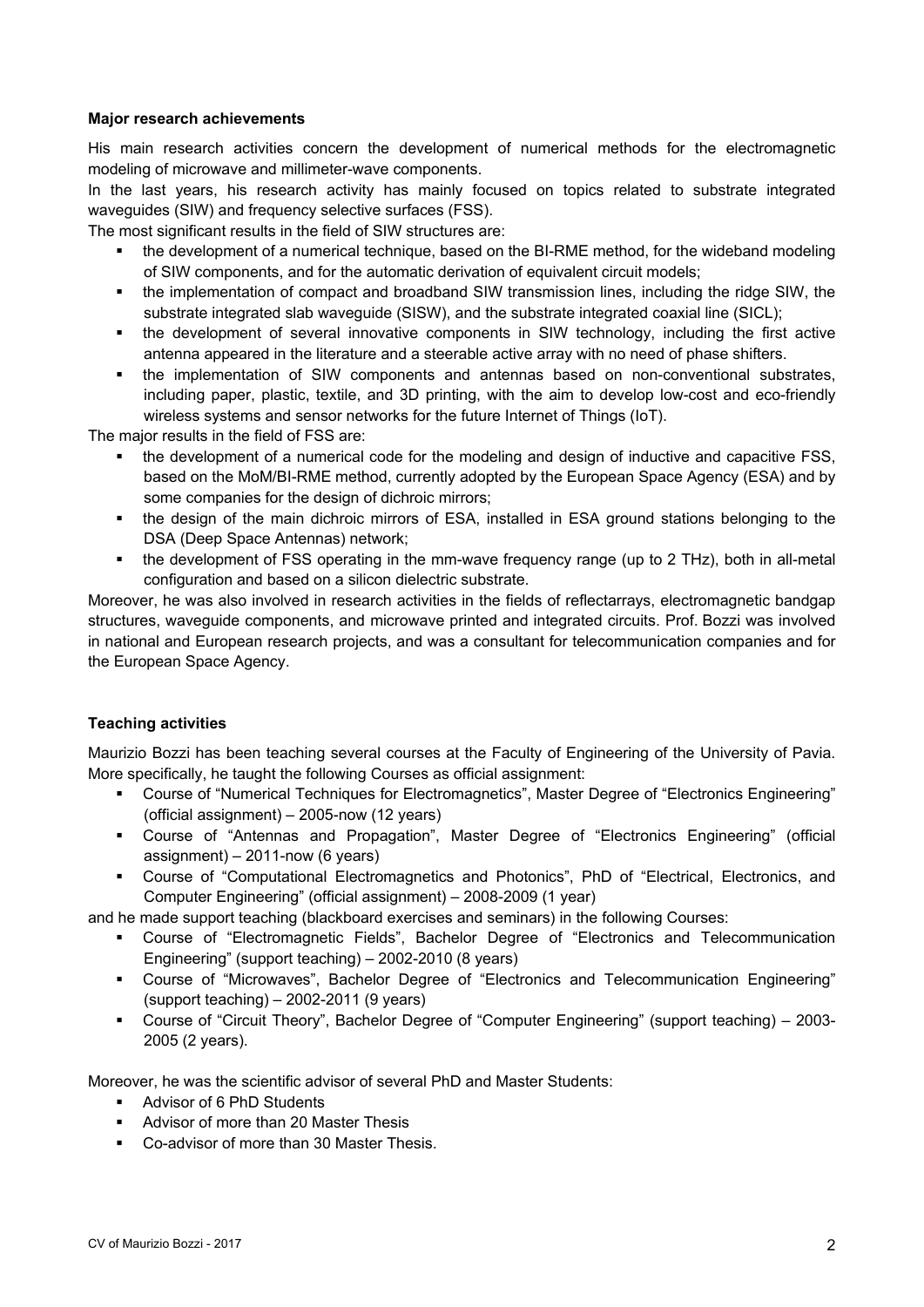## **Awards**

Maurizio Bozzi was the recipient of the following awards:

- September 2000 Microwave Engineering Center for Space Applications (MECSA) Award for the best paper presented by a young researcher at the 2000 Italian Conference on Electromagnetics (XIII RiNEm).
- August 2002 Philips Award for the Best Young Scientist Paper at the XXVII General Assembly of URSI (International Union of Radio Science), held in Maastricht (The Netherlands).
- August 2002 Young Scientist Award for attending the XXVII General Assembly of URSI (International Union of Radio Science), held in Maastricht (The Netherlands).
- June 2012 Recipient of the First Prize in the Contest for Innovative Ideas Confederation of italian industries (Unione Industriali) for the project "Autonomous and eco-friendly sensor networks".
- Aug. 2014 2014 Premium Award for Best Paper in Electronics Letters: R. Moro, S. Agneessens, H. Rogier, and M. Bozzi, "Wearable textile antenna in substrate integrated waveguide technology," Electronics Letters, Volume 48, Issue 16, 2012, pp. 985-987.
- July 2015 2015 Premium Award for Best Paper in IET Microwaves, Antennas & Propagation: S. Kim, B. Cook, T. Le, J. Cooper, H. Lee, V. Lakafosis, R. Vyas, R. Moro, M. Bozzi, A. Georgiadis, A. Collado, M.M. Tentzeris, "Inkjet-printed antennas, sensors and circuits on paper substrate," IET Microwaves, Antennas & Propagation, Volume 7, Issue 10, July 2013, p. 858–868.
- December 2015 Best Paper Award at the 15th Mediterranean Microwave Symposium (MMS2015): C. Tomassoni, L. Silvestri, M. Bozzi, and L. Perregrini, "Novel Substrate Integrated Waveguide Filter Based on Mushroom Resonators," 15th Mediterranean Microwave Symposium (MMS2015), Lecce, Italy, Nov. 30-Dec. 2, 2015.

Moreover, with his students he received the following awards:

- April 2010 Best Student Award at the 4th European Conference on Antennas and Propagation (EuCAP 2010), held at Barcelona, Spain.
- May 2010 Second Award in the Best Student Paper Competition at the 27th International Review of Progress in Applied Computational Electromagnetics (ACES 2010), held at Tampere, Finland.
- April 2011 Honorable mention in the Best Student Paper Competition at the 5th European Conference on Antennas and Propagation (EuCAP 2011), held in Rome, Italy.
- January 2016 Best Student Paper Award at the 2016 IEEE Topical Conference on Wireless Sensors and Sensor Networks (WiSNet2016), held in Austin, TX, USA.
- November 2016 Second Award in the Best Student Paper Competition at the 16th Mediterranean Microwave Symposium (MMS2016), Abu Dhabi, UAE.

# **Invited Talks**

Maurizio Bozzi was invited to give seminar talks and short courses at several conferences, universities, and research centers, as listed below:

- May 2017 Tutorial at the 21st IEEE Workshop on Signal and Power Integrity (SPI 2017), Baveno, Italy.
- Dec. 2016 Invited talk at the Asia Pacific Microwave Conference (AMPC2016), New Delhi, India.
- Nov. 2016 Short course at the Gdansk University of Technology, Gdansk, Poland.
- Nov. 2016 Invited talk at the Assemblé Générale d'IEEE MTT-France, Grenoble, France.
- Sept. 2016 Invited seminar talks at the Department of Physics, Faculty of Sciences of Tunis, Tunis, Tunisia.
- Aug. 2016 Invited talk at the International Workshop on IoT at the Tianjin University, Tianjin, China.
- July 2016 Invited seminar at the University of Macau, Macau.
- May 2016 Invited seminar at the Nanjing University of Science and Technology (NJUST), Nanjing, China.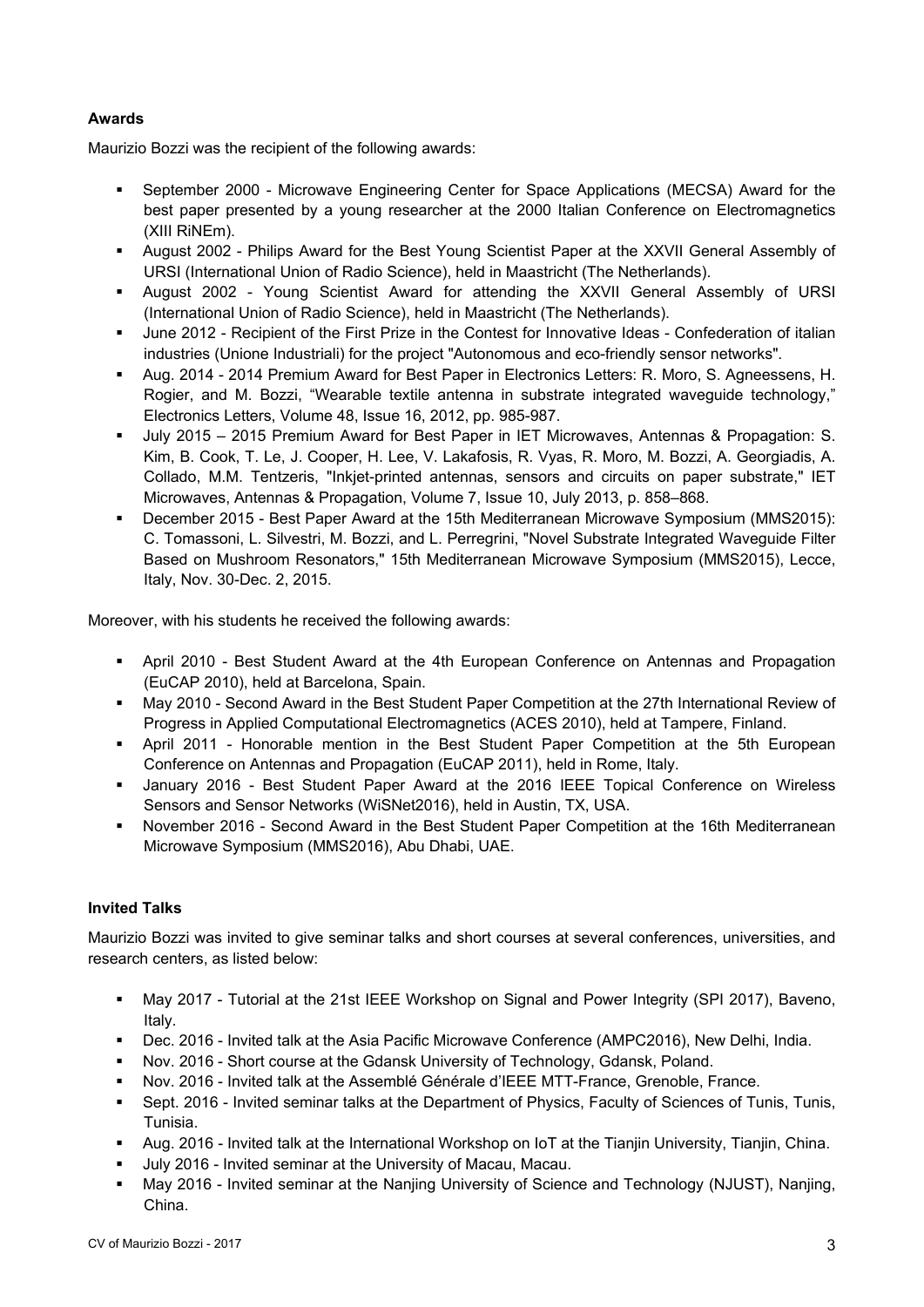- May 2016 Invited seminar at the Nanjing University of Aeronautics and Astronautics (NUAA), Naniing, China.
- May 2016 Invited talk at the 21st International Conference on Microwaves, Radar and Wireless Communications (MIKON 2016), Krakow, Poland.
- April 2016 Invited lecture at the International Spring School on Electromagnetics and emerging technologies for pervasive applications: Internet of Things, Health and Safety, Villa Griffone, Pontecchio Marconi, Bologna, Italy.
- March 2016 Short course at the Tianjin University, Tianjin, China.
- February 2016 Invited lecture at the Second International BioSense Workshop, Novi Sad, Serbia.
- December 2015 Invited talk at the Asia Pacific Microwave Conference (AMPC2015), Nanjing, China.
- November 2015 Invited seminar talk at the Universidad Miguel Hernández de Elche, Elche, Spain.
- November 2015 Short course at the Gdansk University of Technology, Gdansk, Poland.
- August 2015 Invited talk at the Nanjing University of Science and Technology (NUST), Nanjing, China.
- June 2015 Invited talk at the International Workshop on IoT, Tianjin University, Tianjin, China.
- June 2015 Invited talk at the Center of Ocean Information Engineering of the Tianjin University, Qingdao, China.
- February 2015 Invited talk at the BioSense Center, University of Novi Sad, Novi Sad, Serbia.
- November 2014 Short course at the Gdansk University of Technology, Gdansk, Poland.
- September 2014 Invited talk at INTELECT 2014 Workshop, Ovronnaz, Switzerland.
- August 2014 Invited seminar talk at the Chinese University of Hong Kong (CUHK), Hong Kong.
- August 2014 Invited talk at the 35th Progress In Electromagnetics Research Symposium (PIERS 2014), Guangzhou, China.
- August 2014 Invited talk at the XXXI General Assembly of the International Union of Radio Science (URSI GA 2014), Beijing, China.
- August 2014 Plenary keynote presentation at the 15th International Conference on Electronic Packaging Technology (ICEPT 2014), Chengdu, China.
- April 2014 Invited seminar talk at the University of Cantabria, Santander, Spain.
- March 2014 Invited seminar talk at the Tianjin University, Tianjin, China.
- January 2014 Invited talk at the 2014 IEEE Topical Meeting on Wireless Sensors and Sensor Networks (WISNET 2014), Newport Beach, California, USA.
- October 2013 Guest Lecture at the University of Ghent, Belgium.
- August 2013 Invited talk at the Progress in Electromagnetics Research Symposium (PIERS2013), Stockholm, Sweden.
- July 2013 Invited seminar talks at the Department of Physics, Faculty of Sciences of Tunis, Tunis, Tunisia.
- April 2013 Invited seminar talks at the Universidad Miguel Hernández de Elche, Elche, Spain.
- December 2012 Invited seminar talk at the National Taiwan University of Science and Technology, Taipei, Taiwan.
- December 2012 Invited talk at the 2012 Asia-Pacific Microwave Conference (APMC2012), (European Microwave Association Special Session), Kaohsiung, Taiwan.
- September 2012 Invited talk at the IEEE MTT-S International Microwave Workshop Series on Millimeter Wave Wireless Technology and Applications (IMWS 2012), Nanjing, China.
- August 2012 Invited plenary-session talk at the International Conference on Mathematical Methods in Electromagnetic Theory (MMET 2012), Kharkiv, Ukraine.
- June 2012 Invited talk at the workshop on "Towards Development of Smarter Substrate Integrated Waveguide Components and Advanced Fabrication Methodologies", International Microwave Symposium (IMS 2012), Montreal, Quebec, Canada, June 17-22, 2012.
- June 2012 Invited lecture at the Training School on Energy-aware RF Circuits and Systems Design, Villa Griffone, Pontecchio Marconi, Bologna, Italy.
- April 2012 Invited seminar talk at the Universidad de Malaga, Malaga, Spain.
- April 2012 Invited seminar talk at the Universidad Miguel Hernández de Elche, Elche, Spain.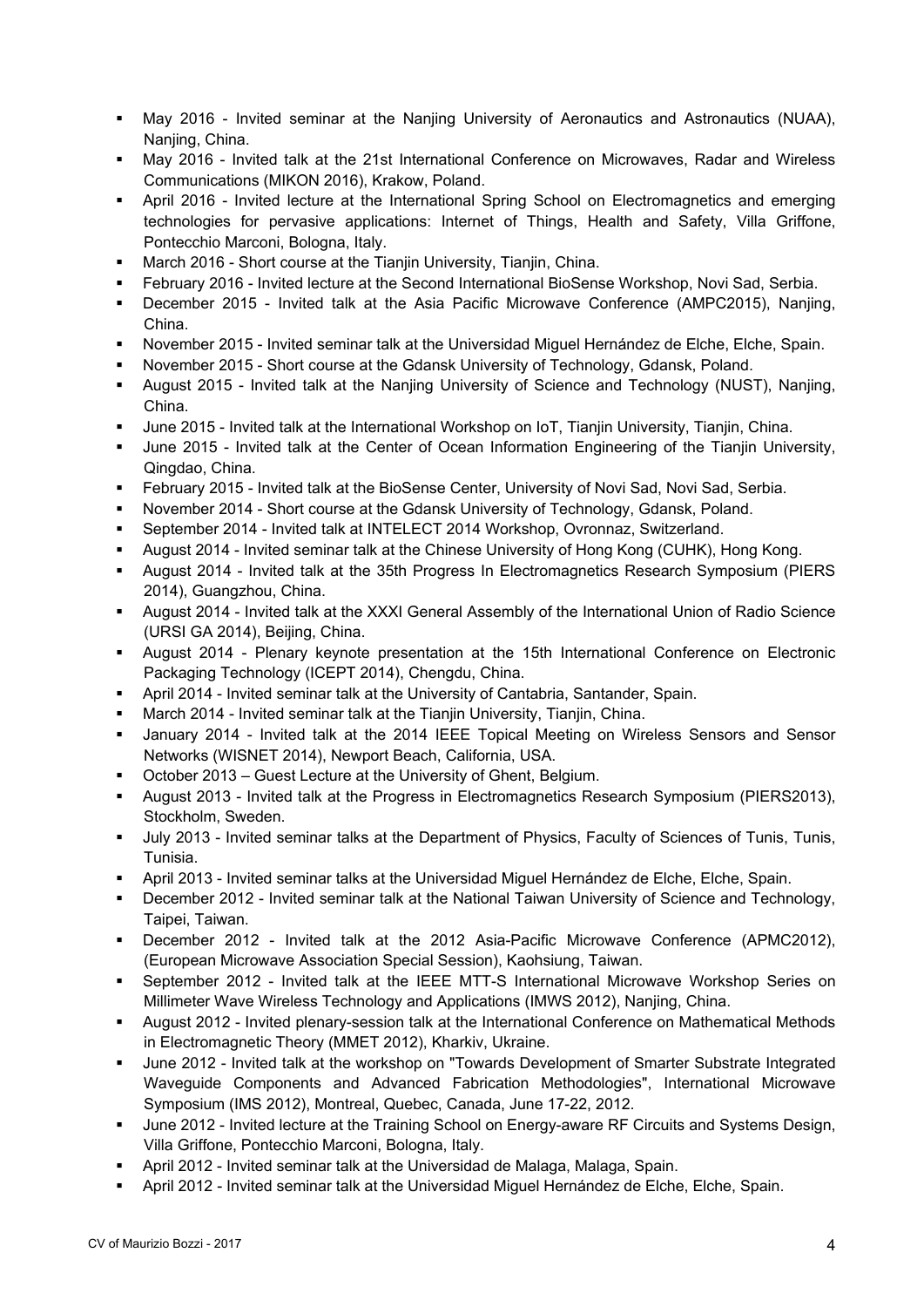- April 2012 PhD course on "Substrate Integrated Waveguide (SIW) Technology" at the Universidad Politécnica de Cartagena, Cartagena, Spain.
- March 2012 Invited plenary-session keynote speech at the International Conference on Information Processing and Wireless Systems (IP-WiS 2012), Sousse, Tunisia.
- March 2012 Invited seminar talk at the Department of Physics, Faculty of Sciences of Tunis, Tunis, Tunisia.
- January 2012 Invited lecture at the Winter School on Technology Challenges for the Internet of Things, Aveiro, Portugal.
- June 2011 Invited lecture at the Summer 2011 Training School on RF/Microwave System Design for Sensor and Localization Applications, Castelldefels, Barcelona, Spain.
- March 2011 Invited seminar talk at the Universidad Miguel Hernández de Elche, Elche, Spain.
- June 2010 PhD course on "The BI-RME Method" at the Universidad Politécnica de Cartagena, Cartagena, Spain.
- April 2010 Invited seminar talk at the Universidad Miguel Hernández de Elche, Elche, Spain.
- November 2009 Invited seminar talks at the Department of Physics, Faculty of Sciences of Tunis, Tunis, Tunisia.
- May 2009 Invited seminar talk at the Centre Tecnologic de Telecomunicacions de Catalunya (CTTC), Castelldefels (Barcelona), Spain.
- January 2009 Invited seminar talk at the Universidad Miguel Hernández de Elche, Elche, Spain.
- January 2009 Invited seminar talk at the Universidad Politécnica de Cartagena, Cartagena, Spain.
- January 2009 Invited seminar talks at the Universitat de València, València, Spain.
- September 2007 Invited plenary-session keynote speech at the International Conference on Telecommunication in Modern Satellite, Cable and Broadcasting Services (TELSIKS 2007), Nis, Serbia.
- August 2007 Invited talk at the Workshop on Six-port Technologies and Applications, International Symposium on Signals, Systems, and Electronics (ISSSE 2007), Montréal, Québec, Canada.
- July 2007 Invited talk at the URSI International Symposium on Electromagnetic Theory (EMTS 2007), Ottawa, Canada.
- May 2006 Invited seminar talk at the Universidad Miguel Hernández de Elche, Elche, Spain.
- August 2005 Invited talk at the Progress in Electromagnetics Research Symposium (PIERS 2005), Hangzhou, China.
- June 2004 Invited seminar talk at the École Polytechnique de Montréal, Montréal, Québec, Canada.
- April 2004 Invited talk at the IX Workshop on Microwave Engineering: Metamaterials and Special Materials for Electromagnetic and TLC Applications, Rome, Italy.
- October 2003 Invited talk at the Progress in Electromagnetics Research Symposium (PIERS 2003), Honolulu, Hawaii, USA.
- September 2003 Invited talk at the International Conference on Antenna Theory and Techniques (ICATT03), Sevastopol, Crimea, Ukraine.
- August 2003 Invited talk at the SPIE Annual Meeting 2003, Infrared Spaceborne Remote Sensing Conference, San Diego, California, USA.
- March 2002 Invited seminar talk at the Technische Universitaet Darmstadt, Darmstadt, Germany.
- January 2002 Invited seminar talk at the Department of Applied Physics of the University of Valencia, Valencia, Spain.
- August 2000 Invited talk at the SPIE Annual Meeting 2000, Terahertz and Gigahertz Electronics and Photonics Conference, San Diego, California, USA.
- January 2000 Invited seminar talk at the Department of Molecular and Optical Physics of the University of Freiburg, Freiburg, Germany.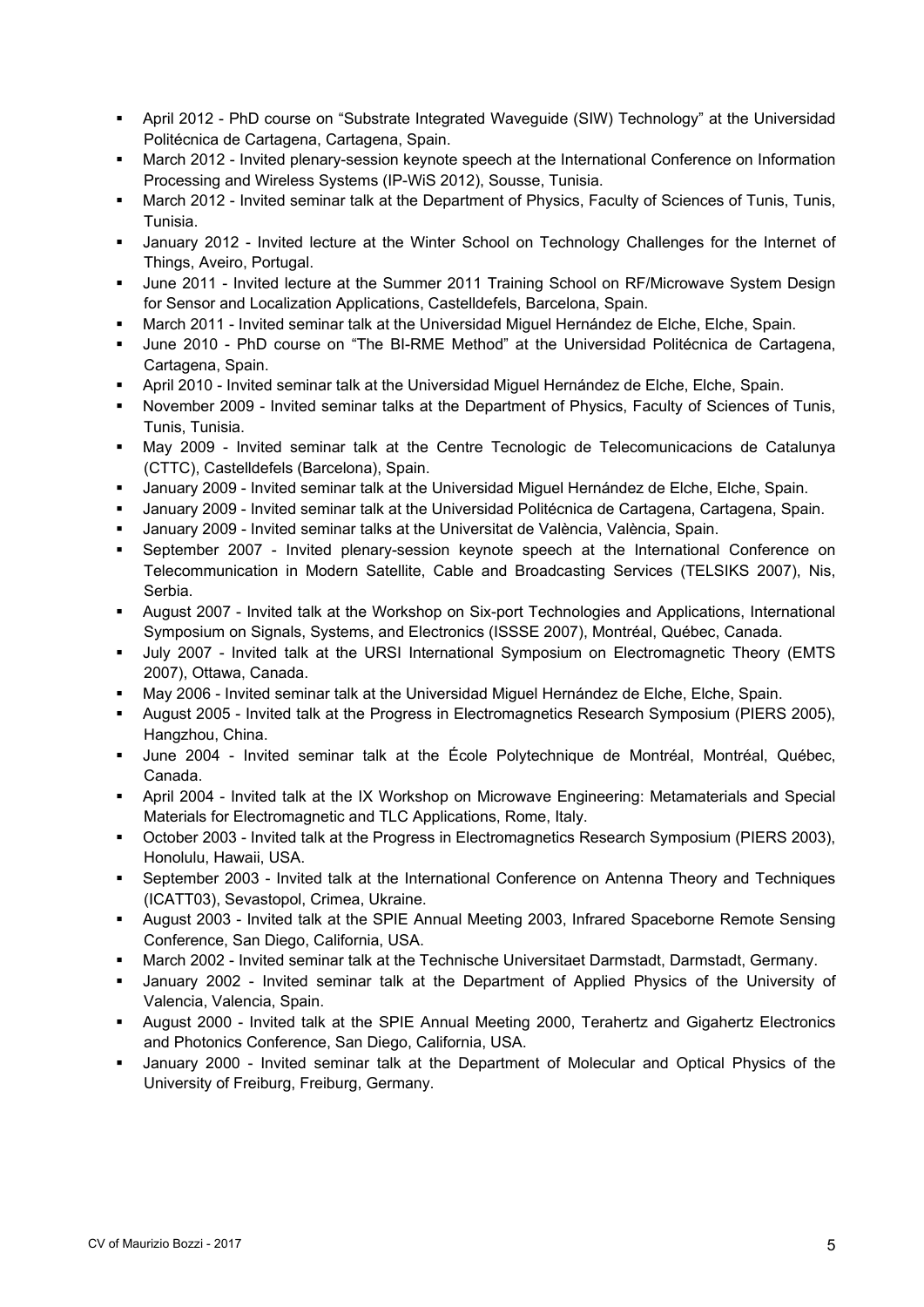### **Technical Activities**

Maurizio Bozzi had key positions in international scientific socieities:

- Elected Member of the Administrative Committee of the IEEE Microwave Theory and Techniques Society (MTT-S) for term 2017–2019
- **Secretary of MTT-S for year 2016**
- Co-Chair of the Meeting and Symposia Committee of MTT-S for year 2017.
- Member of the Publication Committee of MTT-S (2014-2016)
- Member of the Education Committee of MTT-S (responsible for the Graduate Student Challenge) (2012-now).
- Member of the General Assembly (GA) of the European Microwave Association (EuMA), representative of Group 3 (Italy, San Marino, Vatican City) (2014-2016).
- Founding Member and Governing Board Member of the Topical Group MAGEO (Microwaves in Agriculture, Environment and Earth Observation) of EuMA.

He was the organizers of international conference and PhD Schools:

- General Chair of the IEEE MTT-S International Microwave Workshop Series-Advanced Materials and Processes (IMWS-AMP 2017), Pavia, Italy, 20-22 Sept. 2017.
- Organizer of the International Summer School on "Microwave Systems for the IoT", promoted by the European Microwave Association (EuMA) in the framework of the European Courses on Microwaves (EuCoM), Pavia, Italy, 7-9 September 2016.
- General Conference Chair of the inaugural edition of the IEEE International Conference on Numerical Electromagnetic Modeling and Optimization for RF, Microwave, and Terahertz Applications (NEMO2014), Pavia, Italy, 14-16 May 2014.
- Organizer of the International Summer School on "Emerging Technologies for mm-Wave Passive Components", promoted by the European Microwave Association (EuMA) in the framework of the European Courses on Microwaves (EuCoM), Pavia, Italy, 16-18 September 2013.
- General Chairman of the IEEE MTT-S International Microwave Workshop Series on "Millimeter Wave Integration Technologies", Sitges, Spain, 15-16 Sept. 2011.

Maurizio Bozzi was the Guest Editor of some special issues of international journals:

- Special Issue "MTT-S Structure, Activities, Opportunities, and Goals," IEEE Microwave Magazine (Vol. 17, No. 9, Sept. 2016).
- Special Issue "Millimetre Wave System, Circuit and Antenna Integration Challenges for Broadband Everywhere," IET Microwaves, Antennas & Propagation (2016).
- Mini-Special Issue "2014 IEEE International Conference on Numerical Electromagnetic Modeling and Optimization for RF, Microwave, and Terahertz Applications (NEMO2014)," IEEE Transactions on Microwave Theory and Techniques (Vol. 1, No. 63, Jan. 2015).
- Special Issue "RF/Microwave Communication Subsystems for Emerging Wireless Technologies," IET Microwaves, Antennas & Propagation (Vol. 5, No. 8, June 2011).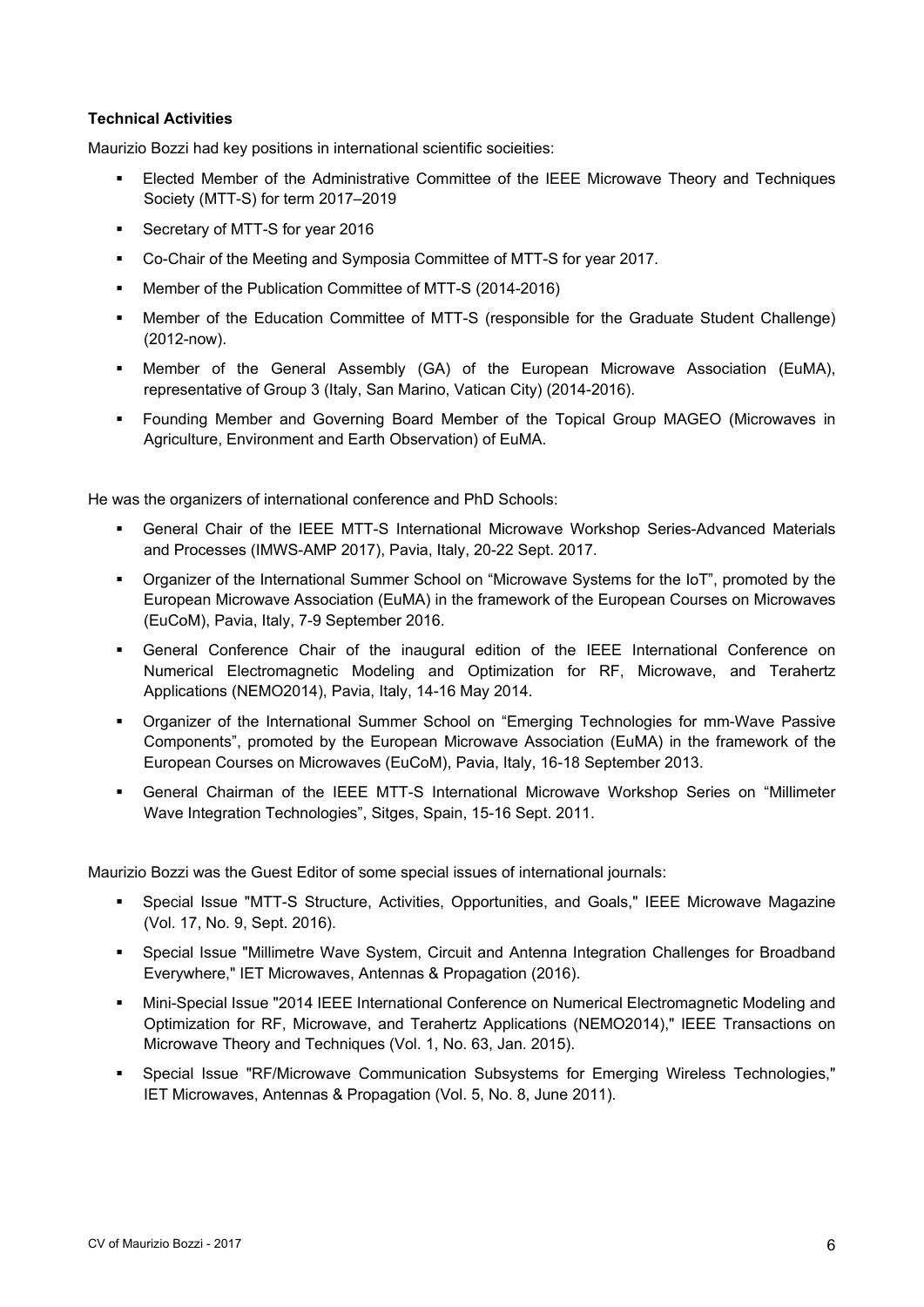## **Scientific Societies**

He is a Member of the following scientific societies:

- Senior Member of the Institute of Electrical and Electronics Engineers (IEEE),
- **EXECT** Member of the European Microwave Association (EuMA),
- Member of the Società Italiana di ElettroMagnetismo (SIEM).

#### **Scientific paper reviewer**

Maurizio Bozzi serves as

- Associate Editor of the IEEE Microwave and Wireless Components Letters (2013- now)
- Associate Editor of the IET Microwaves, Antennas and Propagation (2014-now)
- Associate Editor of the IET Electronics Letters (2015-now).

Moreover, Prof. Bozzi is a member of the Editorial Board of some scientific journals:

- Member of the Editorial Board of the International Journal of RF and Microwave Computer-Aided Engineering.
- Member of the Editorial Board of the Radioengineering Journal.
- Member of the Editorial Board of the International Journal of Microwave Science and Technology.

He has served as a reviewer for several journals, including:

- **IEEE Transactions on Antennas and Propagation,**
- **IEEE Transactions on Microwave Theory and Techniques,**
- **IEEE Antennas and Wireless Propagation Letters,**
- **EXECUTE:** Microwave and Wireless Components Letters,
- **IET Microwaves, Antennas and Propagation,**
- **EUMA International Journal of Microwave and Wireless Technologies,**
- **International Journal for Numerical Methods in Engineering,**
- **International Journal of RF and Microwave Computer-Aided Engineering,**
- **ACES Journal.**
- Radioengineering Journal,
- **International Journal of Microwave Science and Technology.**

#### **Chairman and Member of Scientific Committees**

Prof. Bozzi has been involved in several technical and scientific committees:

- Member of the Technical Program Committee of the IEEE MTT-S International Conference on Numerical Electromagnetic and Multiphysics Modeling and Optimization for RF, Microwave, and Terahertz Applications (NEMO2018), Reykjavik, Iceland, August 2018.
- Member of the Technical Program Committee of the IEEE MTT-S Radio and Wireless Week 2018 (RWW2018), Anaheim, CA, 14-17 January 2018.
- Member of the Technical Program Committee of the IEEE MTT-S International Microwave and RF Conference (IMaRC2017), Ahmedabad, India, 11-13 December 2017.
- Co-Chair of the Antennas and Microwave Technologies Subcommittee at the 35th Progress in Electromagnetics Research Symposium (PIERS), Singapore, 19-22 November 2017.
- Member of the International Technical Committee of the 2017 17th IEEE International Conference on Communication Technology (ICCT 2017), Chengdu, China, Oct 27-30, 2017.
- Member of the Technical Program Committee of the 5th Annual IEEE International Conference on Wireless for Space and Extreme Environments (WISEE 2017), Montréal, QC, Canada, 10-12 October 2017.
- Member of the Technical Program Committee of the European Microwave Week (EuMW2017), Nuremberg, Germany, 8-12 October 2017.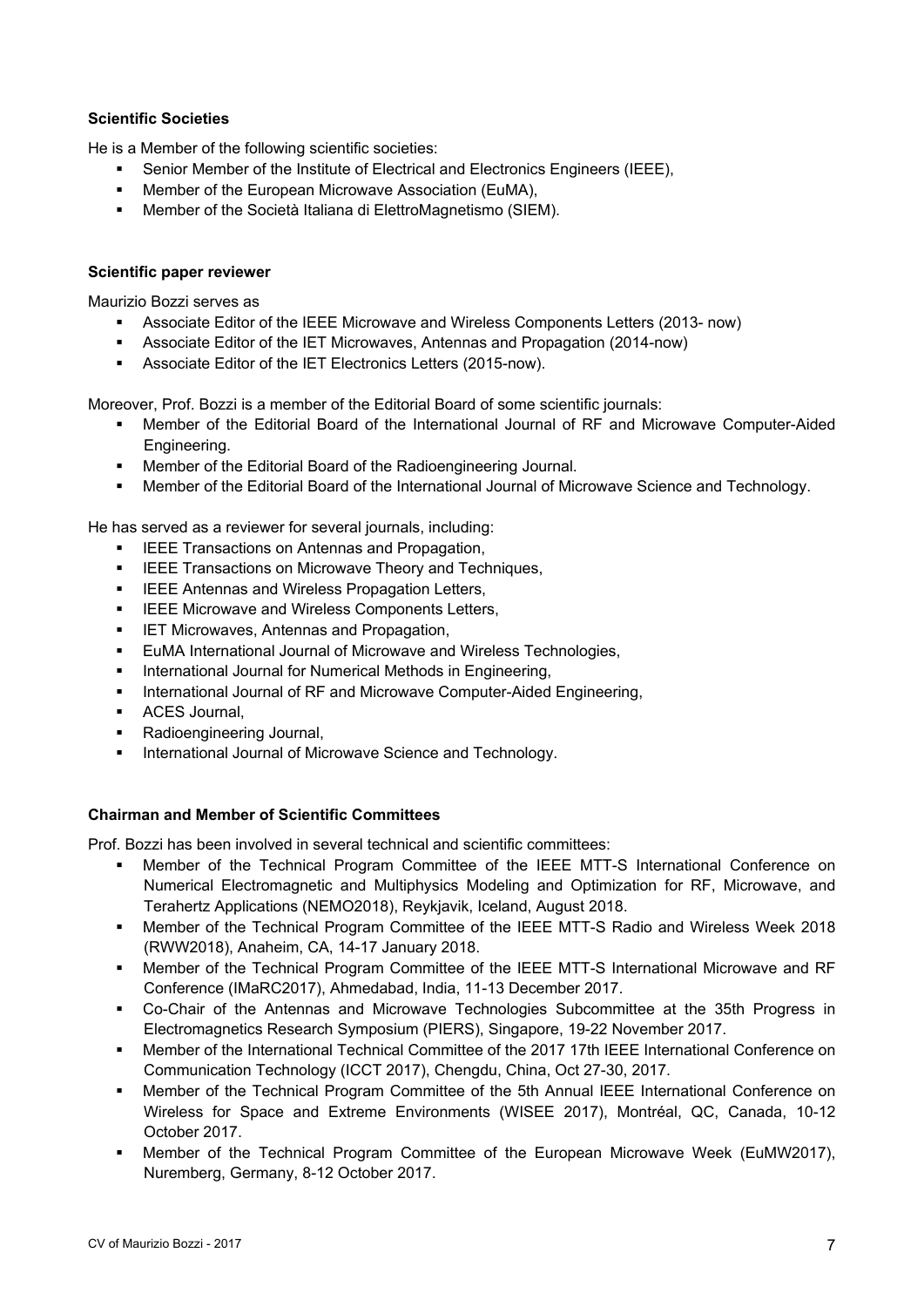- Member of the Technical Program Committee of the Symposium on Recent Advances in Communication Theory, Information Theory, Antennas and Propagation (CIAP 2017), Manipal, Karnataka, India, 13-16 September 2017.
- Member of the Technical Program Committee of the 17th IEEE International Conference on Ubiquitous Wireless Broadband (ICUWB 2017), Salamanca, Spain, 12-15 September, 2017.
- Member of the Technical Program Committee of the 13th International Conference on Wireless and Mobile Communications (ICWMC 2017), Nice, France, July 23-27, 2017.
- Member of the Technical Program Committee of the 21st International Conference (ELECTRONICS 2017), Palanga, Lithuania, 19-21 June 2017.
- Member of the Technical Program Committee of the 2017 IEEE First Ukraine Conference on Electrical and Computer Engineering (UKRCON), Kyiv, Ukraine, May 29–June 2, 2017.
- Conference Liaison Chair and Member of the Executive Committee of the IEEE MTT-S International Conference on Numerical Electromagnetic and Multiphysics Modeling and Optimization for RF, Microwave, and Terahertz Applications (NEMO2017), Sevilla, Spain, May 17-19, 2017.
- Member of the Technical Program Committee of the 18th Conference on Microwave Techniques (COMITE 2017), Brno, Czech Republic, April 19-21, 2017
- Member of the Technical Program Committee of the 37th IEEE International Conference on Electronics and Nanotechnology (ELNANO-2017), Kyiv, Ukraine, April 18-20, 2017.
- Member of the Technical Program Committee of the 3rd International Conference on Microwave and Terahertz Technology (ICMTT 2017), Bangkok, Thailand, March 18-20, 2017.
- Member of the Technical Program Committee of the IEEE Topical Conference on Wireless Sensors and Sensor Networks (WiSNet2017), Phoenix, AZ, January 15-18, 2017.
- Member of the Technical Program Reviewers Committee of the 2016 IEEE MTT-S Latin America Microwave Conference (LAMC), Puerto Vallarta, Mexico, December 8-10, 2016.
- Member of the Paper Review Committee of the 2016 Asia Pacific Microwave Conference (APMC2016), New Delhi, India December 5-9, 2016.
- Member of the Best Paper Award Committee of the 2016 Asia Pacific Microwave Conference (APMC2016), New Delhi, India December 5-9, 2016.
- Member of the Technical Program Committee of the The Twelfth International Conference on Wireless and Mobile Communications (ICWMC 2016), Barcelona, Spain, November 13-17, 2016.
- Co-Chair of the International Advisory Committee of the 2016 IEEE International Conference on Ubiquitous Wireless Broadband (ICUWB2016), Nanjing, China, October 16-19, 2016.
- Member of the Technical Program Committee of the European Microwave Week (EuMW2016), London, UK, 3-7 October 2016.
- Member of the Technical Program Committee of the 2016 IEEE International Conference on Wireless for Space and Extreme Environments (WiSEE 2016), Aachen, Germany, September 26-29, 2016.
- Member of the Advisory Committee of the IEEE MTT-S International Conference on Numerical Electromagnetic and Multiphysics Modeling and Optimization for RF, Microwave, and Terahertz Applications (NEMO2016), Beijing, China, July 27-29, 2016.
- Member of the Technical Program Review Committee (TPRC) of the IEEE MTT-S International Conference on Numerical Electromagnetic and Multiphysics Modeling and Optimization for RF, Microwave, and Terahertz Applications (NEMO2016), Beijing, China, July 27-29, 2016.
- Member of the Best Student Paper Award Committee of the IEEE MTT-S International Conference on Numerical Electromagnetic and Multiphysics Modeling and Optimization for RF, Microwave, and Terahertz Applications (NEMO2016), Beijing, China, July 27-29, 2016.
- Co-Chair of Technical Program Committee (TPC) of the IEEE MTT-S International Microwave Workshop Series on Advanced Materials and Processes for RF and THz Applications (IMWS-AMP 2016), Chengdu, China, July 20-22, 2016.
- Member of the Best Student Paper Award Committee of the IEEE MTT-S International Microwave Workshop Series on Advanced Materials and Processes for RF and THz Applications (IMWS-AMP 2016), Chengdu, China, July 20-22, 2016.
- Chair of the Graduate Student Challenge at the International Microwave Symposium (IMS 2016), San Francisco, CA, USA, May 22-27, 2016.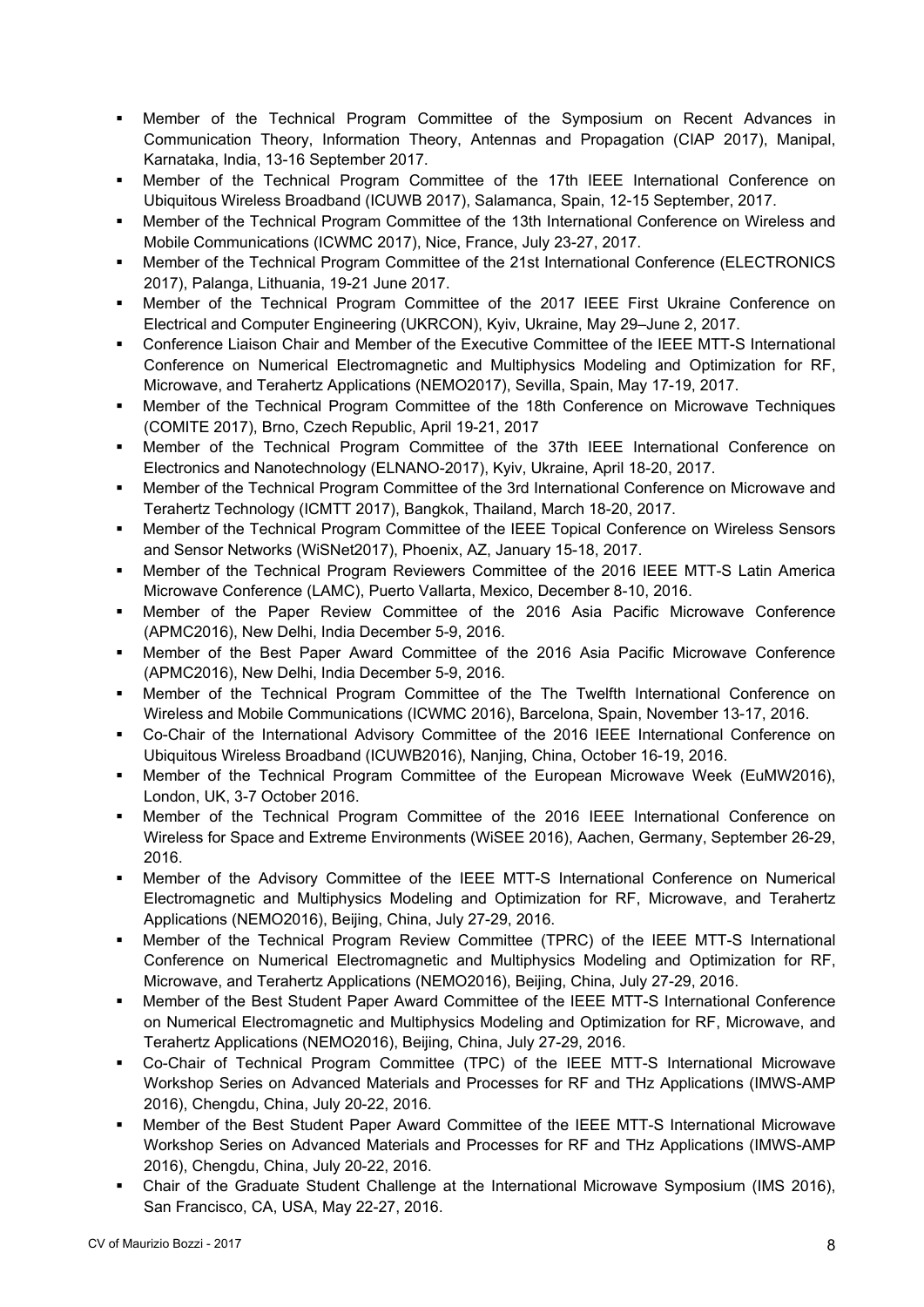- Member of the International Advisory Committee of the 2016 IEEE International Workshop on Electromagnetics (iWEM2016), Nanjing, Jiangsu, China, May 16-18, 2016.
- Member of the Best Student Paper Award Committee of the 2016 IEEE International Workshop on Electromagnetics (iWEM2016), Nanjing, Jiangsu, China, May 16-18, 2016.
- Member of the Technical Program Committee of the IEEE 36th International Conference on Electronics and Nanotechnology (ELNANO-2016), Kiev, Ukraine, April 19-21, 2016.
- Member of the Technical Program Committee of the 2nd International Conference on Microwave and Terahertz Technology (ICMTT2016), Beijing, China, March 2-4, 2016.
- **Member of the Technical Program Committee of the IEEE Topical Conference on Wireless Sensors** and Sensor Networks (WiSNet2016), Austin, TX, USA, Jan. 24–27, 2016.Member of the Technical Program Committee of the IEEE MTT-S International Microwave and RF Conference (IMaRC 2015), Hyderabad, India, December 10-12, 2015.
- Member of the Technical Program Committee of the 2015 Asia-Pacific Microwave Conference (APMC2015), Nanjing, China, Dec. 6–9, 2015.
- Member of the Technical Program Committee of the Mediterranean Microwave Symposium (MMS2015), Lecce, Italy, November 30-December 2, 2015.
- Member of the Technical Program Committee of the Eleventh International Conference on Wireless and Mobile Communications (ICWMC 2015), St. Julians, Malta, October 11-16, 2015.
- Member of the Technical Program Committee of the European Microwave Week (EuMW2015), Paris, France, 5-9 September 2015.
- Jury Member of Student Challenge at the European Microwave Week (EuMW2015), Paris, France, 5-9 September 2015.
- Member of the Technical Program Committee of the IEEE MTT-S International Conference on Numerical Electromagnetic and Multiphysics Modeling and Optimization for RF, Microwave, and Terahertz Applications (NEMO2015), Aug. 11-14, 2015, Ottawa, Canada.
- Member of the Advisory Committee of the IEEE MTT-S International Conference on Numerical Electromagnetic and Multiphysics Modeling and Optimization for RF, Microwave, and Terahertz Applications (NEMO2015), Aug. 11-14, 2015, Ottawa, Canada.
- Jury Member of the Student Paper Competition at the IEEE MTT-S International Conference on Numerical Electromagnetic and Multiphysics Modeling and Optimization for RF, Microwave, and Terahertz Applications (NEMO2015), Aug. 11-14, 2015, Ottawa, Canada.
- Chair of the Graduate Student Challenge at the International Microwave Symposium (IMS 2015), Phoenix, Arizona, USA, May 17-22, 2015.
- Member of the Technical Program Committee of the IEEE 35th International Conference on Electronics and Nanotechnology (ELNANO-2015), Kiev, Ukraine, April 21-24, 2015.
- Member of the Technical Program Committee of the 14th Conference on Microwave Techniques (COMITE 2015), Pardubice, Czech Republic, April 21-23, 2015.
- Member of the Technical Program Committee of the 2015 International Conference on Microwave and Terahertz Technology (ICMTT2015), Suzhou, China, March 18-20, 2015.
- Member of the Technical Program Committee of IEEE Topical Conference on Wireless Sensors and Sensor Networks (WiSNet2015), San Diego, CA, USA, January 25–28, 2015.
- Member of the Technical Program Committee of the 44th European Microwave Conference (EuMC 2014), Rome, Italy, October 5-10, 2014.
- Co-Chair of the Antennas and Microwave Technologies Subcommittee at the 35th Progress in Electromagnetics Research Symposium (PIERS), Guangzhou, China, 25-28 August, 2014.
- Member of the Technical Program Committee of the Tenth International Conference on Wireless and Mobile Communications (ICWMC 2014), Seville, Spain, June 22-26, 2014.
- Member of the Technical Program Committee of the IEEE 34th International Conference on Electronics and Nanotecnology (ELNANO-2014), Kyiv, Ukraine, April 15-18, 2014.
- Member of the Technical Program Committee of IEEE Topical Conference on Wireless Sensors and Sensor Networks (WiSNet2014), Newport Beach, CA, USA, January 19-22, 2014.
- Member of the Technical Program Committee of the 43rd European Microwave Conference (EuMC 2013), Nuremberg, Germany, October 6-10, 2013.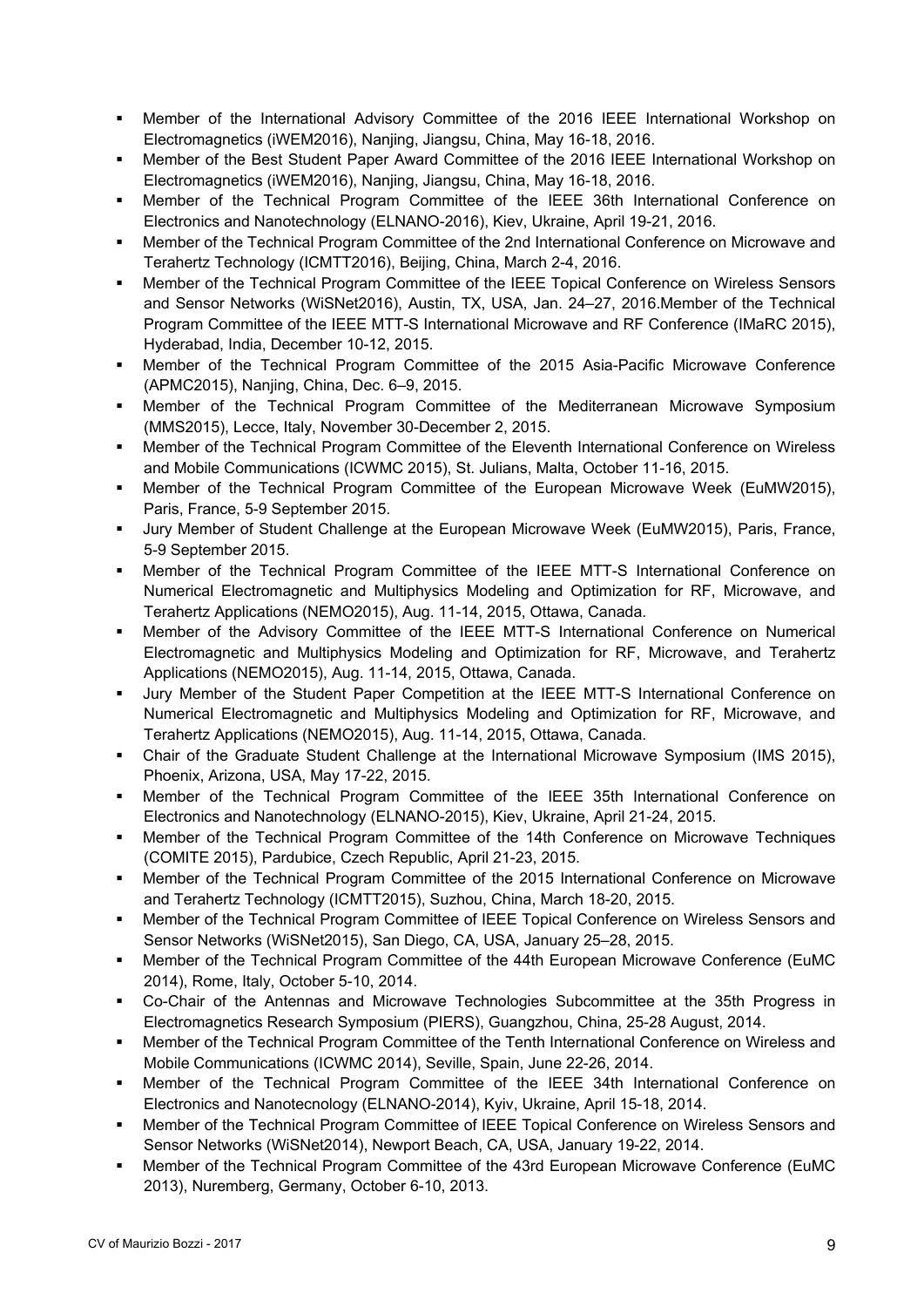- Jury Member of the Student Challenge at the 43rd European Microwave Conference (EuMC 2013), Nuremberg, Germany, October 6-10, 2013.
- Co-Chair of the Antennas and Microwave Technologies Subcommittee at the 34th Progress in Electromagnetics Research Symposium (PIERS), Stockholm, Sweden, Aug 12-15, 2013.
- Member of the Technical Program Committee of the Ninth International Conference on Wireless and Mobile Communications (ICWMC 2013), Nice, France, July 21-26, 2013.
- Chair of the Graduate Student Challenge at the International Microwave Symposium (IMS 2013), Seattle, WA, USA, June 2-7, 2013.
- Member of the Technical Program Committee of the IEEE XXXIII International Conference on Electronics and Nanotecnology (ELNANO-2013), Kyiv, Ukraine, April 16-19, 2013.
- Member of the Technical Program Committee of the 13th Conference on Microwave Techniques (COMITE 2013), Pardubice, Czech Republic, April 16-18, 2013
- Member of the Technical Program Committee of the International Conference on Information Processing and Wireless Systems (IP-WiS 2013), Djerba, Tunisia, March 21-24, 2013.
- Member of the Technical Program Committee of IEEE Topical Conference on Wireless Sensors and Sensor Networks (WiSNet2013), Austin, Texas, USA, January 20-23, 2013.
- Member of the Technical Program Committee of the European Microwave Conference (EuMC 2012), Amsterdam, The Netherlands, October 30-November 1, 2012.
- Co-Chair of Technical Program Committee (TPC) of the IEEE MTT-S International Microwave Workshop Series on Millimeter Wave Wireless Technology and Applications (IMWS2012), Nanjing, China, September 18-20, 2012.
- Member of the Scientific Committee of the Workshop on Applications of Smart Sensors and Wireless Sensor Networks, Valencia, Spain, July 8-12, 2012.
- Member of the Technical Program Committee of the Eighth International Conference on Wireless and Mobile Communications (ICWMC 2012) Venice, Italy, June 24-29, 2012
- Chair of the Graduate Student Challenge at the International Microwave Symposium (IMS 2012), Montreal, Quebec, Canada, June 17-22, 2012.
- Member of the Technical Program Committee of the International Conference on Information Processing and Wireless Systems (IP-WiS 2012), Sousse, Tunisia, March 16-18, 2012.
- Member of the Conference Prize Committee (CPC) at the European Microwave Conference (EuMC 2011), Manchester, UK, 9-14 October 2011.
- Chiarman of the Technical Program Committee of the IEEE International Conference on RFID-Technologies and Applications, Sitges, Barcelona, Spain, on September 15-16, 2011.
- Member of the Technical Program Committee of the 11th Mediterranean Microwave Symposium (MMS 2011), Hammamet, Tunisia, September 08-10, 2011.
- Member of the Technical Program Committee of the 15th Conference on Microwave Techniques (COMITE 2010), Brno, Czech Republic.
- Member of the Technical Program Committee of the International Symposium on Signals, Systems, and Electronics (ISSSE 2007), Montréal, Québec, Canada.
- Member of the reviewer board of the European Microwave Conference since 2003.

# **Session organizer and chairman**

Prof. Bozzi has organized various workshops and short courses at international conferences:

- the Workshop "Towards 5G: New Trends in Microwave Filters" at the International Microwave Symposium (IMS 2017), Honolulu, Hawaii, USA, June 4-9, 2017.
- the Workshop "Emerging Transmission Line Technologies for Interconnect, Components, Circuits and Systems" at the International Microwave Symposium (IMS 2017), Honolulu, Hawaii, USA, June 4-9, 2017.
- the Workshop "Recent Progresses in mmW Multilayer Circuit and System Design and Packaging (MCM/SoP)" at the International Microwave Symposium (IMS 2017), Honolulu, Hawaii, USA, June 4- 9, 2017.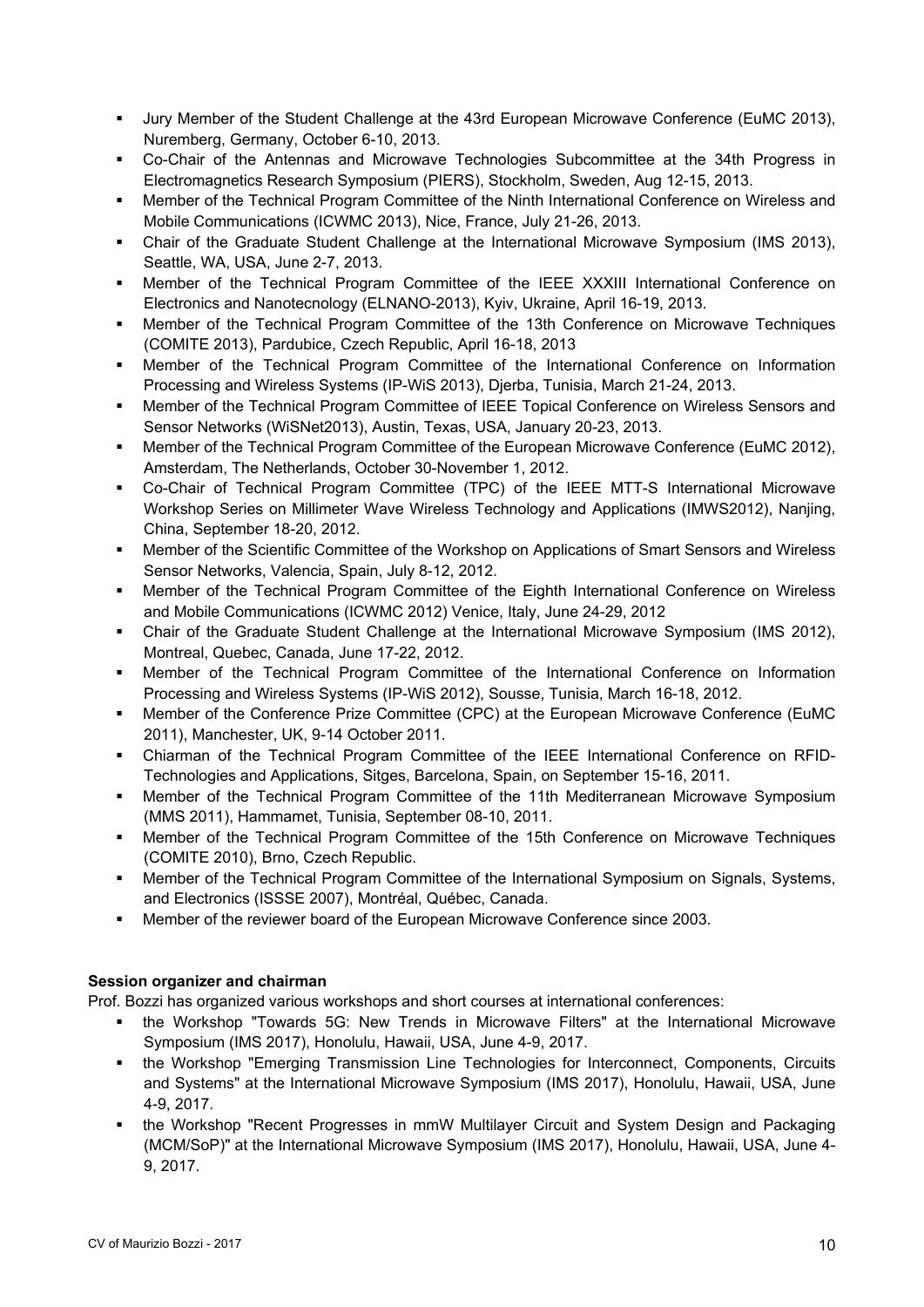- the Workshop "Advanced Mm-Wave Three-Dimensional/Multilayer MCM/SoP and Printing Technologies" at the International Microwave Symposium (IMS 2016), San Francisco, CA, USA, May 22-27, 2016.
- the Workshop "Recent Advancements on Millimeter-wave Heterogeneous and Multilayer MCM Integrations" at the International Microwave Symposium (IMS 2015), Phoenix, Arizona, USA, May 17-22, 2015.
- the Workshop "New Trends in Substrate Integrated Circuits (SICs)" at the 44th European Microwave Conference (EuMC 2014), Rome, Italy, October 5-10, 2014.
- the Workshop "Nanoelectromagnetics of advanced materials for microwave-to-THz applications" at the 44th European Microwave Conference (EuMC 2014), Rome, Italy, October 5-10, 2014.
- the Workshop "Current Trends In Mm-Wave Integrated Circuits And Integration Techniques" at the International Microwave Symposium (IMS 2014), Tampa Bay, Florida, USA, June 1-6, 2014.
- the Workshop "Substrate Integrated Waveguide Component and System" at the International Wireless Symposium (IWS 2014), Xi'an, China, March 24-26, 2014.
- the Short Course "Substrate Integrated Waveguides" at the 43rd European Microwave Conference (EuMC 2013), Nuremberg, Germany, October 6-11, 2013.
- the Workshop on "Integration and Technologies for mm-wave Sub-systems" at the IEEE MTT-S International Microwave Symposium 2012, which will be held in Montréal, Canada, June 17-22, 2012;
- the Workshop on "Substrate Integrated Waveguide (SIW) Technology and Applications" at the European Microwave Conference (EuMC 2011), held in Manchester, UK, October 9-14, 2011;
- the Workshop on "Substrate Integrated Circuits (SICs)" at the IEEE MTT-S International Microwave Symposium, held in Anaheim, CA, USA, on May 22, 2010.

Moreover, he was the organizer and/or chair of several session at international conferences:

- Organizer and Chair of the Special Session "SIW Filters and Interconnections" at the 2017 IEEE MTT-S International Conference on Numerical Electromagnetic and Multiphysics Modeling and Optimization for RF, Microwave, and Terahertz Applications (NEMO2017), Sevilla, Spain, May 17- 19, 2017.
- Organizer and Chair of the Special Session "Modeling and Design of Microwave Filters " at the 2017 IEEE MTT-S International Conference on Numerical Electromagnetic and Multiphysics Modeling and Optimization for RF, Microwave, and Terahertz Applications (NEMO2017), Sevilla, Spain, May 17- 19, 2017.
- Chair of the Sesson "Additive Manufacturing and Technological Approaches for Passive Components" at the 46th European Microwave Conference (EuMC2016), London, UK, Oct. 3–7, 2016.
- Organizer and Chair of the Special Session "Design of SIW Components, Circuits and Systems" at the IEEE MTT-S International Conference on Numerical Electromagnetic and Multiphysics Modeling and Optimization for RF, Microwave, and Terahertz Applications (NEMO2016), July 27-29, 2016, Beijing, China.
- Organizer and Chair of the Special Session "Modeling and Design of Filters" at the IEEE MTT-S International Conference on Numerical Electromagnetic and Multiphysics Modeling and Optimization for RF, Microwave, and Terahertz Applications (NEMO2016), July 27-29, 2016, Beijing, China.
- Organizer and Chair of the Special Session "Advanced 3-D printing fabrication" at the IEEE MTT-S International Microwave Workshop Series on Advanced Materials and Processes for RF and THz Applications (IMWS-AMP 2016), Chengdu, China, July 20-22, 2016.
- Chair of the Sesson "Forum on Printing and Future Microwave" at the IEEE MTT-S International Microwave Workshop Series on Advanced Materials and Processes for RF and THz Applications (IMWS-AMP 2016), Chengdu, China, July 20-22, 2016.
- Organizer and Chair of the Special Session "Substrate Integrated Waveguide (SIW) Technology" at the 2016 IEEE International Workshop on Electromagnetics (iWEM2016), Nanjing, Jiangsu, China, May 16-18, 2016.
- Chair of Session "Microwave Circuits and Systems" at the 2016 IEEE International Workshop on Electromagnetics (iWEM2016), Nanjing, Jiangsu, China, May 16-18, 2016.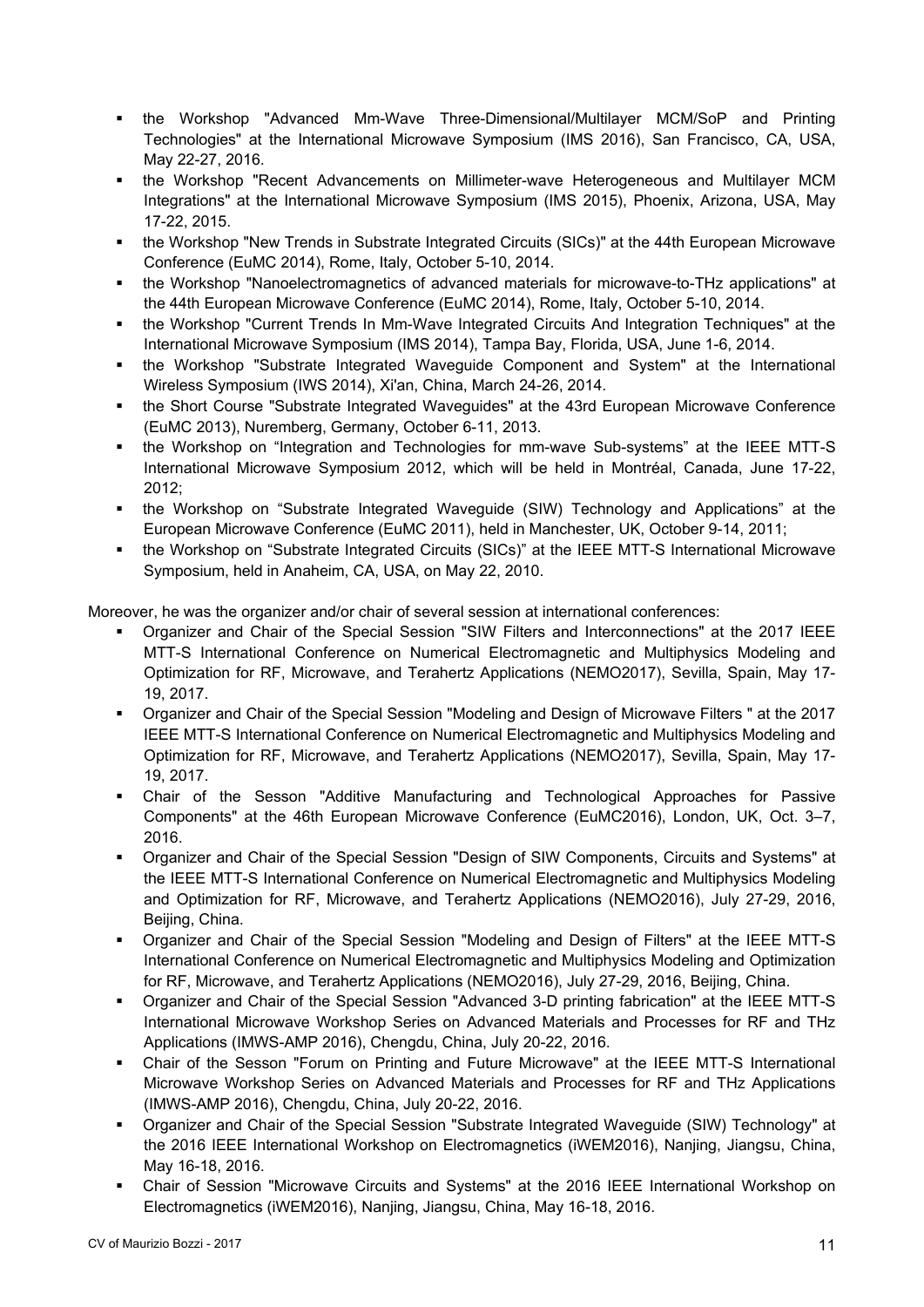- Chair of Session "Multiport Structures and Phase Shifters" at the 21st International Conference on Microwave, Radar and Wireless Communications (MIKON2016), Krakow, Poland, May 9-11, 2016.
- Chair of Session "Substrate Integrated Circuits" at the Asia Pacific Microwave Conference (AMPC2015), Nanjing, China, Dec. 6-9, 2015.
- Organizer and Chair of the Focus Session "Microwaves in Agriculture, Environment and Earth Observation (MAGEO)" at the 45th European Microwave Conference (EuMC 2015), Paris, France, 5-9 September 2015.
- Chair of Session "Novel Modal Techniques" at the 45th European Microwave Conference (EuMC 2015), Paris, France, 5-9 September 2015.
- Organizer and Chair of the Special Session "EM Modeling and Design of SIC/SIW and IC Packages" at the IEEE MTT-S International Conference on Numerical Electromagnetic and Multiphysics Modeling and Optimization (NEMO2015), Ottawa, Canada, Aug. 11-14, 2015.
- Chair of the Special Session "Numerical Analysis and Optimization of Substrate Integrated Waveguide Circuits" at the IEEE MTT-S International Conference on Numerical Electromagnetic and Multiphysics Modeling and Optimization (NEMO2015), Ottawa, Canada, Aug. 11-14, 2015.
- Organizer and Chair of the Special Session "SIW/SIC components and systems at millimeter waves" at the 8th Global Symposium on Millimeter-Waves (GSMM 2015), Montreal, Quebec, Canada, May 25~27, 2015.
- Organizer and Chair of Focus Session "Recent Progresses in Monolithic and Multilayer/Planar Integrated Circuits and Components" at the 35th Progress In Electromagnetics Research Symposium (PIERS 2014), Guangzhou, China, August 25-28, 2014.
- Organizer and Chair of Focus Session "Novel Materials and Technologies for Microwave Components" at the 35th Progress In Electromagnetics Research Symposium (PIERS 2014), Guangzhou, China, August 25-28, 2014.
- Chair of Session "Microwave and Power electronics Packaging" at the 15th International Conference on Electronic Packaging Technology (ICEPT 2014), Chengdu, China, August 12-15, 2014.
- Chair of Session "Antennas and Passive Devices" at the International Wireless Symposium (IWS 2014), Xi'an, China, March 24-26, 2014.
- Chair of Session "Advanced Localization and Sensing Technologies" at the 2014 IEEE Radio Wireless Week (RWW), Newport Beach, CA, USA, January 19–22, 2014.
- Organizer and Chairman of Focused Session "Microwaves in Agriculture, Environment and Earth Observation (MAGEO)" at the 43rd European Microwave Conference (EuMC 2013), Nuremberg, Germany, October 6-11, 2013.
- Chairman of Session "Numerical Modeling and Optimization" at the 43rd European Microwave Conference (EuMC 2013), Nuremberg, Germany, October 6-11, 2013.
- Organizer and Chairman of Special Session "Paper-based Microwave Circuits and Antennas" at the 34th Progress in Electromagnetics Research Symposium (PIERS 2013), Stockholm, Sweden, August 12-15, 2013.
- Chairman of Focus Session "Advances in Millimeter-Wave and THz Circuit, Techniques and Applications" at the 34th Progress in Electromagnetics Research Symposium (PIERS 2013), Stockholm, Sweden, August 12-15, 2013.
- Organizer and Chairman of Session "Gap waveguides and SIW antennas" at the 7th European Conference on Antennas and Propagation, Gothenburg, Sweden, April 8-12, 2013.
- Chairman of Session "Active Components and Systems for Phased Arrays" at the European Microwave Conference (EuMC 2012), Amsterdam, The Netherlands, October 30-November 1, 2012.
- Chairman of Session "Progress in Passive Components and Circuits" at the European Microwave Conference (EuMC 2012), Amsterdam, The Netherlands, October 30-November 1, 2012.
- Chairman of Session "WED1" at the IEEE MTT-S International Microwave Workshop Series on Millimeter Wave Wireless Technology and Applications (IMWS2012), Nanjing, China, September 18- 20, 2012.
- Chairman of Session "Waveguide Circuits" at the International Conference on Mathematical Methods in Electromagnetic Theory (MMET 2012), Kharkiv, Ukraine, August 28–30, 2012.
- Chairman of Session "Transitions and Substrate Integrated Waveguides" at the European Microwave Conference (EuMC 2011), Manchester, UK.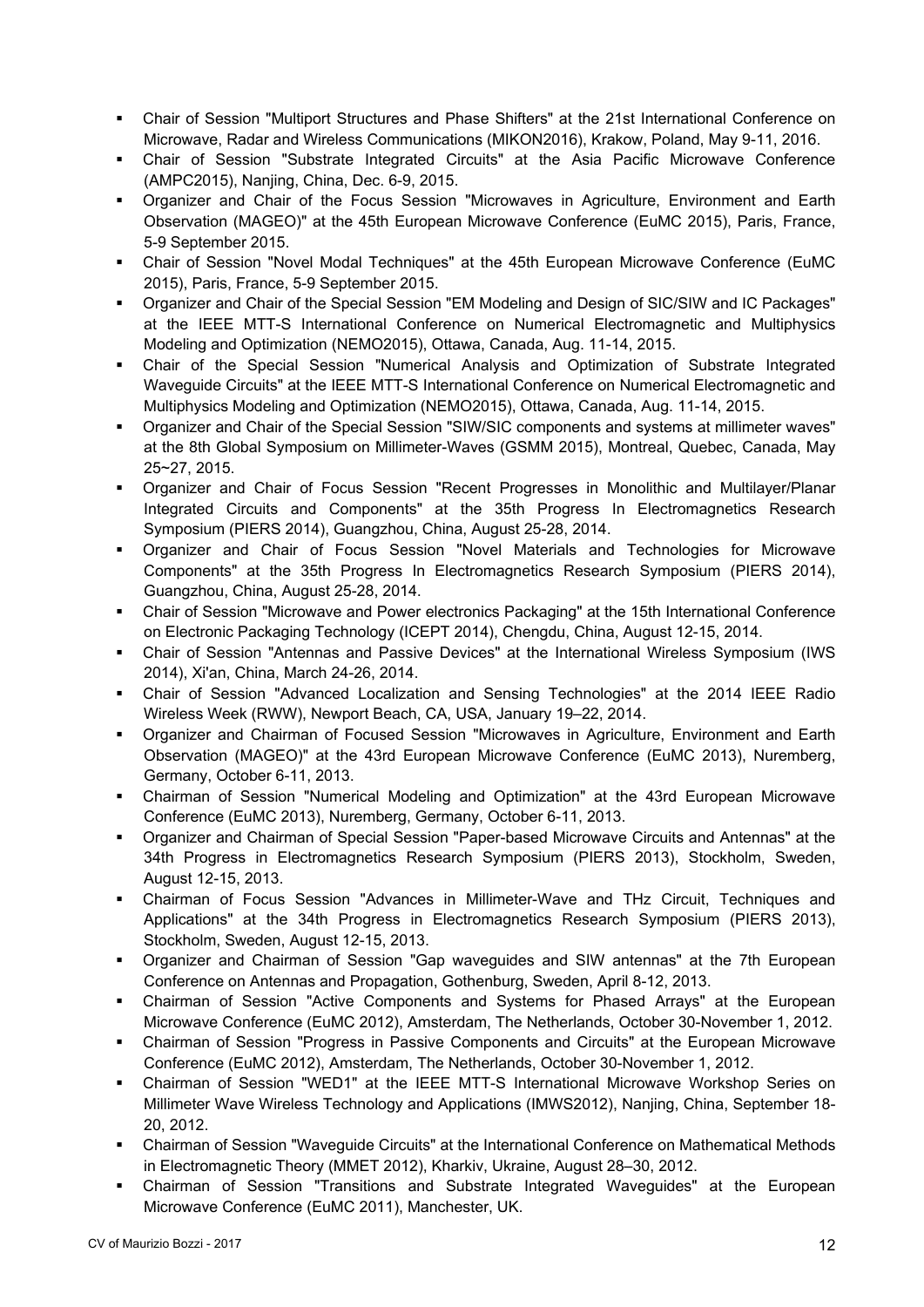- Chairman of Session "EM Numerical Techniques and Applications" at the European Microwave Conference (EuMC 2010), Paris, France.
- Chairman of Session "Integrated components" at the European Microwave Conference (EuMC 2010), Paris, France.
- Organizer and Chairman of the Special Session "Efficient Microwave Subsystem Design and Optimization" at the 26th International Review of Progress in Applied Computational Electromagnetics (ACES 2010), Tampere, Finland.
- Organizer and Chairman of the Focused Session "Focused Session on Substrate Integrated Waveguides" at the European Microwave Conference (EuMC 2009), Rome, Italy.
- Chairman of Session "Transitions and Interconnects" at the European Microwave Conference (EuMC 2008), Amsterdam, The Netherlands.
- Chairman of Session "Antennas" at the International Symposium on Signals, Systems, and Electronics (ISSSE 2007) Montréal, Québec, Canada.
- Chairman of Session "Beam Forming" at the International Symposium on Signals, Systems, and Electronics (ISSSE 2007) Montréal, Québec, Canada.
- Chairman of Session "Reflector Antennas" at the IEEE Antennas and Propagation International Symposium (APS 2007), Honolulu, HI, USA.
- Organizer and Chairman of the Special Session "Six Port Technology in Software Radio Wireless Communication Systems" at the 23rd Annual Review of Progress in Applied Computational Electromagnetics (ACES 2007), Verona, Italy.
- Chairman of Session "Frequency Selective Surfaces" at the IEEE Antennas and Propagation International Symposium (APS 2005), Washington, DC, USA.
- Organizer and Chairman of Special Session "Dielectric Resonator Filters" at the Progress in Electromagnetics Research Symposium (PIERS 2004), Pisa, Italy.
- Organizer and Chairman of Special Session "Periodic Structures for Space Applications" at the Progress in Electromagnetics Research Symposium (PIERS 2003), Honolulu, Hawaii, USA.
- Chairman of Session "Printed Reflectarray Antennas" at the IEEE Antennas and Propagation International Symposium (APS 2003), Columbus, Ohio, USA.
- Chairman of Session "Passive Microwave and Millimeterwave Devices" at the European Microwave Conference (EuMC 2003), Munich, Germany.
- Organizer of the "Workshop on Frequency Selective Surfaces" (Pavia, Italy) on March 17, 2000.

# **Member of PhD Committees**

Maurizio Bozzi was appointed as a Committee Member for several PhD Committees:

- Ángela Maria Coves Soler, Universitat de Valencia (Spain), 2005
- Ángel Antonio San Blas Oltra, Universided Polítécnica de Valencia (Spain), 2008
- Declercq Frederick, Universiteit Gent (Belgium), 2011
- Miguel Ángel Sánchez Soriano, Universidad Miguel Hernández de Elche (Spain), 2012
- Ahmad Alhazzoury, Institut National Polytechnique de Toulouse (France), 2013
- "Electrical Engineering and Telecommunications", Politechnic University of Torino (Italy), 2014
- Peter Vanveerdeghem, Universiteit Gent (Belgium), 2015
- **Sam Agneessens, Universiteit Gent (Belgium), 2015**
- Muna Hajj Yahya, Politechnic University of Torino (Italy), 2015.

Moreover, he was an External Evaluator for the following PhD Committees:

- Jordi Gil Raga, Universided Polítécnica de Valencia (Spain), 2009
- Juan Sebastián Gómez Díaz, Universidad Politécnica de Cartagena (Spain), 2011
- Manuel F. Jiménez Nogales, Universidad Politécnica de Cartagena (Spain), 2012
- María García Vigueras, Universidad Politécnica de Cartagena (Spain), 2012
- Abdul Ali Babar, Tampere University of Technology (Finland), 2013
- Alejandro Javier Martínez Ros, Universidad Politécnica de Cartagena (Spain), 2015
- Elena Abdo Sánchez, Universidad de Malaga (Spain), 2015.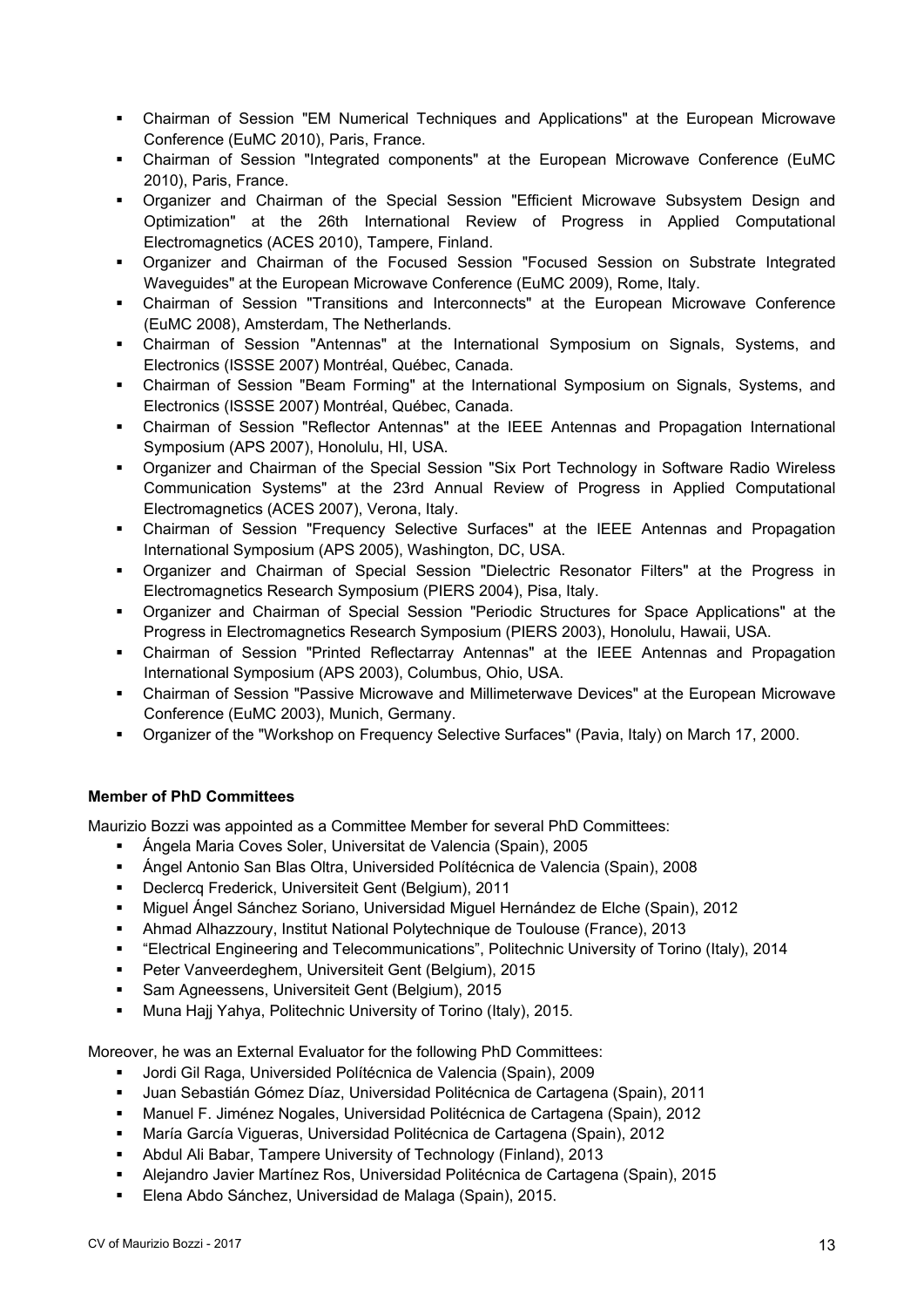#### **Member of Project Evaluation Committees**

He was invited to evaluate national projects by the following organizations:

- Georgia National Science Foundation (GNSF), 2010-2013
- **ICelandic Research Fund (IRF), 2010-2012**
- Romanian National Council for Scientific Research, 2011

Moreover, he was appointed as a reviewer for the ESA External Fellowship Programme, 2004.

## **Scientific Publications**

Prof. Bozzi authored the Encyclopedia Chapter on "Periodic Structures" in the Wiley Encyclopedia of RF and Microwave Engineering (2005) and co-edited the book "Periodic Structures" (2006).

Moreover, he is the co-author of the book

Ramesh Garg, Inder Bahl and Maurizio Bozzi, *Microstrip Line and Slotlines* (3rd Edition), Artech House, May 2013.

He authored more than 100 journal papers and more than 270 conference papers.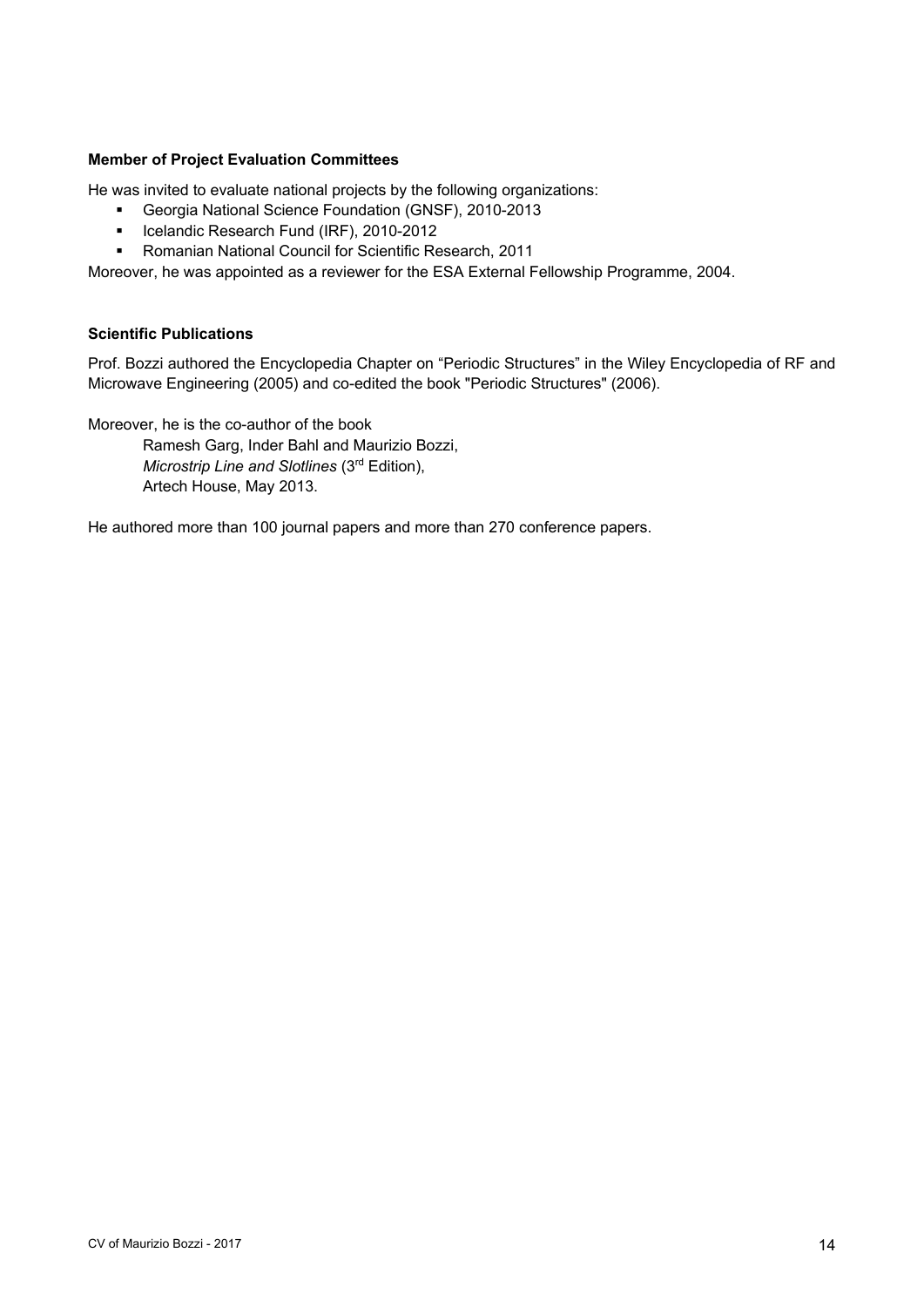# Publications of Maurizio Bozzi

## **JOURNAL PAPERS**

- 1. M. Shaalan, M. Bozzi, J. Weinzierl, K. Beilenhoff, G. Conciauro, H. Brand, and H. L. Hartnagel, "A 300 GHz Quasi–Optical Schottky Frequency Doubler," Intern. Journal of Infrared and Millimeter Waves, Vol. 18, No. 12, pp. 2277–2293, Dec. 1997.
- 2. P. Arcioni, G. Conciauro, L. Perregrini, M. Bozzi, M. Shaalan, and H. L. Hartnagel, "Numerical Modeling of Quasi–Optical Frequency Multipliers," in Millimeter and Submillimeter Waves IV, Proceedings of SPIE, Vol. 3465, pp. 10–19, Nov. 1998.
- 3. P. Arcioni, M. Bozzi, G. Conciauro, and L. Perregrini, "Design and Optimization of Quasi–Optical Frequency Multipliers," Intern. Journal of Infrared and Millimeter Waves, Vol. 20, No. 5, pp. 913–928, May 1999.
- 4. M. Bozzi and L. Perregrini, "Efficient analysis of thin conductive screens perforated periodically with arbitrarily shaped apertures," Electronics Letters, Vol. 35, No. 13, pp. 1085–1087, 24 June 1999.
- 5. P. Arcioni, M. Bozzi, G. Conciauro, L. Perregrini, H. L. Hartnagel, and M. Shaalan, "An Efficient Algorithm for the Analysis and Optimization of Quasi–Optical Frequency Multipliers," Atti della Fondazione Giorgio Ronchi, No. 3–4, pp. 367–373, May–Aug. 1999 (*invited paper*).
- 6. M. Bozzi, L. Perregrini, J. Weinzierl, and C. Winnewisser, "Analysis of Frequency Selective Surfaces for Quasi–Optical Applications," in Terahertz and Gigahertz Photonics, Proceedings of SPIE, Vol. 3795, pp. 322–328, Nov. 1999.
- 7. P. Arcioni, M. Bozzi, L. Perregrini, and A. R. Ruiz Laso, "Array Modeling for mm–wave Active Integrated Antennas," International Journal of Infrared and Millimeter Waves, Vol. 21, No. 4, pp. 563–575, April 2000.
- 8. P. Arcioni, M. Bozzi, M. Bressan, and L. Perregrini, "A Novel CAD Tool for the Wideband Modeling of 3D Waveguide Components," International Journal of RF and Microwave Computer–Aided Engineering, Vol. 10, No. 3, pp. 183–189, May 2000.
- 9. M. Bozzi, L. Perregrini, J. Weinzierl, and C. Winnewisser, "Design, Fabrication and Measurement of Frequency Selective Surfaces," Optical Engineering, Vol. 39, No. 8, pp. 2263–2269, Aug. 2000.
- 10. M. Bozzi and L. Perregrini, "Frequency Selective Surfaces in the GHz and THz Region: Analysis and Experimental Results," in Terahertz and Gigahertz Electronics and Photonics II, Proceedings of SPIE, Vol. 4111, pp. 141–151, Dec. 2000 (*invited paper*).
- 11. M. Bozzi and L. Perregrini, "Analysis and Optimization of mm–Wave Frequency Multipliers by a Hybrid Genetic Algorithm/Harmonic Balance Technique," Microwave and Optical Technology Letters, Vol. 28, No. 4, pp. 268–271, February 20, 2001.
- 12. M. Saglam, M. Bozzi, A. Megej, M. Rodriguez–Girones, L. Perregrini, and H. L. Hartnagel "Characterization of Heterostructure–Barrier–Varactors for Frequency Multiplication," International Journal of Infrared and Millimeter Waves, Vol. 22, No. 3, pp. 429–438, March 2001.
- 13. M. Bozzi, L. Perregrini, J. Weinzierl, and C. Winnewisser, "Efficient Analysis of Quasi-Optical Filters by a Hybrid MoM/BI-RME Method," IEEE Transactions on Antennas and Propagation, Vol. AP–49, No. 7, pp. 1054–1064, July 2001.
- 14. M. Bozzi and L. Perregrini, "Frequency Selective Surfaces in the mm–Wave Range: Theoretical and Experimental Results," Atti della Fondazione Giorgio Ronchi, Vol. LVI, No. 4–5, pp. 613–621, July–Oct. 2001 (*invited paper*).
- 15. M. Bozzi and L. Perregrini, "Analysis of Nonlinear Circuits by a Hybrid Genetic Algorithm/Harmonic Balance Technique," Atti della Fondazione Giorgio Ronchi, Vol. LVI, No. 4–5, pp. 853–858, July–Oct. 2001 (*invited paper*).
- 16. M. Bozzi, L. Perregrini, A. Alvarez Melcon, M. Guglielmi, G. Conciauro, "MoM/BI-RME Analysis of Boxed MMICs with Arbitrarily Shaped Metallizations," IEEE Trans. on Microwave Theory & Techniques, Vol. MTT–49, No. 12, pp. 2227–2234, Dec. 2001.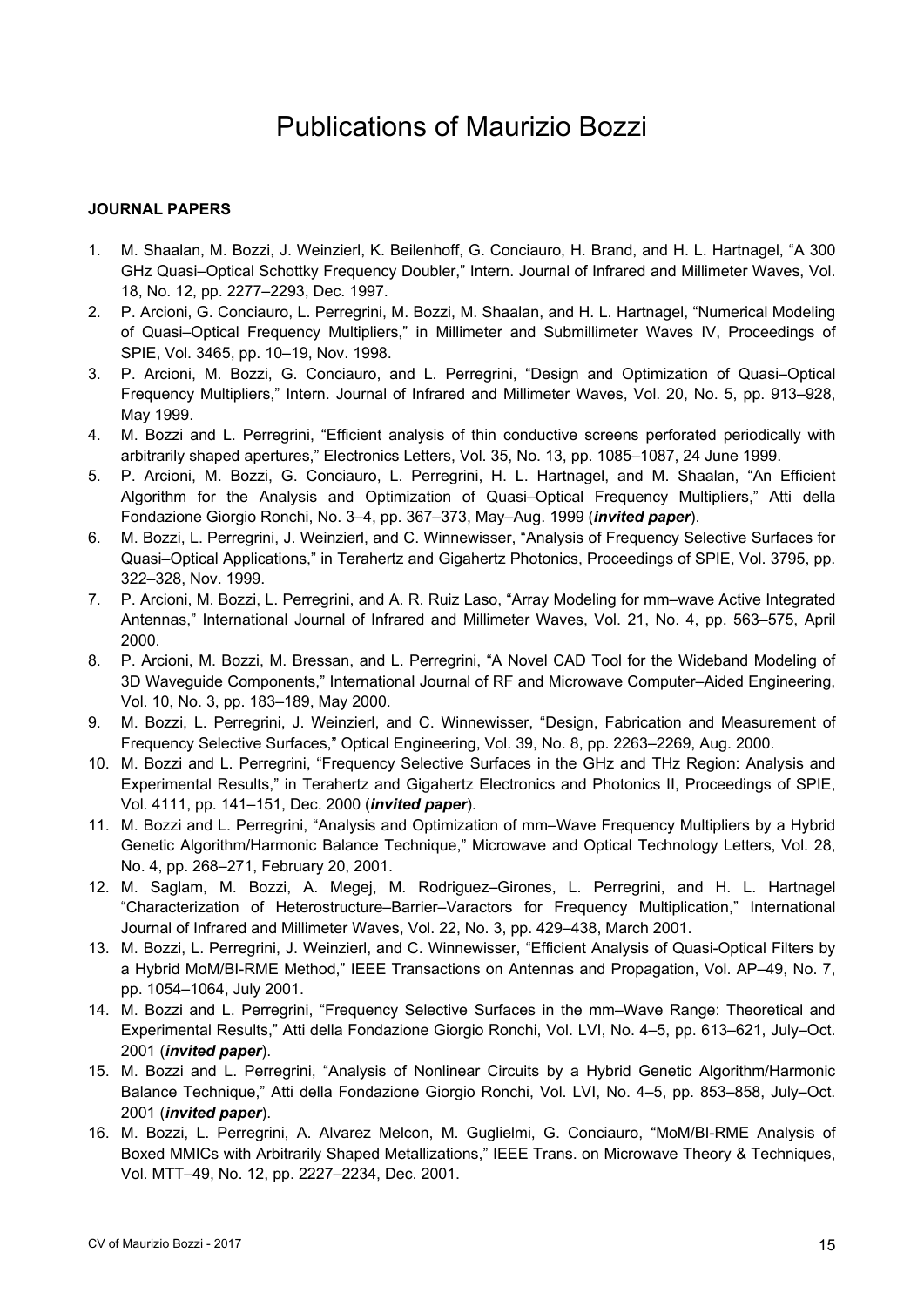- 17. P. Arcioni, M. Bozzi, M. Bressan, G. Conciauro, and L. Perregrini, "Frequency/Time-Domain Modeling of 3D Waveguide Structures by a BI–RME Approach," International Journal of Numerical Modelling: Electronic Networks, Devices and Fields (Special Issue on Network Methods in Field Modelling), Vol. 15, No. 1, pp. 3–21, Jan. 2002 (*invited paper*).
- 18. M. Bozzi and L. Perregrini, "Analysis and Design of Frequency Selective Surfaces by the MoM/BI–RME Method—A Review," in Recent Research Developments in Electronics, Transworld Research Network, Ed., pp. 19-36, June 2002 (*invited paper*).
- 19. M. Bozzi, G. Conciauro, and L. Perregrini, "On the Evaluation of Modal Coupling Coefficients by Contour Integrals," IEEE Trans. on Microwave Theory & Techniques, Vol. MTT–50, No. 7, pp. 1853 1855, July 2002.
- 20. M. Bozzi, G. Manara, A. Monorchio, and L. Perregrini, "Automatic Design of Inductive FSSs by Using the Genetic Algorithm and the MoM/BI–RME Analysis," IEEE Antennas and Wireless Propagation Letters, Vol. 1, No. 4, pp. 91-93, 2002.
- 21. P. Besso, M. Bozzi, L. Perregrini, L. Salghetti Drioli, and W. Nickerson, "Deep Space Antenna for Rosetta Mission: Design and Testing of the S/X-Band Dichroic Mirror," IEEE Trans. on Antennas and Propagation, Vol. AP–51, No. 3, pp. 388–394, March 2003.
- 22. V. E. Boria, M. Bozzi, F. Bruni, S. Cogollos, G. Conciauro, B. Gimeno, and L. Perregrini, "Efficient Analysis of In-Line Waveguide Filters and Frequency Selective Surfaces with Stepped Holes," International Journal of RF and Microwave Computer–Aided Engineering, Vol. 13, No. 4, pp. 306-315, July 2003.
- 23. M. Bozzi, S. Germani, and L. Perregrini, "Performance Comparison of Different Element Shapes Used in Printed Reflectarrays," IEEE Antennas and Wireless Propagation Letters, Vol. 2, pp. 219-222, 2003.
- 24. M. Bozzi and L. Perregrini, "Analysis of Multilayered Printed Frequency Selective Surfaces by the MoM/BI-RME Method," IEEE Trans. on Antennas and Propagation, Vol. AP–51, No. 10, pp. 2830-2836, Oct. 2003.
- 25. M. Bozzi and L. Perregrini, "Analysis and Design of Periodic Structures by the MoM/BI-RME Method," in Infrared Spaceborne Remote Sensing XI, Proceedings of SPIE, Vol. 5152, pp. 115–129, Dec. 2003 (*invited paper*).
- 26. P. Arcioni, M. Bozzi, M. Bressan, G. Conciauro, and L. Perregrini, "Fast Optimization, Tolerance Analysis, and Yield Estimation of H-/E-Plane Waveguide Components with Irregular Shapes," IEEE Trans. on Microwave Theory & Techniques (Special Issue on Electromagnetics-Based Optimization of Microwave Components and Circuits), Vol. MTT–52, No. 1, pp. 319–328, Jan. 2004.
- 27. M. Bozzi, S. Germani, and L. Perregrini, "A Figure of Merit for Losses in Printed Reflectarray Elements," IEEE Antennas and Wireless Propagation Letters, Vol. 3, pp. 257-260, 2004.
- 28. M. Bozzi, S. Germani, L. Minelli, L. Perregrini, and P. de Maagt, "Efficient Calculation of the Dispersion Diagram of Planar Electromagnetic Band-Gap Structures by the MoM/BI-RME Method," IEEE Transactions on Antennas and Propagation (Special Issue on Artificial Magnetic Conductors, Soft/Hard Surfaces, and other Complex Surfaces), Vol. AP-53, No. 1, pp. 29-35, Jan. 2005.
- 29. M. Bozzi, S. Germani, and L. Perregrini, "Efficient Modeling of Planar Electromagnetic Band-Gap (EBG) Structures by the MoM/BI-RME Method," Atti della Fondazione Giorgio Ronchi, Vol. LX, No. 1-2, pp. 209-214, Jan.-Apr. 2005 (*invited paper*).
- 30. M. Bozzi, "Periodic Structures" in Wiley Encyclopedia of RF and Microwave Engineering, John Wiley & Sons, New York, Vol. 4, pp. 3675-3693, 2005 (*invited paper*).
- 31. M. Bozzi, D. Deslandes, P. Arcioni, L. Perregrini, K. Wu, and G. Conciauro, "Efficient Analysis and Experimental Verification of Substrate Integrated Slab Waveguides for Wideband Microwave Applications" International Journal of RF and Microwave Computer–Aided Engineering, Vol. 15, No. 3, pp. 296-306, May 2005.
- 32. P. Besso, M. Bozzi, M. Formaggi, S. Germani, L. Perregrini, "Design and Testing of a S/X/Ka-Band Dichroic Mirror for Deep-Space Antennas," in M. Bozzi and L. Perregrini, Periodic Structures, Research Signpost, Ed., pp. 145-158, 2006 (*invited paper*).
- 33. S. Biber, M. Bozzi, O. Günther, L. Perregrini, and L.-P. Schmidt, "Design and Measurement of Frequency Selective Surfaces for Harmonic Elimination at Submillimeter Wave Frequencies," in M. Bozzi and L. Perregrini, Periodic Structures, Research Signpost, Ed., pp. 159-179, 2006 (*invited paper*).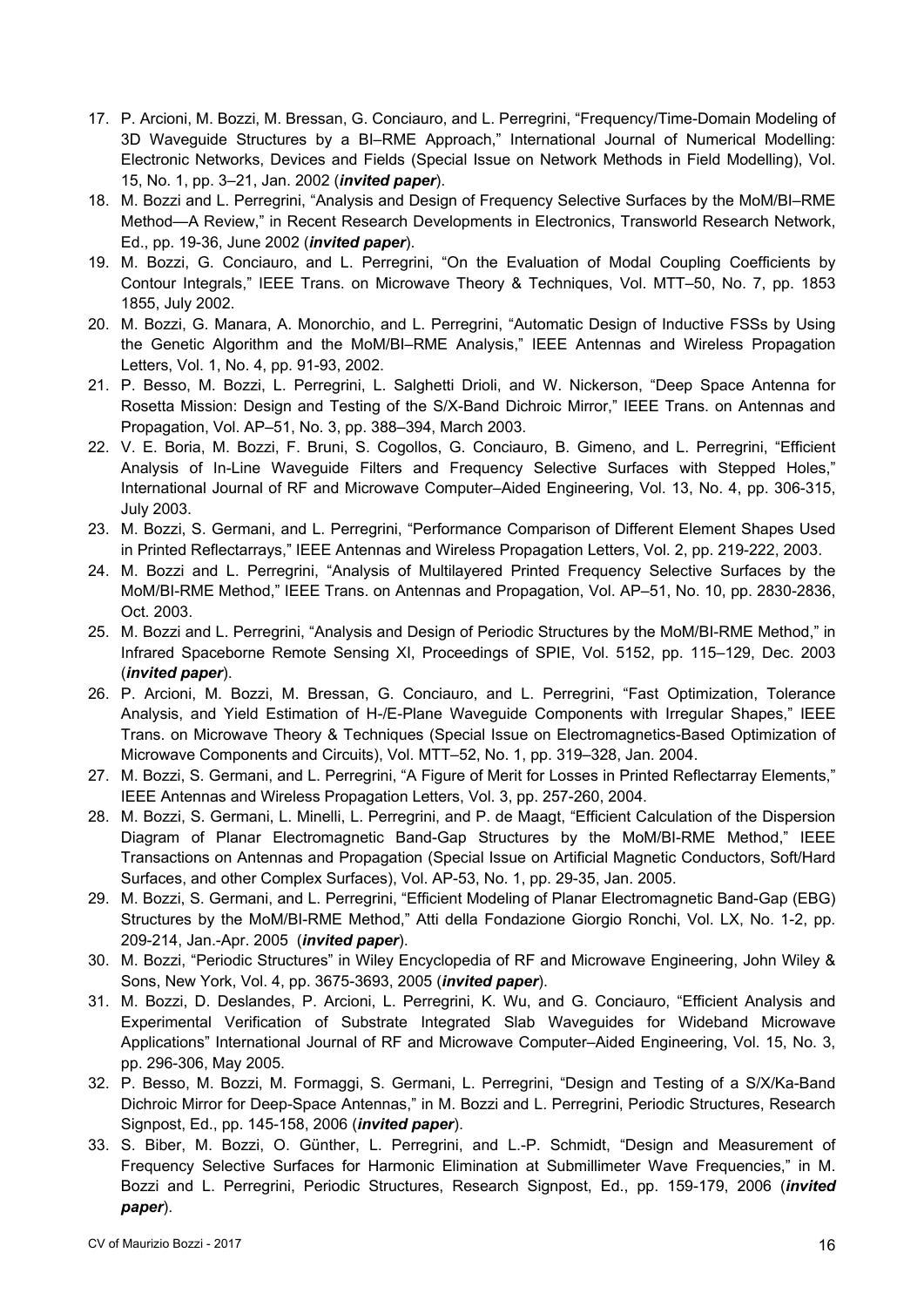- 34. M. Bozzi, Duochuan Li, S. Germani, L. Perregrini, and K. Wu, "Analysis of NRD Components via the Order-Reduced Volume-Integral Equation (ORVIE) Method Combined with the Tracking of the Matrix Eigenvalues," IEEE Transactions on Microwave Theory and Techniques, Vol. MTT–54, No. 1, pp. 339- 347, Jan. 2006.
- 35. N. Don, S. Germani, M. Bozzi, A. Kirilenko, and L. Perregrini, "Determination of the Mode Spectrum of Arbitrarily Shaped Waveguides by the Eigenvalue-Tracking Method," Microwave and Optical Technology Letters, Vol. 48, No. 3, pp. 553-556, March 2006.
- 36. P. Besso, M. Bozzi, M. Formaggi, S. Germani, and L. Perregrini, "On the Performance of Dichroic Mirrors with Hexagonal Holes," Microwave and Optical Technology Letters, Vol. 48, No. 9, pp. 1858- 1862, Sept. 2006.
- 37. S. Biber, M. Bozzi, O. Günther, L. Perregrini, and L.-P. Schmidt, "Design and Testing of Frequency-Selective Surfaces on Silicon Substrates for Submillimeter-Wave Applications," IEEE Transactions on Antennas and Propagation, Vol. AP-54, No. 9, pp. 2638-2645, Sept. 2006.
- 38. P. Besso, M. Bozzi, M. Formaggi, S. Germani, M. Pasian, L. Perregrini, "A Novel Technique for the Accurate Design of Dichroic Mirrors for Focused Beam Waveguide Deep-Space Antennas," Proceedings of the European Microwave Association, Vol. 2, No. 4, pp. 333-342, Dec. 2006.
- 39. N. Don, M. Bozzi, A. Kirilenko, and L. Perregrini, "Analysis of Inductive Frequency Selective Surfaces by the Method of Moments with Entire-Domain Basis Functions," Microwave and Optical Technology Letters, Vol. 49, No. 12, pp. 2929-2932, Dec. 2007.
- 40. P. Besso, M. Bozzi, M. Formaggi, and L. Perregrini, "A Novel Technique for High-Performance Correction of Beam Aberration in Deep Space Antennas," IEEE Antennas and Wireless Propagation Letters, Vol. 6, pp. 376-378, 2007.
- 41. R. G. Bosisio, Y. Y. Zhao, X. Y. Xu, S. Abielmona, E. Moldovan, Y. S. Xu, M. Bozzi, S. O. Tatu, C. Nerguizian, J. F. Frigon, C. Caloz, and K. Wu "New-Wave Radio," IEEE Microwave Magazine, Vol. 9, No. 1, pp. 89-100, Feb. 2008.
- 42. M. Bozzi, F. Xu, L. Perregrini, and K. Wu, "Circuit Modeling and Physical Interpretation of Substrate Integrated Waveguide Structures for Millimeter-Wave Applications," International Journal of Microwave and Optical Technology, Vol. 3, No. 3, pp. 329-338, July 2008 (*invited paper*).
- 43. D. Li, F. Boone, M. Bozzi, L. Perregrini, and K. Wu, "Concept of Virtual Electric/Magnetic Walls and Its Realization with Artificial Magnetic Conductor Technique," IEEE Microwave and Wireless Components Letters, Vol. 18, No. 11, pp. 743-745, Nov. 2008.
- 44. M. Bozzi, L. Perregrini, and K. Wu, "Modeling of Conductor, Dielectric and Radiation Losses in Substrate Integrated Waveguide by the Boundary Integral-Resonant Mode Expansion Method," IEEE Transactions on Microwave Theory and Techniques, Vol. MTT-56, No. 12, pp. 3153-3161, Dec. 2008.
- 45. M. Bozzi, L. Perregrini, K. Wu, and P. Arcioni, "Current and Future Research Trends in Substrate Integrated Waveguide Technology," Radioengineering, Vol. 18, No. 2, pp. 201-209, June 2009.
- 46. M. Bozzi, L. Perregrini, and K. Wu, "A Novel Technique for the Direct Determination of Multi-mode Equivalent Circuit Models for Substrate Integrated Waveguide Discontinuities," International Journal of RF and Microwave Computer–Aided Engineering, Vol. 19, No. 4, pp. 423–433, July 2009.
- 47. M. Bozzi, M. Pasian, L. Perregrini, and K. Wu, "On the Losses in Substrate Integrated Waveguides and Cavities," International Journal of Microwave and Wireless Technologies, Vol. 1, No. 5, pp. 395-401, Oct. 2009.
- 48. M. Montagna, M. Bozzi, and L. Perregrini, "Convergence Properties of the Method of Moments in the Modeling of Frequency Selective Surfaces," International Journal of RF and Microwave Computer– Aided Engineering, Vol. 20, No. 2, pp. 220-229, March 2010.
- 49. S.A. Winkler, W. Hong, M. Bozzi, and K. Wu, "Polarization Rotating Frequency Selective Surface Based on Substrate Integrated Waveguide Technology," IEEE Transactions on Antennas and Propagation, Vol. AP-58, Vol. 4, pp. 1202-1213, April 2010.
- 50. P. Besso, M. Bozzi, M. Formaggi, and L. Perregrini, "Pointing Enhancement Techniques for Deep-Space Antennas," International Journal of Microwave and Wireless Technologies, Vol. 2, No. 2, pp. 211- 218, April 2010.
- 51. F. Giuppi, A. Georgiadis, A. Collado, M. Bozzi, and L. Perregrini, "Tunable SIW Cavity Backed Active Antenna Oscillator," IET Electronics Letters, Vol. 46, No. 15, pp. 1053–1055, 22nd July 2010.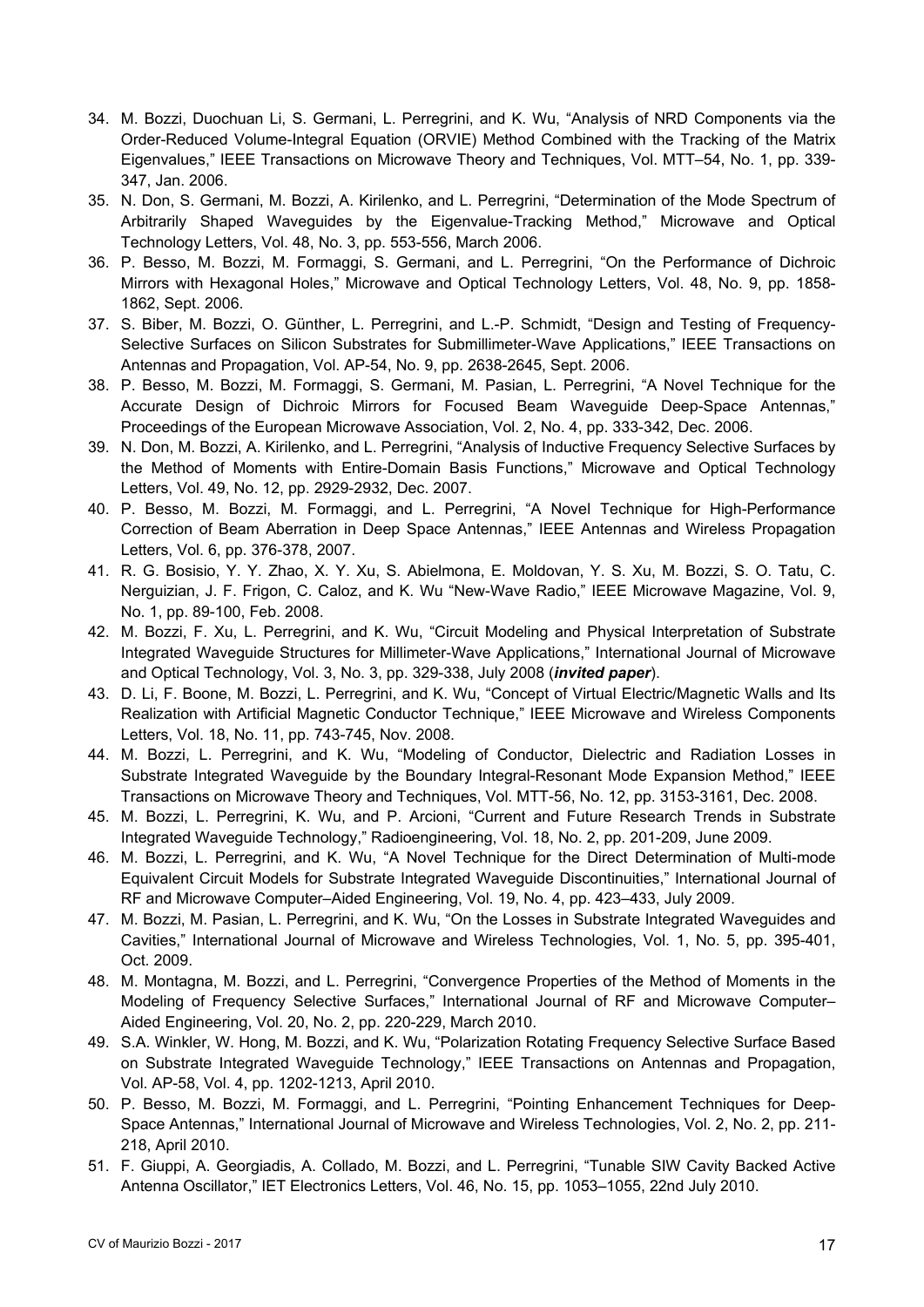- 52. F. Giuppi, A. Georgiadis, M. Bozzi, S. Via, A. Collado, and L. Perregrini, "Hybrid Electromagnetic and Non-linear Modeling and Design of SIW Cavity-Backed Active Antennas," ACES Journal, Vol. 25, No. 8, pp. 682-689, Aug. 2010.
- 53. F. Mira, M. Bozzi, F. Giuppi, L. Perregrini, and A. Georgiadis, "Efficient Design of SIW Filters by Using Equivalent Circuit Models and Calibrated Space-Mapping Optimization," International Journal of RF and Microwave Computer–Aided Engineering, Vol. 20, No. 6, pp. 689–698, Nov. 2010.
- 54. M. Bozzi, S.A. Winkler, and K. Wu, "Broadband and Compact Ridge Substrate Integrated Waveguides," IET Microwave Antennas and Propagation, Vol. 4, No. 11, pp. 1965–1973, Nov. 2010.
- 55. A. Georgiadis and M. Bozzi, "Special Issue on RF/Microwave Communication Subsystems for Emerging Wireless Technologies [Guest Editorial]," IET Microwave Antennas and Propagation, Vol. 5, No. 8, pp. 861–863, June 2011.
- 56. M. Bozzi, A. Georgiadis, and K. Wu, "Review of Substrate Integrated Waveguide (SIW) Circuits and Antennas," IET Microwave Antennas and Propagation, Vol. 5, No. 8, pp. 909–920, June 2011 (invited review paper).
- 57. F. Mira, J. Mateu, and M. Bozzi, "Substrate Integrated Waveguide Predistorted Filter at 20 GHz," IET Microwave Antennas and Propagation, Vol. 5, No. 8, pp. 928–933, June 2011.
- 58. M. Pasian, M. Bozzi, and L. Perregrini, "Low-cost Dichroic Mirrors Manufactured by Punching Technique," IEEE International Journal of Microwave and Wireless Technologies, Vol. 3, No. 6, pp. 595–600, Dec. 2011.
- 59. M. Pasian, M. Cametti, M. Bozzi, L. Perregrini, and S. Rawson, "Fixed Ground Stations for Multi-satellite Geostationary Missions," International Journal of Microwave and Wireless Technologies, Vol. 3, No. 6, pp. 601–607, Dec. 2011.
- 60. F. Giuppi, A. Collado, A. Georgiadis, and M. Bozzi, "A Compact, Single-Layer Substrate Integrated Waveguide (SIW) Cavity-Backed Active Antenna Oscillator," IEEE Antennas and Wireless Propagation Letters, Vol. 11, pp. 431–433, 2012.
- 61. M. Bozzi, M. Cametti, M. Fornaroli, P. Maguire, S. Marti, M. Pasian, L. Perregrini, and S. Rawson, "Future Architectures for European Space Agency Deep Space Ground Stations," IEEE Antennas and Propagation Magazine, Vol. 54, No. 1, pp. 254-263, Feb. 2012.
- 62. F. Giuppi, A. Georgiadis, A. Collado, M. Bozzi, and L. Perregrini, "Active Antennas in Substrate Integrated Waveguide (SIW) Technology," in Microwave and Millimeter Wave Circuits and Systems, John Wiley and Sons Ltd., Chichester, UK, 2012.
- 63. R. Moro, S. Agneessens, H. Rogier, and M. Bozzi, "Wearable Textile Antenna in Substrate Integrated Waveguide Technology," IET Electronics Letters, Vol. 48, No. 16, pp. 985–987, August 2, 2012.
- 64. M. Pasian, M. Cametti, M. Bozzi, and L. Perregrini, "Efficiency of Arrays Composed by High-Gain Reflector Antennas," IET Microwaves, Antennas and Propagation, Vol. 6, No. 15, pp. 1636–1642, Dec. 2012.
- 65. M. Pasian, M. Bozzi, and L. Perregrini, "Accurate Modelling of Dichroic Mirrors in Beam-Waveguide Antennas," IEEE Transactions on Antennas and Propagation, Vol. AP-61, No. 4, pp. 1931–1938, April 2013.
- 66. M. Pasian, M. Formaggi, M. Bozzi, F. Carli, L. Perregrini, G. Philippou, and G. Dauron, "Multiphysics Design and Experimental Verification of a Quad-Band Dichroic Mirror for Deep Space Ground Stations," IET Microwaves, Antennas and Propagation, Vol. 7, No. 6, pp. 391–398, April 23, 2013.
- 67. R. Moro, S. Kim, M. Bozzi, M. Tentzeris, "Inkjet-Printed Paper-Based Substrate Integrated Waveguide (SIW) Components and Antennas," International Journal of Microwave and Wireless Technologies, Vol. 5, No. 3, pp. 197–204, June 2013.
- 68. S. Kim, B. Cook, T. Le, J. Cooper, H. Lee, V. Lakafosis, R. Vyas, R. Moro, M. Bozzi, A. Georgiadis, A. Collado, and M. Tentzeris, "Inkjet-printed Antennas, Sensors and Circuits on Paper Substrate," IET Microwaves, Antennas and Propagation, Vol. 7, No. 10, pp. 858–868, July 16, 2013.
- 69. S. Moscato, G. Matrone, M. Pasian, A. Mazzanti, M. Bozzi, L. Perregrini, F. Svelto, G. Magenes, P. Arcioni, and P.E. Summers, "A mm-Wave 2D Ultra-Wideband Imaging Radar for Breast Cancer Detection," International Journal of Antennas and Propagation, Vol. 2013, Article ID 475375, 8 pages, 2013.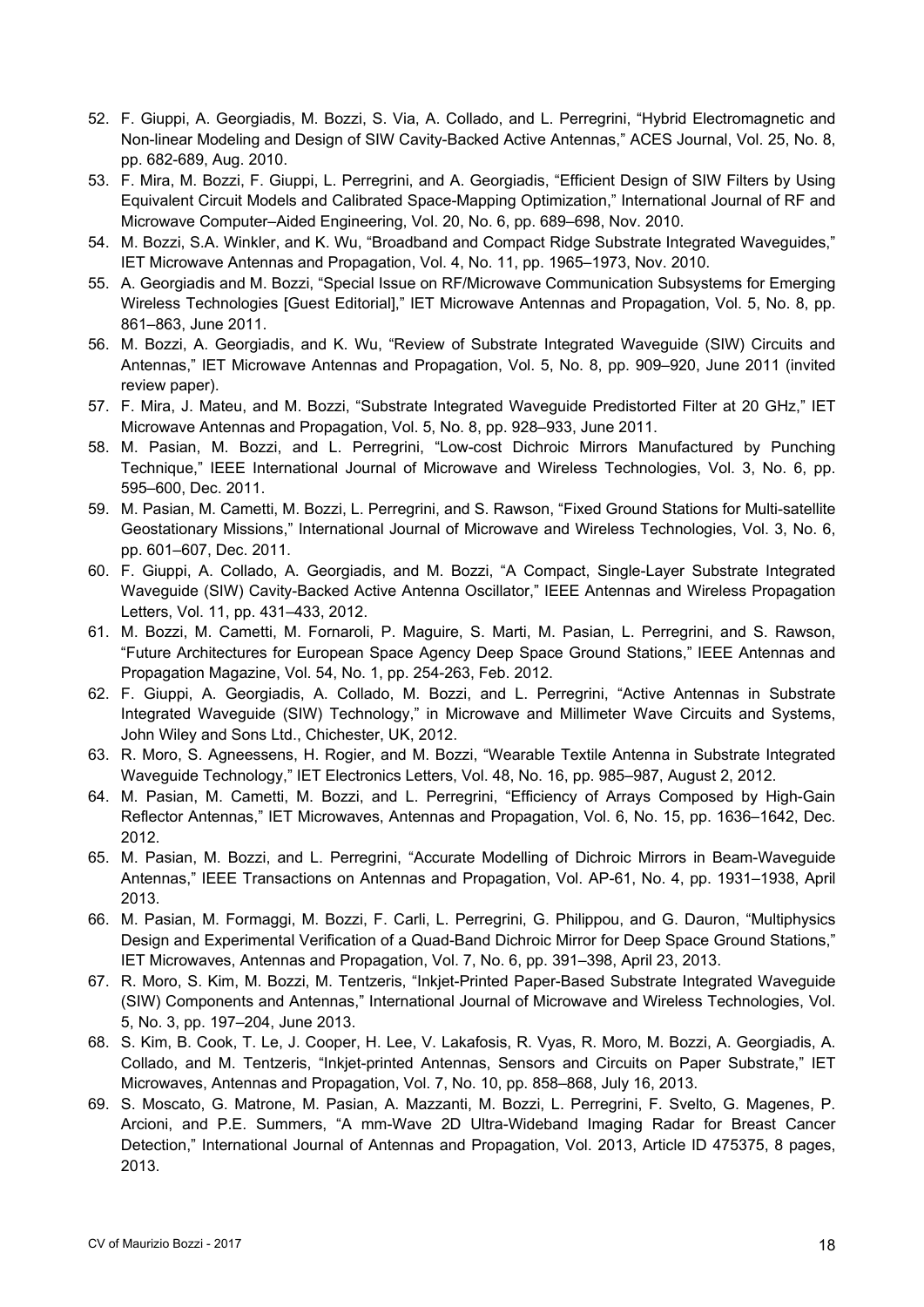- 70. M. Pasian, C. Chambon, M. Bozzi, L. Perregrini, R. Rayet, B. Fauroux, and S. Rawson, "Cryogenic Dual-Temperature Low Noise Amplifier in K band," IET Microwaves, Antennas and Propagation, Vol. 8, No. 9, pp. 642-648, June 2014.
- 71. L. Pierantoni, D. Mencarelli, M. Bozzi, R. Moro, and S. Bellucci, "Graphene-Based Electronically Tunable Microstrip Attenuator," Nanomaterials and Nanotechnology, Vol. 4, No. 18, pp. 1-6, June 2014.
- 72. M. Pasian, M. Bozzi, and L. Perregrini, "A Formula for Radiation Loss in Substrate Integrated Waveguide," IEEE Transactions on Microwave Theory and Techniques, Vol. 62, No. 10, pp. 2205-2213, Oct. 2014.
- 73. M. Bozzi and L. Perregrini, "Mini-Special Issue on 2014 IEEE International Conference on Numerical Electromagnetic Modeling and Optimization for RF, Microwave, and Terahertz Applications (NEMO2014) [Guest Editorial]," IEEE Transactions on Microwave Theory and Techniques, Vol. 63, No. 1, pp. 1-2, Jan. 2015.
- 74. R. Moro, S. Agneessens, H. Rogier, A. Dierck, and M. Bozzi, "Textile Microwave Components in Substrate Integrated Waveguide Technology," IEEE Transactions on Microwave Theory and Techniques, Vol. 63, No. 2, pp. 422-432, Feb. 2015.
- 75. A. Giannini, F. Pelorossi, M. Pasian, M. Bozzi, L. Perregrini, P. Besso, and L. Garramone, "The Sardinia Radio Telescope Upgrade to Telemetry, Tracking and Command: Beam Squint and Electromagnetic Compatibility Design," IEEE Antennas and Propagation Magazine, Vol. 57, No. 1, pp. 177-191, Feb. 2015.
- 76. M. Pasian, M. Bozzi, and L. Perregrini, "Crosstalk in Substrate Integrated Waveguides," IEEE Transactions on Electromagnetic Compatibility, Vol. 57, No. 1, pp. 80-86, Feb. 2015.
- 77. R. Moro, S. Moscato, M. Bozzi, and L. Perregrini, "Substrate Integrated Folded Waveguide Filter with Out-of-Band Rejection Controlled by Resonant-Mode Suppression," IEEE Microwave and Wireless Components Letters, Vol. 25, No. 4, pp. 214-216, April 2015.
- 78. A. Martellosio, M. Pasian, M. Bozzi, L. Perregrini, A. Mazzanti, F. Svelto, P.E. Summers, G. Renne, and M. Bellomi, "0.5–50 GHz Dielectric Characterization of Breast Cancer Tissues," IET Electronics Letters, Vol. 51, No. 13, pp. 974-975, June 2015.
- 79. L. Pierantoni, D. Mencarelli, M. Bozzi, R. Moro, S. Moscato, L. Perregrini, F. Micciulla, A. Cataldo, S. Bellucci, "Broadband Microwave Attenuator Based on Few Layer Graphene Flakes," IEEE Transactions on Microwave Theory and Techniques, Vol. 63, No. 8, pp. 2491-2497, Aug. 2015.
- 80. S. Moscato, R. Bahr, T. Le, M. Pasian, M. Bozzi, L. Perregrini, and M.M. Tentzeris, "Additive Manufacturing of 3D Substrate Integrated Waveguide Components," IET Electronics Letters, Vol. 51, No. 18, pp. 1426-1428, Sept. 2015.
- 81. M. Bozzi, L. Pierantoni, and S. Bellucci, "Applications of Graphene at Microwave Frequencies," Radioengineering, Vol. 24, No. 3, pp. 661-669, Sept. 2015 (invited paper).
- 82. S. Moscato, R. Moro, M. Pasian, M. Bozzi, and L. Perregrini, "Two-Material Ridge Substrate Integrated Waveguide for Ultra-Wide Band Applications," IEEE Transactions on Microwave Theory and Techniques, Vol. 63, No. 10, pp. 3175-3182, Oct. 2015.
- 83. J. Hinojosa, F.D. Quesada-Pereira, M. Bozzi, and A. Alvarez-Melcon, "Efficient optimization-oriented design methodology of high order 3-D filters using 2-D and 3-D electromagnetic simulators," International Journal of Circuit Theory and Applications, Vol. 43, No. 10, pp. 1431-1445, Oct. 2015.
- 84. N. Delmonte, L. Silvestri, M. Bozzi, and L. Perregrini, "Compact Half-Mode SIW Cavity Filters Designed by Exploiting Resonant Mode Control," International Journal of RF and Microwave Computer-Aided Engineering, Vol. 26, No. 1, pp. 72-79, Jan. 2016.
- 85. S. Moscato, R. Moro, M. Pasian, M. Bozzi, and L. Perregrini, "An Innovative Manufacturing Approach for Paper-based Substrate Integrated Waveguide Components and Antennas," IET Microwaves, Antennas and Propagation, Vol. 10, No. 3, pp. 256-263, 19 Feb. 2016.
- 86. S. Moscato, R. Bahr, T. Le, M. Pasian, M. Bozzi, L. Perregrini, and M.M. Tentzeris, "Infill Dependent 3D-Printed Material Based on NinjaFlex Filament for Antenna Applications," IEEE Antennas and Wireless Propagation Letters, Vol. 15, No. 1, pp. 1506-1509, 2016.
- 87. A. Coves, E. Bronchalo, G. Torregrosa-Penalva, A.A. San-Blas, M.A. Sanchez-Soriano, A. Martellosio, and M. Bozzi, "A Novel Band-Pass Filter Based on a Periodically Drilled SIW Structure," Radio Science, Vol. 51, No. 4, pp. 328-336, April 2016.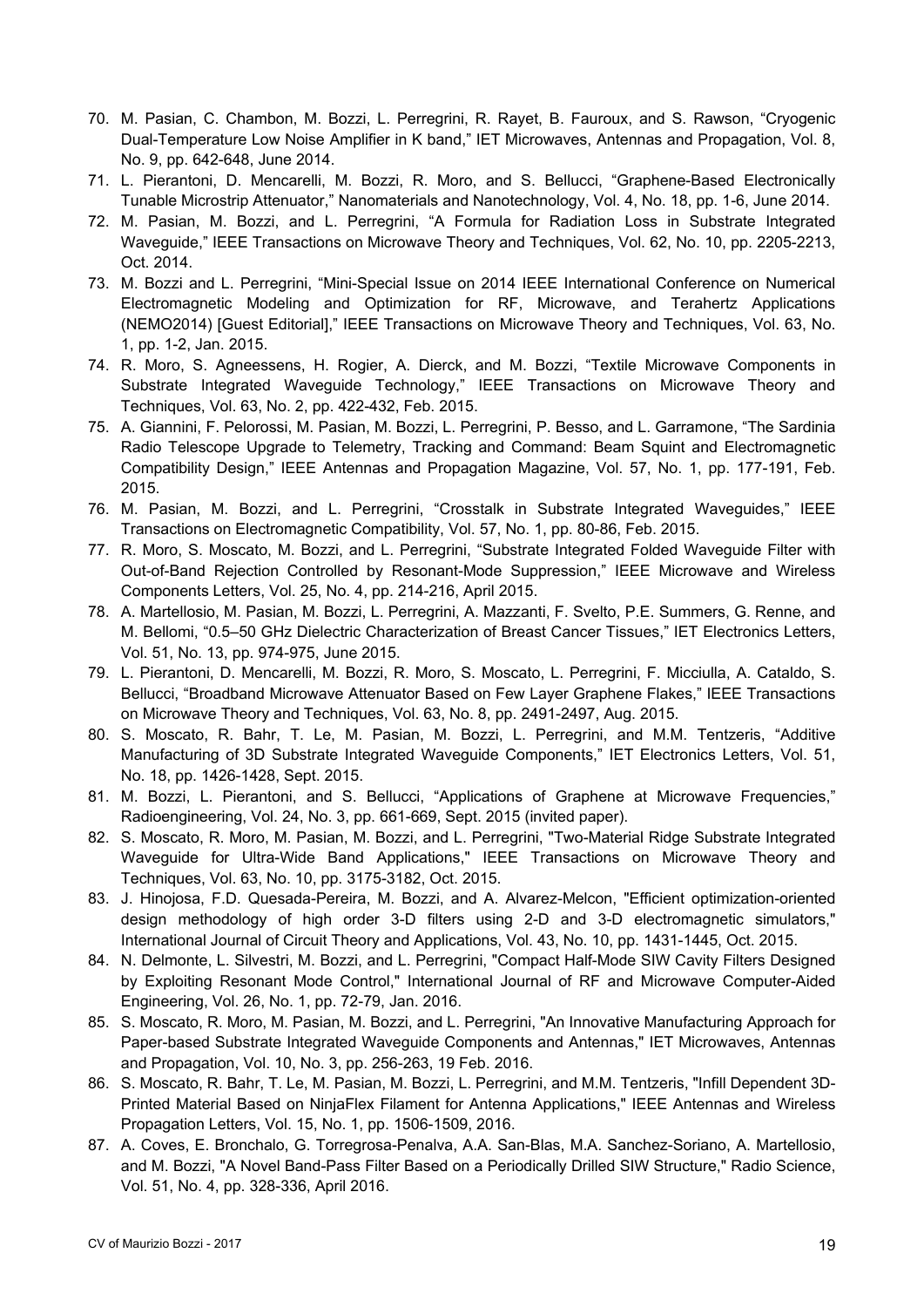- 88. C. Tomassoni, L. Silvestri, M. Bozzi, and L. Perregrini, "Substrate Integrated Waveguide Filters Based on Mushroom-Shaped Resonators," International Journal of Microwave and Wireless Technologies, Vol. 8, No. 4-5, pp. 741-749, June 2016.
- 89. S. Agneessens, S. Lemey, R. Moro, M. Bozzi, and H. Rogier, "Textile Substrate Integrated Waveguide Technology for the Next-Generation Wearable Microwave Systems," in in Q.H. Abbasi, M.Ur Rehman, K. Qaraqe and A. Alomainy (eds.), Advances in Body-Centric Wireless Communication: Applications and State-of-the-art, IET Press, July 2016.
- 90. S. Moscato, C. Tomassoni, M. Bozzi, and L. Perregrini, "Quarter-Mode Cavity Filters in Substrate Integrated Waveguide Technology," IEEE Transactions on Microwave Theory and Techniques, Vol. 64, No. 8, pp. 2538-2547, Aug. 2016.
- 91. M. Bozzi and K. Wu, "Spotlight on the MTT-S-Structure, Activities, Opportunities, and Goals [From the Guest Editors' Desk]," IEEE Microwave Magazine, Vol. 17, No. 9, pp. 58-91, Sept. 2016.
- 92. C. Kalialakis, A. Georgiadis, M. Bozzi, B. Allen, and A. Shukla, "Special Issue on Millimetre Wave System, Circuit and Antenna Integration Challenges for Broadband Everywhere [Guest Editorial]," IET Microwaves, Antennas & Propagation, Vol. 10, No. 14, pp. 1459-1460, Nov. 2016.
- 93. A. Martellosio, M. Pasian, M. Bozzi, L. Perregrini, A. Mazzanti, F. Svelto, P.E. Summers, G. Renne, and M. Bellomi, "Dielectric Properties Characterization from 0.5 to 50 GHz of Breast Cancer Tissues," IEEE Transactions on Microwave Theory and Techniques, Vol. 65, No. 3, pp. 998-1011, March 2017.
- 94. M. Yasir, S. Bistarelli, A. Cataldo, M. Bozzi, L. Perregrini, and S. Bellucci, "Enhanced Tunable Microstrip Attenuator Based on Few Layer Graphene Flakes," IEEE Microwave and Wireless Components Letters, Vol. 27, No. 4, pp. 332-334, April 2017.
- 95. S. Di Meo, P.F. Espín-López, A. Martellosio, M. Pasian, G. Matrone, M. Bozzi, G. Magenes, A. Mazzanti, L. Perregrini, F. Svelto, P.E. Summers, G. Renne, L. Preda, and M. Bellomi, "On the Feasibility of Breast Cancer Imaging Systems at Millimeter-Waves Frequencies," IEEE Transactions on Microwave Theory and Techniques, Vol. 65, No. 5, pp. 1795-1806, May 2017 (invited paper).
- 96. M. Pasian, L. Silvestri, C. Rave, M. Bozzi, L. Perregrini, A.F. Jacob, and K.K. Samanta, "Substrate Integrated Waveguide E-plane 3-dB Power Divider/Combiner Based on Resistive Layers," IEEE Transactions on Microwave Theory and Techniques, Vol. 65, No. 5, pp. 1498-1510, May 2017.
- 97. E. Massoni, M. Bozzi, and K. Wu, "A New Start: The MTT-S Student Branch Chapter at the University of Pavia," IEEE Microwave Magazine, Vol. 18, No. 4, pp. 132-134, June 2017.
- 98. E. Massoni, L. Silvestri, G. Alaimo, S. Marconi, M. Bozzi, L. Perregrini, and F. Auricchio, "3D-Printed Substrate Integrated Slab Waveguide for Single-Mode Bandwidth Enhancement," IEEE Microwave and Wireless Components Letters, Vol. 27, No. 6, pp. 536-538, June 2017.
- 99. L. Silvestri, E. Massoni, C. Tomassoni, A. Coves, M. Bozzi, and L. Perregrini, "Substrate Integrated Waveguide Filters Based on a Dielectric Layer with Periodic Perforations," IEEE Transactions on Microwave Theory and Techniques, Vol. 65, No. 8, Aug. 2017.
- 100. M. Yasir, P. Savi, S. Bistarelli, A. Cataldo, M. Bozzi, L. Perregrini, and S. Bellucci, "A Planar Antenna with Voltage-Controlled Frequency Tuning Based on Few-Layer Graphene," IEEE Antennas and Wireless Propagation Letters, Vol. 16, 2017.

# **CONFERENCE PAPERS**

- 1. M. Shaalan, M. Bozzi, K. Beilenhoff, J. Weinzierl, D. Steup, G. Rehm, G. Conciauro, W. Menzel, H. Brand, and H. L. Hartnagel, "An Antenna Array for Quasi-Optical Frequency Multiplier Applications," Proc. of 20th ESTEC Antenna Workshop, ESA-ESTEC, Noordwijk, The Netherlands, pp. 211-218, June 18-20, 1997.
- 2. M. Shaalan, K. Beilenhoff, J. Weinzierl, D. Steup, M. Bozzi, A. Vogt, A. Berkenkamp, M. Kiesow, J. Weber, H. Fischer, G. Conciauro, H. L. Hartnagel, and H. Brand, "A 300 GHz Quasi-Optical Schottky Frequency Doubler," Proc. of 22nd Intern. Conference on Infrared and Millimeter Waves, Charlotteville, Virginia, USA, pp. 257-258, July 20-25, 1997.
- 3. M. Shaalan, M. Bozzi, P. Arcioni, L. Perregrini, J. Weinzierl, G. Conciauro, and H. L. Hartnagel, "Design of a Planar Antenna Array for Quasi-Optical Frequency Triplers," Proc. of 5th International Workshop on Terahertz Electronics, IRAM, Grenoble, France, Sept. 18-19, 1997.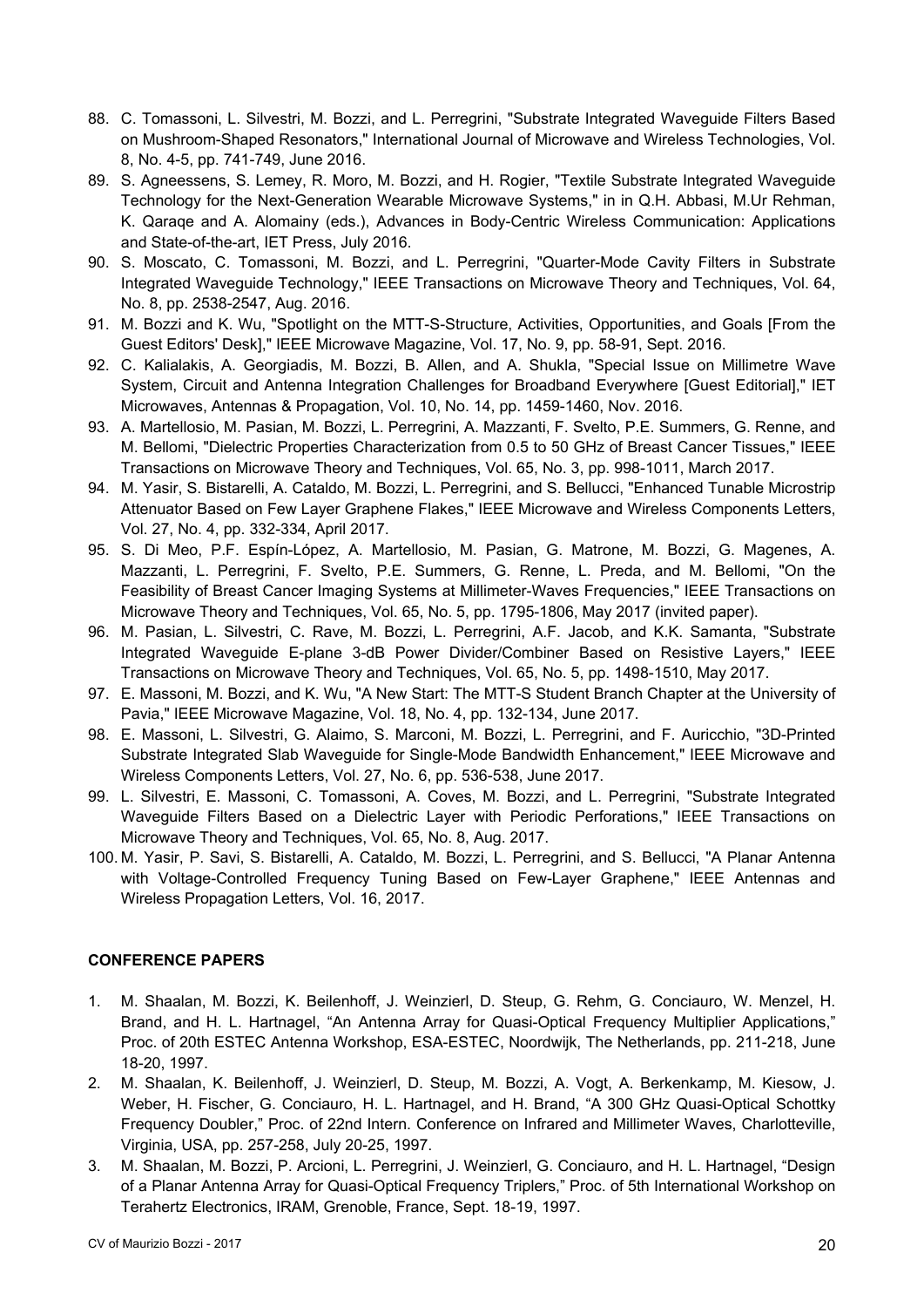- 4. M. Shaalan, M. Bozzi, J. Weinzierl, J. Miranda, A. Vogt, J. Weber, H. L. Hartnagel, and G. Conciauro, "First Design of a 430 GHz Quasi-Optical HBV Tripler," Proc. of 5th International Workshop on Terahertz Electronics, IRAM, Grenoble, France, Sept. 18-19, 1997.
- 5. P. Arcioni, M. Bozzi, G. Conciauro, H. L. Hartnagel, L. Perregrini, E. Sacchi, M. Shaalan, and J. Weinzierl, "A 430.5 GHz Quasi–Optical HBV Frequency Tripler," Proc. of the 9th Intern. Symposium on Space Terahertz Technology, pp. 493–500, Pasadena, California, USA, March 17–19, 1998.
- 6. P. Arcioni, M. Bozzi, G. Conciauro, H. L. Hartnagel, L. Perregrini, and M. Shaalan, "A Novel CAD–Tool for the Optimization of Quasi–Optical Frequency Multipliers," Proc. of the 2nd ESA Workshop on Millimeter Wave Technology and Applications, pp. 479–484, Espoo, Finland, May 27–29, 1998.
- 7. P. Arcioni, G. Conciauro, L. Perregrini, M. Bozzi, M. Shaalan, and H. L. Hartnagel, "Numerical Modeling of Quasi–Optical Frequency Multipliers," Digest of the 4th International Conference on mm and Sub– mm waves and Applications, pp. 3–4, San Diego, CA, USA, July 20–23, 1998.
- 8. P. Arcioni, M. Bozzi, G. Conciauro, L. Perregrini, A. R. Ruiz Laso, "Accurate Modeling of Quasi–Optical Frequency Multipliers Excited by a Gaussian Beam," 1998 IEEE Sixth International Conference on Terahertz Electronics Proceedings, pp. 26–29, Leeds, UK, September 3–4, 1998.
- 9. P. Arcioni, M. Bozzi, G. Conciauro, H. L. Hartnagel, L. Perregrini, M. Shaalan, and J. Weinzierl, "Design and Optimisation of Quasi–Optical Frequency Multipliers," Conference Digest of the 23rd Int. Conf. on Infrared and Millimeter Waves, pp. 46–47, Colchester, UK, September 7–11, 1998.
- 10. M. Shaalan, M. Bozzi, J. Weinzierl, and H. L. Hartnagel, "An approach towards understanding an open– structure frequency–doubler," 1998 IEEE International Conference on Electronics, Circuits and Systems. Surfing the Waves of Science and Technology, pp. 59–63, Lissabon, Portugal, Sept. 7–10, 1998.
- 11. P. Arcioni, M. Bozzi, L. Perregrini, and A. R. Ruiz Laso, "Accurate Electromagnetic Characterization of Quasi–Optical Planar Structures," Proc. of the 10th Intern. Symposium on Space THz Technology, pp. 298–304, Charlottesville, Virginia, USA, March 16–18, 1999.
- 12. P. Arcioni, M. Bozzi, D. Giani, and L. Perregrini, "Efficient Analysis of Quasi–Optical Filters by the BI– RME Method," Proc. of the 10th Intern. Symposium on Space THz Technology, pp. 305–312, Charlottesville, Virginia, USA, March 16–18, 1999.
- 13. P. Arcioni, M. Bozzi, G. Conciauro, L. Perregrini, and A. R. Ruiz Laso, "Accurate Calculation of the Impedance Matrix of Planar Arrays for Quasi–Optical Applications," Proc. of Progress in Electromagnetics Research Symposium (PIERS 1999), p. 768, Taipei, Taiwan, March 22–26, 1999.
- 14. P. Arcioni, M. Bozzi, M. Bressan, G. Conciauro, and L. Perregrini, "Wideband Modeling of 3D Waveguide Components," Proc. of Progress in Electromagnetics Research Symposium (PIERS 1999), p. 939, Taipei, Taiwan, March 22–26, 1999.
- 15. M. Bozzi, M. Bressan, and L. Perregrini, "Generalized Y–Matrix of Arbitrary 3D Waveguide Junctions by the BI–RME Method," 1999 IEEE MTT–S Intern. Microwave Symposium Digest (IMS1999), pp. 1269– 1272, Anaheim, California, USA, June 13–19, 1999.
- 16. M. Bozzi, P. Arcioni, M. Bressan, G. Conciauro, and L. Perregrini, "Numerical Evaluation of the Quasi– Static Terms of the Admittance Matrix of 3D Waveguide Components," Proc. of the XXVI URSI General Assembly, p. 165, Toronto, Canada, August 13–21, 1999.
- 17. L. Perregrini, P. Arcioni, M. Bozzi, and G. Conciauro, "A Novel BI–RME/Segmentation Technique for the Analysis of 3D Waveguide Components," Proc. of the XXVI URSI General Assembly, p. 697, Toronto, Canada, August 13–21, 1999.
- 18. P. Arcioni, M. Bozzi, L. Perregrini, and A. R. Ruiz Laso, "Array Modeling for mm–wave Active Integrated Antennas," Conference Digest of the 24th Intern. Conf. on Infrared and Millimeter Waves, Monterey, California, USA, September 5–10, 1999.
- 19. M. Shaalan, K. Beilenhoff, M. Bozzi, P. Arcioni, G. Conciauro, and H. L. Hartnagel, "Technology and Results of Quasi–Optical Frequency Multipliers," Workshop on CAD and Verification of Millimeter–Wave and Submillimeter–Wave Circuits, European Microwave Conference, Munich, Germany, Oct. 8, 1999 (invited paper).
- 20. P. Arcioni, M. Bozzi, G. Conciauro, L. Perregrini, A. R. Ruiz Laso, M. Shaalan, and H. L. Hartnagel, "Electromagnetic Analysis of Quasi–Optical Frequency Multipliers," Workshop on CAD and Verification of Millimeter–Wave and Submillimeter–Wave Circuits, European Microwave Conference, Munich, Germany, Oct. 8, 1999 (invited paper).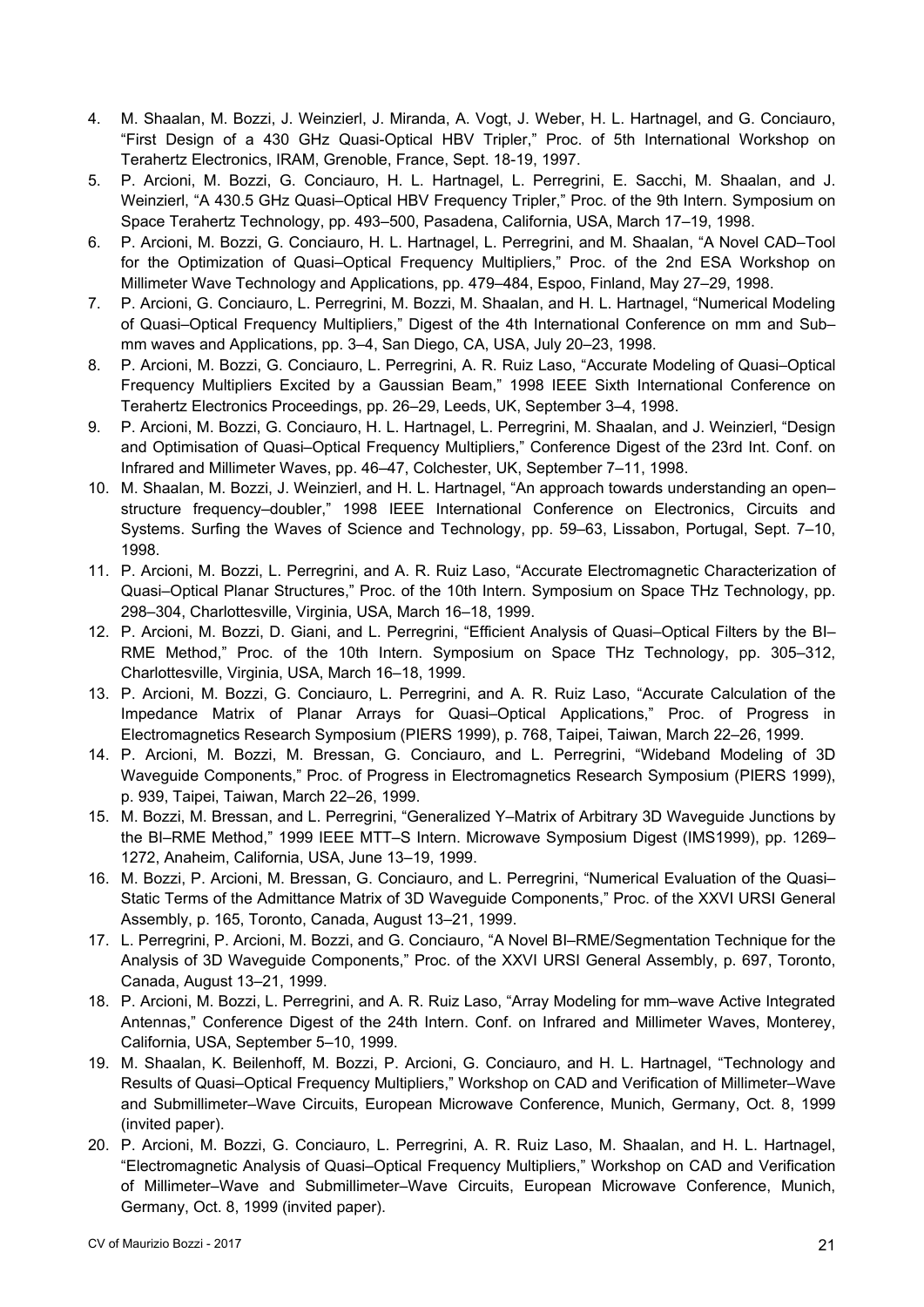- 21. P. Arcioni, M. Bozzi, and L. Perregrini, "Analysis of Frequency Selective Surfaces by a Hybrid MoM/BI– RME Method," Workshop on CAD and Verification of Millimeter–Wave and Submillimeter–Wave Circuits, European Microwave Conference, Munich, Germany, Oct. 8, 1999 (invited paper).
- 22. M. Bozzi, L. Perregrini, and P. Arcioni, "Efficient Analysis of Thick Conductive Screens Perforated Periodically with Arbitrarily Shaped Apertures," Proc. of the Millenium Conference on Antennas & Propagation (AP2000), p. 557 (full paper in the CD–ROM), Davos, Switzerland, April 9–14, 2000.
- 23. M. Bozzi, L. Perregrini, P. Besso, P. Gianola, R. Maddè, S. Junker, "Design of an inductive frequency selective surface with cross shaped holes," Proc. of the Millenium Conference on Antennas & Propagation (AP2000), p. 558 (full paper in the CD–ROM), Davos, Switzerland, April 9–14, 2000.
- 24. L. Perregrini, M. Bozzi, A. Lossani, P. Besso, R. Vallauri, "A compact circular waveguide TE01 mode launcher," Proc. of the Millenium Conference on Antennas & Propagation (AP2000), p. 575 (full paper in the CD–ROM), Davos, Switzerland, April 9–14, 2000.
- 25. M. Saglam, M. Bozzi, C. Domoto, M. Rodriguez–Girones, L. Perregrini, and H. L. Hartnagel, "Design and Fabrication of an Al0.7Ga0.3As/GaAs HBV for 255 GHz Tripling Operation," Proc. of the 24th Workshop on Compound Semiconductor Devices and Integrated Circuits (WOCSDICE 2000), pp. XII-9– XII-10, Aegean Sea, Greece, May 29–June 02, 2000.
- 26. M. Bozzi, L. Perregrini, and A. R. Ruiz Laso, "Analysis of mm–wave Nonlinear Circuits by Combining Genetic Algorithm and Harmonic Balance Technique," 2000 IEEE MTT–S Intern. Microwave Symposium Digest (IMS2000), pp. 421–424, Boston, MA, USA, June 11–16, 2000.
- 27. P. Arcioni, M. Bozzi, M. Bressan, G. Conciauro, and L. Perregrini, "Optimized Design and Tolerance Analysis of Waveguide Components by the BIRME Method," Workshop WMF, International Microwave Symposium (IMS2000), Boston, MA, USA, June 11–16, 2000.
- 28. P. Arcioni, M. Bozzi, G. Conciauro, and L. Perregrini, "BI–RME Evaluation of 2D Entire Domain Basis Functions for the MoM Analysis of Arbitrarily Shaped Planar Structures," Proc. of Progress in Electromagnetics Research Symposium (PIERS 2000), p. 375, Cambridge, MA, USA, July 5–14, 2000 (invited paper).
- 29. M. Bozzi and L. Perregrini, "Analysis of FSS with multiple, arbitrarily shaped elements within a periodic cell," IEEE AP–S Interrn. Symp Digest, pp. 838–841, Salt Lake City, July 16–21, 2000.
- 30. P. Besso, M. Bozzi, P. Gianola, R. Maddè, L. Perregrini, and L. Salghetti Drioli, "Design of Dichroic Filters for Deep Space Antennas," Proc. of USNC/URSI Symposium Digest, p. 323, Salt Lake City, July 16–21, 2000.
- 31. M. Bozzi and L. Perregrini, "Efficient Analysis of Frequency Selective Surfaces by the Method of Moments with Entire Domain Basis Functions," Proc. of ECCOMAS 2000, p. 1133 (full paper in the CD– ROM), Barcelona, Spain, September 11–14, 2000.
- 32. M. Bozzi, L. Perregrini, and A. R. Ruiz Laso, "A Combined Genetic Algorithm/Harmonic Balance Approach to the Analysis of MM-wave Non-Linear Circuits," Proc. of ECCOMAS 2000, p. 1031 (full paper in the CD–ROM), Barcelona, Spain, September 11–14, 2000.
- 33. M. Saglam, M. Bozzi, M. Rodriguez–Girones, C. Lin, A. Megej, L. Perregrini, and H. L. Hartnagel, "Characterization of Heterostructure Barrier Varactors for 255 GHz Tripling Operation," Proc. of the 25th International Conference on Infrared and Millimeter Waves (IRMMW2000), pp. 293–294, Beijing, China, Sept. 12–15, 2000.
- 34. M. Bozzi, L. Perregrini, J. Weinzierl, and C. Winnewisser, "Metallic Periodic Structures for Quasi–Optical Filtering in the THz Region", Proc. of International Terahertz Workshop (ITW 2000), p. 54, Sandbjerg Castle, Denmark, Sept. 17–19, 2000.
- 35. M. Bozzi and L. Perregrini, "Analysis and Design of Quasi–Optical Filters", Proc. of Terahertz Conference 2000 (THz 2000), pp. 217–220, Darmstadt, Germany, Sept. 28–29, 2000.
- 36. M. Bozzi, M. Saglam, M. Rodriguez–Girones, L. Perregrini, and H. L. Hartnagel, "A novel evolutionary approach for the analysis and optimization of THz nonlinear circuits", Proc. of Terahertz Conference 2000 (THz 2000), pp. 77–80, Darmstadt, Germany, Sept. 28–29, 2000.
- 37. M. Saglam, M. Bozzi, C. Domoto, M. Rodriguez–Girones, L. Perregrini, and H. L. Hartnagel, "AlGaAs HBV Performance in Frequency Tripling at 255 GHz," Proc. of the European Gallium Arsenide And Other Semiconductors Application Symposium (GAAS 2000), pp. 140–143, Paris, France, October 02– 03, 2000.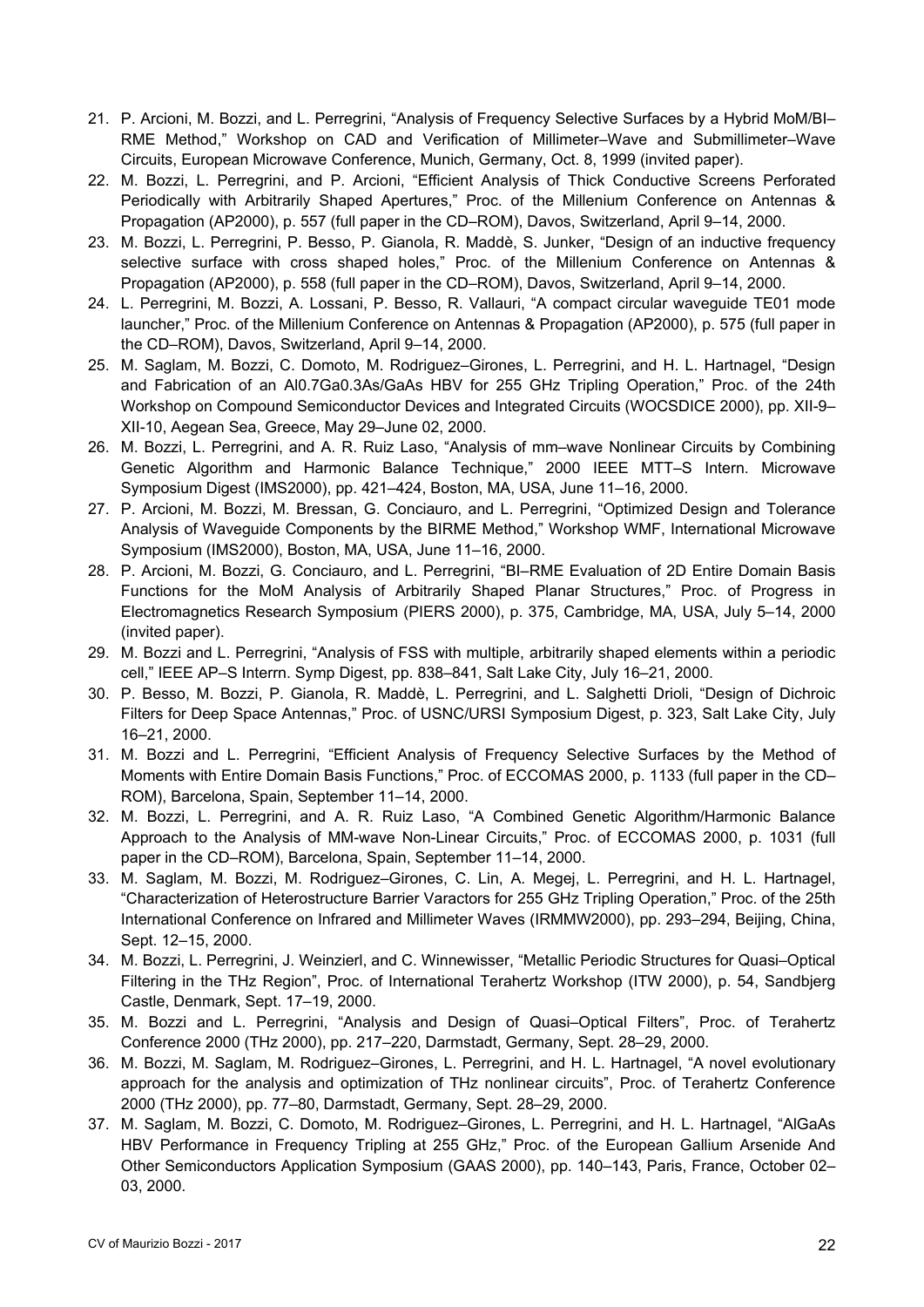- 38. P. Besso, M. Bozzi, M. Brenner, S. Junker, R. Maddè, L. Perregrini, and L. Salghetti Drioli, "Electrical and Mechanical Performance of a S/X/Ka–Band Dichroic Mirror," Proc. of the 30th European Microwave Conference (EuMC 2000), pp. 290–293, Paris, France, October 03–05, 2000.
- 39. M. Bozzi, L. Perregrini, A. Alvarez Melcon, M. Guglielmi, and G. Conciauro, "MoM/BI–RME Analysis of Boxed Microwave Circuits Based on Arbitrarily Shaped Elements," 2001 IEEE MTT–S Intern. Microwave Symposium (IMS2001), pp. 1925–1928, Phoenix, Arizona, 20–25 May 2001.
- 40. M. Bozzi and L. Perregrini "Analysis of Inductive and Capacitive Frequency Selective Surfaces by the MoM/BI–RME Approach," 24th ESTEC Antenna Workshop on Innovative Periodic Antennas, pp. 187– 192, ESA/ESTEC, Noordwijk, The Netherlands, May 30–June 01, 2001.
- 41. P. Besso, M. Bozzi, M. Brenner, S. Junker, R. Maddè, L. Perregrini, and L. Salghetti Drioli, "Design, Fabrication, and Measurement of a Dichroic Mirror for a Beam Waveguide Antenna," 24th ESTEC Antenna Workshop on Innovative Periodic Antennas, pp. 121–126, ESA/ESTEC, Noordwijk, The Netherlands, May 30–June 01, 2001.
- 42. P. Arcioni, M. Bozzi, M. Bressan, G. Conciauro, and L. Perregrini, "On the use of entire–domain basis functions in the MoM analysis of arbitrarily shaped planar structures," 8th International Symposium on Microwave and Optical Technology (ISMOT 2001), pp. 477–482, Montreal, Canada, June 19-23, 2001 (invited paper).
- 43. M. Bozzi and L. Perregrini, "Efficient Analysis of FSSs with Arbitrarily Shaped Patches by the MoM/BI– RME Method," 2001 IEEE AP–S International Symposium, Vol. 4, pp. 390–393, Boston, Massachusetts, USA, July 8–13, 2001.
- 44. P. Besso, M. Bozzi, R. Maddè, L. Perregrini, L. Salghetti Drioli, and S. Salvatori, "Deep Space Antenna for Rosetta Mission: Design of the S/X Band Dichroic Mirror and Analysis of the Beam Waveguide," 2001 IEEE AP–S International Symposium, Vol. 4, pp. 394–397, Boston, Massachusetts, USA, July 8– 13, 2001.
- 45. A. Monorchio, G. Manara, M. Bozzi, and L. Perregrini, "Design of inductive FSSs by using the Genetic Algorithm and the MoM/BI-RME Analysis," Intern. Conf. on Electromagnetics in Advanced Applications (ICEAA01), Torino, Italy, Sept. 10–14, 2001 (invited paper).
- 46. M. Bozzi, F. Bruni, and L. Perregrini, "Analysis of Waveguide Step Discontinuities by the MoM/BI–RME Method," Intern. Conf. on Electromagnetics in Advanced Applications (ICEAA01), Torino, Italy, Sept. 10–14, 2001.
- 47. M. Bozzi and L. Perregrini, "Analysis of Multigrid Frequency Selective Surfaces by the MoM/BI–RME Method and the Segmentation Technique," 31st European Microwave Conference 2001 (EuMC 2001), London, UK, Sept. 25–27, 2001.
- 48. V. E. Boria, M. Bozzi, F. Bruni, S. Cogollos, G. Conciauro, B. Gimeno, and L. Perregrini, "Efficient Analysis of Waveguide Filters by the Integral Equation Technique and the BI-RME Method," 2002 IEEE MTT–S Intern. Microwave Symposium (IMS2002), pp. 393–396, Seattle, Washington, 2–7 June 2002.
- 49. M. Bozzi, F. Bruni, and L. Perregrini, "Analysis of Multi-Grid and Stepped-Waveguide FSS by the Segmentation Technique and the MoM/BI-RME Method," 2002 IEEE AP–S International Symposium, San Antonio, Texas, USA, June 16–21, 2002.
- 50. P. Arcioni, V. Boria, M. Bozzi, G. Conciauro, and B. Gimeno, "Efficient Analysis of H–Plane Dielectric Resonator Waveguide Filters by the BI–RME Method," European Workshop on Microwave Filters, Toulouse, France, June 24–26, 2002.
- 51. V. E. Boria, M. Bozzi, F. Bruni, S. Cogollos, G. Conciauro, B. Gimeno, and L. Perregrini, "Efficient Analysis of In–Line Waveguide Filters by the Integral Equation Technique Coupled to the BI–RME Method," European Workshop on Microwave Filters, Toulouse, France, June 24–26, 2002.
- 52. M. Bozzi and L. Perregrini, "Efficient Analysis and Design of Dichroic Plates for Large Reflector Antennas," Proc. of Progress in Electromagnetics Research Symposium (PIERS 2002), Cambridge, MA, USA, July 1–5, 2002 (invited paper).
- 53. M. Bozzi and L. Perregrini, "Efficient Analysis of Dichroic Plates for Large Reflector Antennas," Proc. of the XXVII URSI General Assembly, Maastricht, The Netherland, August 17–24, 2002.
- 54. P. Besso, M. Bozzi, R. Maddè, L. Perregrini, and L. Salghetti Drioli, "X/Ka–Band Dichroic Plate with Rounded Rectangular Holes," 25th ESA Antenna Workshop on Satellite Antenna Technology, ESTEC, Noordwijk, The Netherlands, Sept. 18–20, 2002.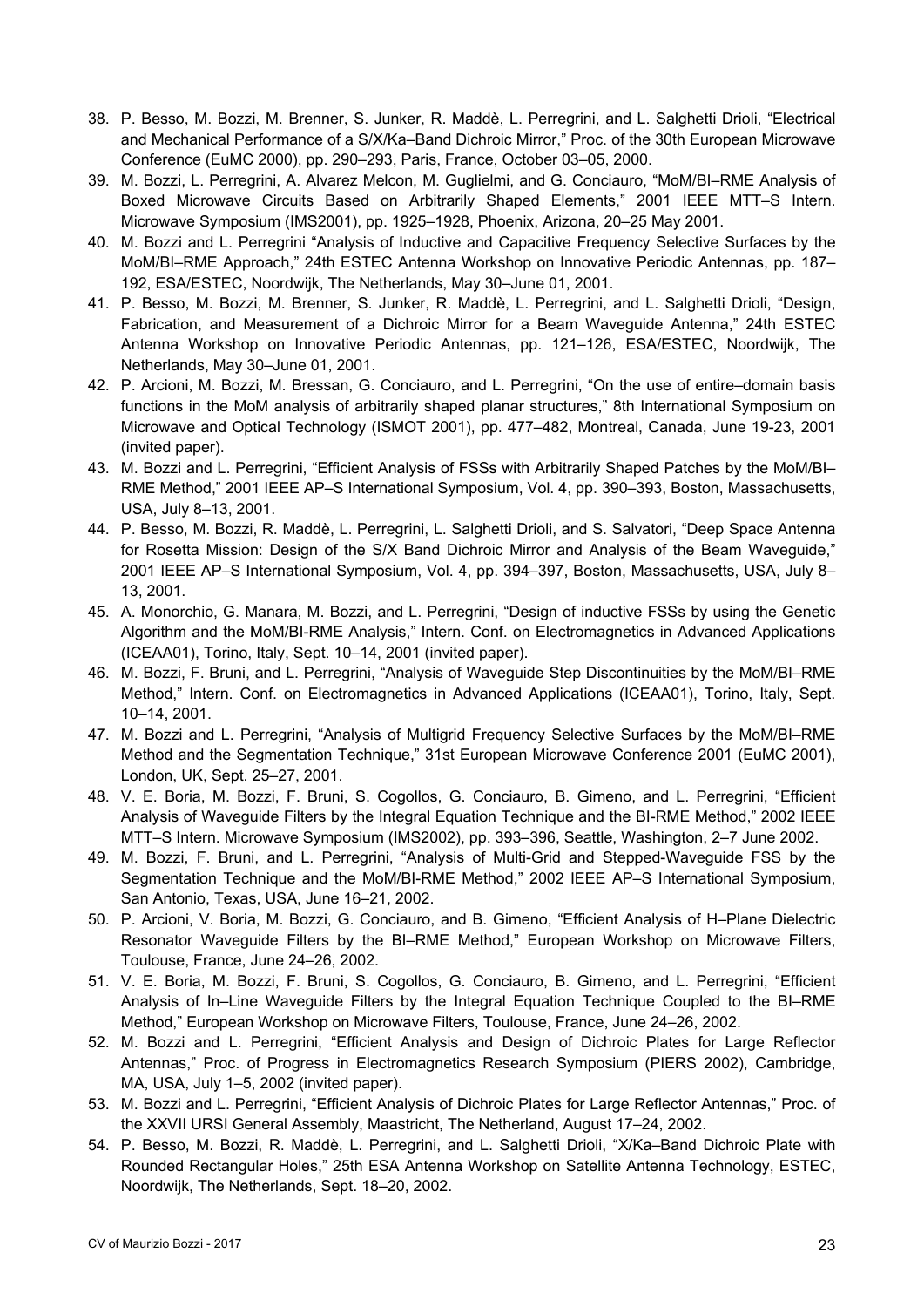- 55. P. Arcioni, V. Boria, M. Bozzi, G. Conciauro, and B. Gimeno, "Analysis of H-Plane Waveguide Components with Dielectric Obstacles by the BI-RME Method," 32nd European Microwave Conference 2002 (EuMC 2002), Milan, Italy, Sept. 24–26, 2002.
- 56. P. Besso, M. Bozzi, R. Maddè, L. Perregrini, and L. Salghetti Drioli, "Design, Fabrication, and Measurement of Dichroic Plates for Deep Space Antennas," 32nd European Microwave Conference 2002 (EuMC 2002), Milan, Italy, Sept. 24–26, 2002.
- 57. V. E. Boria, M. Bozzi, F. Bruni, G. Conciauro, B. Gimeno, and L. Perregrini, "Analysis of Frequency Selective Surfaces by the BI-RME Method Combined with an Integral Equation Formulation," 32nd European Microwave Conference 2002 (EuMC 2002), Milan, Italy, Sept. 24–26, 2002.
- 58. M. Saglam, E. Leo, M. Bozzi, L. Perregrini, M. Rodriguez–Girones, P. Arcioni, and H. L. Hartnagel, "Fabrication, Testing, and Lumped Element Modeling of Planar Heterostructure Barrier Varactors," European Gallium Arsenide and Other Semiconductors Application Symposium (GAAS 2002), Milan, Italy, Sept. 23–24, 2002.
- 59. M. Bozzi, D. Deslandes, P. Arcioni, L. Perregrini, K. Wu, and G. Conciauro, "Analysis of Substrate Integrated Slab Waveguides (SISW) by the BI-RME Method," 2003 IEEE MTT–S Intern. Microwave Symposium (IMS2003), Philadelphia, Pennsylvania, June 8-13, 2003.
- 60. D. Deslandes, M. Bozzi, P. Arcioni, and K. Wu, "Substrate Integrated Slab Waveguide (SISW) for Wideband Microwave Applications," 2003 IEEE MTT–S Intern. Microwave Symposium (IMS2003), Philadelphia, Pennsylvania, June 8-13, 2003.
- 61. M. Repossi, P. Arcioni, M. Bozzi, M. Bressan, and L. Perregrini, "Determination by the BI-RME Method of Entire-Domain Basis Functions for the Analysis of Microstrip Circuits," 2003 IEEE MTT–S Intern. Microwave Symposium (IMS2003), Philadelphia, Pennsylvania, June 8-13, 2003.
- 62. M. Bozzi, S. Germani, and L. Perregrini, "Performance Comparison of Different Element Shapes Used in Printed Reflectarrays," 2003 IEEE AP–S International Symposium, Columbus, Ohio, USA, June 20 29, 2003.
- 63. A. Schiavoni, C. Panigadi, D. Forigo, M. Francavilla, L. Perregrini, M. Bozzi, "A procedure to reduce the uncertainty associated to permittivity measurements by using a commercial probe in SAR compliance tests," 25th Bioelectromagnetics Society Annual Meeting, Maui, Hawaii, June 22 26, 2003.
- 64. M. Bozzi and L. Perregrini, "Element Shape Optimization of Planar Periodic Structures," IV International Conference on Antenna Theory and Techniques (ICATT'03), Sevastopol, Ukraine, September 9-12, 2003 (invited paper).
- 65. S. Germani, M. Bozzi, and L. Perregrini, "Analysis and Performance Comparison of Printed Reflectarrays," 33rd European Microwave Conference 2003 (EuMC 2003), Munich, Germany, Oct. 7–9, 2003.
- 66. M. Bozzi, L. Perregrini, D. Deslandes, K. Wu, and G. Conciauro, "A Compact, Wideband, Phase-Equalized Waveguide Divider/Combiner for Power Amplification," 33rd European Microwave Conference 2003 (EuMC 2003), Munich, Germany, Oct. 7–9, 2003.
- 67. M. Repossi, P. Arcioni, M. Bozzi, M. Bressan, and L. Perregrini, "Efficient Analysis of Printed Circuits by the MoM/BI-RME Method," 33rd European Microwave Conference 2003 (EuMC 2003), Munich, Germany, Oct. 7–9, 2003.
- 68. V.E. Boria, M. Bozzi, D. Camilleri, A. Coves, H. Esteban, B. Gimeno, M. Guglielmi, L. Polini, "Analysis and Design of All-Inductive Filters with Dielectric Resonators," 33rd European Microwave Conference 2003 (EuMC 2003), Munich, Germany, Oct. 7–9, 2003.
- 69. M. Bozzi, S. Germani, and L. Perregrini, "On the Element Shape of Printed Reflectarrays," Proc. of Progress in Electromagnetics Research Symposium (PIERS 2003), Honolulu, Hawaii, USA, October 13–16, 2003 (invited paper).
- 70. M. Bozzi and L. Perregrini, "New Developments in the Analysis of Periodic Structures by the MoM/BIRME Method," Proc. of Progress in Electromagnetics Research Symposium (PIERS 2003), Honolulu, Hawaii, USA, October 13-16, 2003 (invited paper).
- 71. P. Besso, M. Bozzi, L. Perregrini, and L. Salghetti Drioli, "Design of an X/Ka-Band Dichroic Mirror for Deep Space Antennas," Proc. of Progress in Electromagnetics Research Symposium (PIERS 2003), Honolulu, Hawaii, USA, October 13-16, 2003 (invited paper).
- 72. S. Germani, L. Minelli, M. Bozzi, L. Perregrini, and P. de Maagt, "Modelling of MD-EBG by the MoM/BI-RME Method," 27th ESA Antenna Technology Workshop on Innovative Periodic Antennas: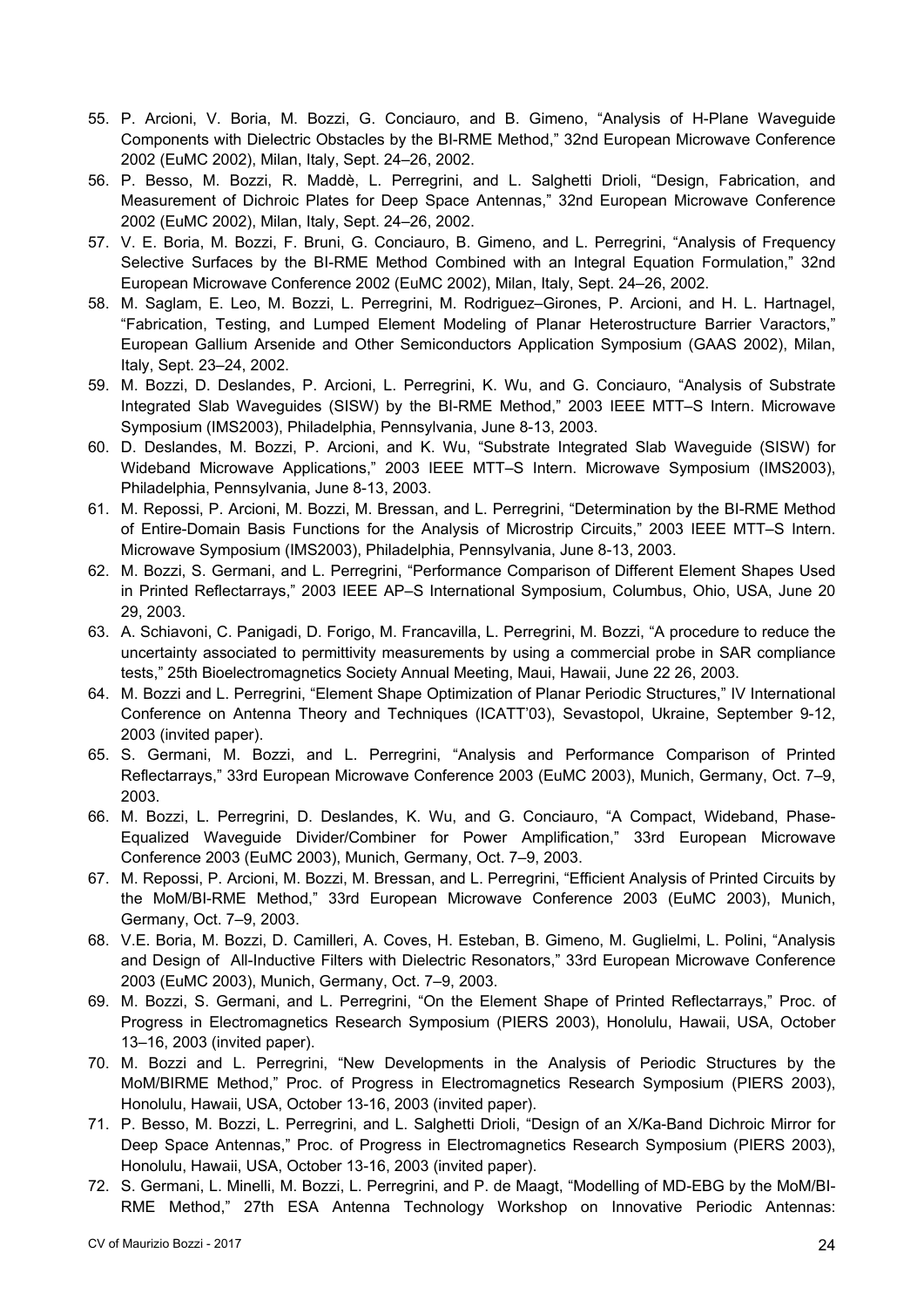Electromagnetic Bandgap, Left-handed Materials, Fractal and Frequency Selective Surfaces, Santiago de Compostela, Spain, March 9-11, 2004.

- 73. P. Arcioni, M. Bozzi, M. Bressan, G. Conciauro, F. Mira Perez, A. Perez Pastor, and L. Perregrini, "Analysis of Dielectric Resonator Filters by the BI-RME Method," Proc. of Progress in Electromagnetics Research Symposium (PIERS 2004), Pisa, Italy, March 28-31, 2004 (invited paper).
- 74. M. Bozzi, L. Perregrini, and G. Conciauro, "Efficient Analysis and Optimization of Planar Periodic Structures," Proc. of Progress in Electromagnetics Research Symposium (PIERS 2004), Pisa, Italy, March 28-31, 2004 (invited paper).
- 75. M. Bozzi, S. Germani, and L. Perregrini, "Efficient Modeling of Planar Electromagnetic Band-Gap (EBG) Structures by the MoM/BI-RME Method," IX Workshop on Microwave Engineering: Metamaterials and special materials for electromagnetic applications and TLC, Rome, Italy, April 5, 2004 (invited paper).
- 76. M. Bozzi and L. Perregrini, "A Perturbational Technique for the Fast Modelling of Printed Reflectarray Elements," 20th Annual Review of Progress in Applied Computational Electromagnetics (ACES 2004), Syracuse, New York, USA, April 19–23, 2004.
- 77. S. Germani, L. Minelli, M. Bozzi, L. Perregrini, and P. de Maagt, "A new Efficient Approach for the Analysis of MD-EBG," 2004 URSI International Symposium on Electromagnetic Theory, Pisa, Italy, May 23-27, 2004.
- 78. M. Bozzi, S. Germani, L. Minelli, L. Perregrini, and P. de Maagt, "Analysis of Uniplanar Electromagnetic Band-Gap (EBG) Structures by the MoM/BI-RME Method," 2004 IEEE MTT–S Intern. Microwave Symposium (IMS2004), Fort Worth, Texas, June 6-11, 2004.
- 79. M. Bozzi, and L. Perregrini, "An Interpolation/Perturbation Approach for the Modeling of Reflectarray Elements," 2004 IEEE AP–S International Symposium, Monterey, California, USA, June 20 26, 2004.
- 80. M. Bozzi, S. Germani, L. Minelli, L. Perregrini, and P. de Maagt, "Full-wave Characterization of Planar EBG Structures by the MoM/BI-RME Method," 2004 IEEE AP–S International Symposium, Monterey, California, USA, June 20 26, 2004.
- 81. P. Besso, M. Bozzi, L. Perregrini and L. Salghetti Drioli, "Capacitive Ka-Band Frequency Selective Surface for Deep Space Antennas," 2004 USNC/URSI National Radio Science Meeting, Monterey, California, USA, June 20 26, 2004.
- 82. M. Bozzi, S. Germani, L. Minelli, L. Perregrini, and P. de Maagt, "On the Solution of Eigenvalue Problems Deriving from the MoM Analysis of EBG Structures," 34th European Microwave Conference 2004 (EuMC 2004), Amsterdam, The Netherlands, Oct. 11–15, 2004.
- 83. M. Bozzi, S. Germani, and L. Perregrini, "Modeling of Losses in Printed Reflectarray Elements," 34th European Microwave Conference 2004 (EuMC 2004), Amsterdam, The Netherlands, Oct. 11–15, 2004.
- 84. S. Biber, O. Günther, M. Bozzi, L. Perregrini, B. Fischer, A. Hofmann, P. U. Jepsen, H. Helm, and L.-P. Schmidt, "A Frequency Selective Surface for Harmonic Suppression in THz-Multipliers," German Microwave Conference (GeMiC 2005), Ulm, Germany, April 5-7, 2005.
- 85. P. Besso, M. Bozzi, M. Formaggi, S. Germani, M. Pasian, and L. Perregrini, "Innovative Approach for the Design of a S/X/Ka-Band Dichroic Mirror for ESA Deep Space Antenna DSA1," 28th ESA Antenna Workshop on Space Antenna Systems and Technologies, ESA/ESTEC, Noordwijk, The Netherlands, May 31 June 3, 2005.
- 86. S. Biber, M. Bozzi, O. Günther, L. Perregrini, and L.-P. Schmidt, "Low-Loss Quasi-Optical Filters with Thick Silicon Substrates for Sub-mm Wave Frequency Multipliers," 2005 IEEE MTT-S International Microwave Symposium (IMS2005), Long Beach, California, June 12-17, 2005.
- 87. M. Bozzi, Duochuan Li, S. Germani, L. Perregrini, and Ke Wu, "Solution of Homogeneous Electromagnetic Problems via the Tracking of the Matrix Eigenvalues: Application to the Analysis of NRD Components," 2005 IEEE MTT-S International Microwave Symposium (IMS2005), Long Beach, California, June 12-17, 2005.
- 88. S. Biber, M. Bozzi, O. Günther, L. Perregrini, and L.-P. Schmidt, "Low-Loss Frequency Selective Surfaces on Thick Silicon Substrates for Sub-millimeter Wave Applications," 2005 IEEE AP–S International Symposium, Washington, DC, USA, July 3 8, 2005.
- 89. P. Besso, M. Bozzi, M. Formaggi, S. Germani, L. Perregrini, "S/X/Ka-band Dichroic Mirrors for Deep-Space Antennas," 2005 IEEE AP–S International Symposium, Washington, DC, USA, July 3 8, 2005.
- 90. M. Bozzi and L. Perregrini, "Losses in Frequency Selective Surfaces," Progress in Electromagnetics Research Symposium (PIERS 2005), Hangzhou, China, August 22-26, 2005 (invited paper).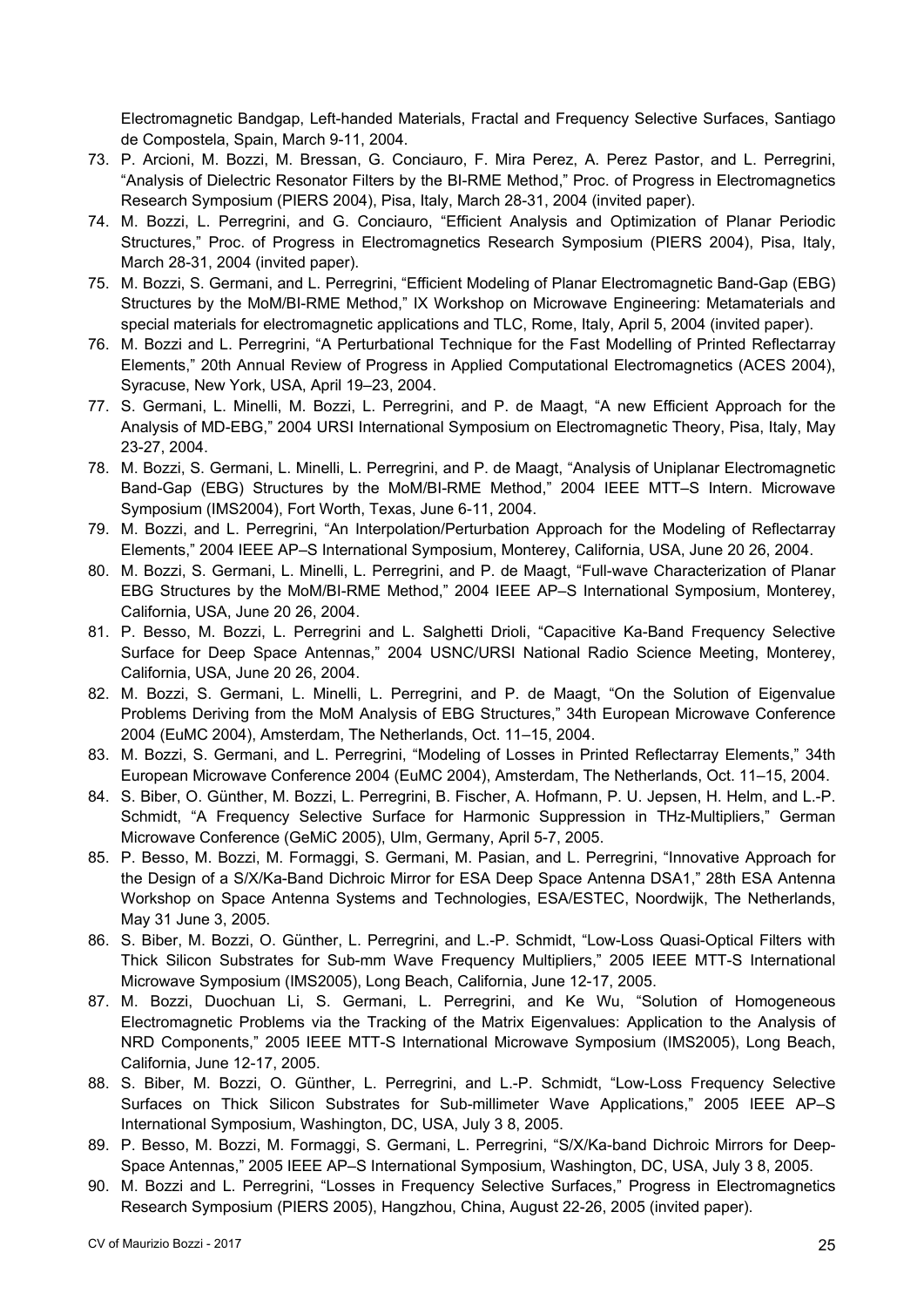- 91. P. Besso, M. Bozzi, M. Formaggi, S. Germani, M. Pasian, and L. Perregrini, "Optimized Dichroic Mirror Design for Deep Space Antennas," International Conference on Electromagnetics in Advanced Applications (ICEAA 05), Torino, Italy, Sept. 12-16, 2005.
- 92. S. Biber, M. Bozzi, O. Günther, L. Perregrini, and L.-P. Schmidt, "Design and Testing of Frequency Selective Surfaces on Thick Silicon Substrate Operating at 600 GHz," 35th European Microwave Conference 2005 (EuMC 2005), Paris, France, October 3-7, 2005.
- 93. P. Besso, M. Bozzi, M. Formaggi, S. Germani, M. Pasian, and L. Perregrini, "A Novel Approach for the Design of Dichroic Mirrors for Deep Space Antennas," 35th European Microwave Conference 2005 (EuMC 2005), Paris, France, October 3-7, 2005.
- 94. M. Bozzi, Duochuan Li, S. Germani, L. Perregrini, and Ke Wu, "Analysis of NRD Components by a Novel Eigenvalue-Tracking Technique," 35th European Microwave Conference 2005 (EuMC 2005), Paris, France, October 3-7, 2005.
- 95. S. Biber, M. Bozzi, L. Perregrini, and L.-P. Schmidt, "Design and Measurements of Frequency Selective Surfaces on Silicon Substrates for Sub-mm Wave Applications," 22nd International Review of Progress in Applied Computational Electromagnetics (ACES 2006), Miami, Florida, March 12-16, 2006 (invited paper).
- 96. F. Gatti, M. Bozzi, L. Perregrini, K. Wu, and R. G. Bosisio, "A New Wide-Band Six-Port Junction Based on Substrate Integrated Coaxial Line (SICL) Technology," 13th IEEE Mediterranean Electrotechnical Conference (MELECON 2006), Torremolinos, Málaga, Spain, May 16-19, 2006 (invited paper).
- 97. M. Bozzi, L. Perregrini, and K. Wu, "Direct Determination of Multi-mode Equivalent Circuit Models for Discontinuities in Substrate Integrated Waveguide Technology," 2006 IEEE MTT-S International Microwave Symposium (IMS2006), San Francisco, California, June 11-16, 2006.
- 98. M. Bozzi, M. Formaggi, and L. Perregrini, "Dichroic Mirrors for Space Applications: from Planar to Curved Structures," 2006 IEEE AP–S International Symposium, Albuquerque, NM, USA, July 9 14, 2006.
- 99. M. Bozzi, M. Formaggi, M. Pasian, and L. Perregrini, "Accurate Modeling of the Interaction between Feeds and Dichroic Mirrors," 36th European Microwave Conference 2006 (EuMC 2006), Manchester, UK, Sept. 10-15, 2006.
- 100. F. Gatti, M. Bozzi, L. Perregrini, K. Wu, and R. G. Bosisio, "A Novel Substrate Integrated Coaxial Line (SICL) for Wide-Band Applications," 36th European Microwave Conference 2006 (EuMC 2006), Manchester, UK, Sept. 10-15, 2006.
- 101. M. Bozzi, M. Formaggi, M. Pasian, and L. Perregrini, "Accurate Modeling of Frequency Selective Surfaces Illuminated by a Gaussian Beam," Mediterranean Microwave Symposium 2006, Genova, Italy, September 19-21, 2006.
- 102. M. Bozzi, M. Formaggi, M. Pasian, and L. Perregrini, "Accurate Modeling of Frequency Selective Surfaces Illuminated by a Non-Uniform Incident Field," The first European Conference on Antennas and Propagation (EuCAP 2006), Nice, France, November 6-10, 2006.
- 103. Y. Xu, L. Gerardi, Y. Zhao, M. Bozzi, L. Perregrini, K. Wu, and R. G. Bosisio, "Review of Six-Port Interferometer Technology," 23rd International Review of Progress in Applied Computational Electromagnetics (ACES 2007), Verona, Italy, March 19-23, 2007 (invited paper).
- 104. P. Besso, M. Bozzi, M. Formaggi, M. Pasian, L. Perregrini, and S. Rawson, "Study on the Use of 25.5- 27 GHz Band in ESA Deep-Space Antenna DSA3," 29th ESA Antenna Workshop on Multiple Beams and Reconfigurable Antennas, ESA/ESTEC, Noordwijk, The Netherlands, April 18 20, 2007.
- 105. L. Gerardi, Y. Xu, Y. Zhao, M. Bozzi, L. Perregrini, K. Wu, and R. G. Bosisio, "A New Six-port Circuit Architecture Using Only Power Dividers/Combiners," 2007 IEEE MTT-S International Microwave Symposium (IMS2007), Honolulu, HI, USA, June 3-8, 2007.
- 106. P. Besso, M. Bozzi, M. Formaggi, M. Pasian, and L. Perregrini, "Preliminary Beam-Waveguide Design of the Novel ESA Deep-Space Antenna DSA3," 2007 IEEE International Symposium on Antennas and Propagation, Honolulu, HI, USA, 10-15 June, 2007.
- 107. P. Besso, M. Bozzi, M. Formaggi, and L. Perregrini, "A Novel Technique for High-Performance Correction of Beam Aberration in Deep Space Antennas," 2007 IEEE International Symposium on Antennas and Propagation, Honolulu, HI, USA, 10-15 June, 2007.
- 108. N. Don, A. Kirilenko, M. Bozzi, and L. Perregrini, "Numerical Simulation of Frequency Selective Surfaces Perforated with Arbitrarily Shaped Apertures," Sixth International Kharkov Symposium on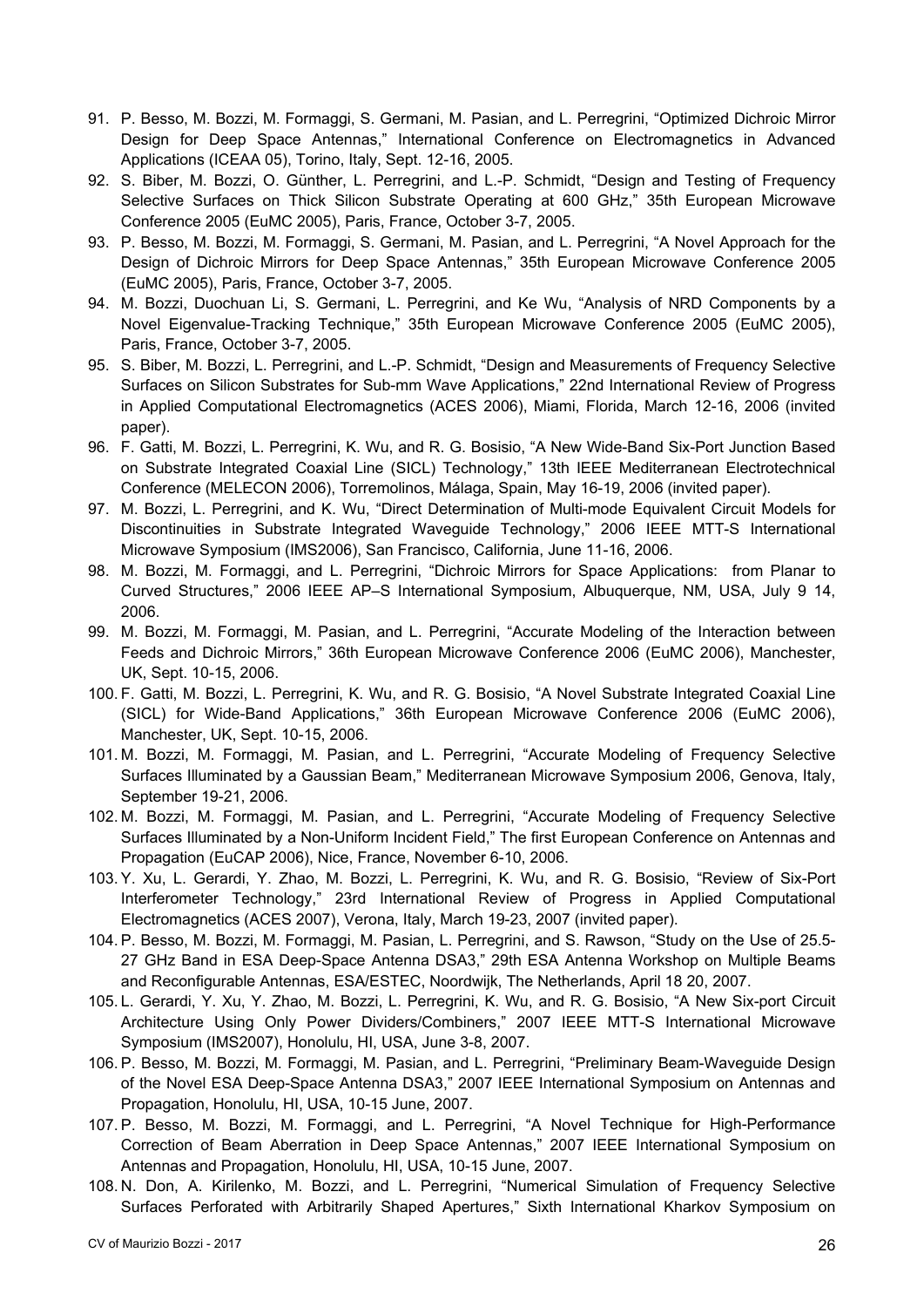Physics and Engineering of Microwaves, Millimeter and SubMillimeter Waves (MSMW'07), Kharkov, Ukraine, June 25-30, 2007.

- 109. M. Bozzi, M. Formaggi, M. Pasian, L. Perregrini, and P. Besso, "Design of Inductive Frequency Selective Surfaces for Adding the K Band in ESA Deep-Space Antenna DSA2," URSI International Symposium on Electromagnetic Theory (EMTS 2007), Ottawa, ON, Canada, July 26 28, 2007 (invited paper).
- 110. P. Besso, M. Bozzi, M. Formaggi, and L. Perregrini, "A Novel Technique for Beam-Aberration Correction and Fast Conical Scan in Deep-Space Antennas," International Symposium on Signals, Systems, and Electronics (ISSSE 2007), Montréal, Québec, Canada, July 30-August 2, 2007.
- 111. L. Gerardi, Y. Xu, Y. Zhao, M. Bozzi, L. Perregrini, K. Wu, and R. G. Bosisio, "A new six-port circuit architecture based on power dividers/combiners only," Workshop on Six-port Technologies and Applications, International Symposium on Signals, Systems, and Electronics (ISSSE 2007), Montréal, Québec, Canada, July 30-August 2, 2007 (invited paper).
- 112. P. Besso, M. Bozzi, P. Droll, M. Formaggi, P. Fumi, D. Gallieni, U. Kugel, and L. Perregrini, "A Two-Layer Servo Concept with Movable Mirrors for Ka-Band Beam Squint in ESA Deep Space Antenna 2," 4th ESA International Workshop on Tracking, Telemetry and Command Systems for Space Applications, ESOC, Darmstadt, Germany, Sept. 11 14, 2007.
- 113. P. Besso, R. Abello, M. Bozzi, M. Formaggi, M. Pasian, and L. Perregrini, S. Rawson, and P. Maguire, "Study on the Use of 25.5-27 GHz Band in ESA Deep-Space Antennas," 4th ESA International Workshop on Tracking, Telemetry and Command Systems for Space Applications, ESOC, Darmstadt, Germany, Sept. 11 14, 2007.
- 114. M. Bozzi, F. Xu, D. Deslandes, K. Wu, "Modeling and Design Considerations for Substrate Integrated Waveguide Circuits and Components," 8th International Conf. on Telecommunications in Modern Satellite, Cable and Broadcasting Services (TELSIKS 2007), Niš, Serbia, Sept. 26-28, 2007 (invited keynote paper).
- 115. K. Wu, E. Mortazy, and M. Bozzi, "Development of Microwave and Millimeter-Wave Traveling-Wave Electro-Optical Devices Using Substrate Integrated Circuit Concept," 2007 IEEE International Topical Meeting on Microwave Photonics, Victoria, BC Canada, Oct. 3–5, 2007 (invited paper).
- 116. P. Besso, M. Bozzi, M. Formaggi, M. Pasian, and L. Perregrini, "Design of K-Band Inductive Dichroic Mirrors for Upgrading ESA Deep-Space Antenna DSA2," 37th European Microwave Conference 2007 (EuMC 2007), Munich, Germany, Oct. 8-12, 2007.
- 117. M. Bozzi, M. Pasian, L. Perregrini, and K. Wu, "On the Losses in Substrate Integrated Waveguides," 37th European Microwave Conference 2007 (EuMC 2007), Munich, Germany, Oct. 8-12, 2007.
- 118. M. Montagna, M. Bozzi, and L. Perregrini, "Convergence Properties of the MoM/BI-RME Method in the Modeling of Frequency Selective Surfaces," 37th European Microwave Conference 2007 (EuMC 2007), Munich, Germany, Oct. 8-12, 2007.
- 119. M. Bozzi, F. Xu, L. Perregrini, and K. Wu, "Circuit Modeling and Physical Interpretation of Substrate Integrated Waveguide Structures for Millimeter-Wave Applications," 11th International Symposium on Microwave and Optical Technology (ISMOT-2007), Monte Porzio Catone, Italy, Dec. 17-21, 2007 (invited paper).
- 120. M. Bozzi and L. Perregrini, "The MoM/BI-RME method: Theory and Applications," 11th International Symposium on Microwave and Optical Technology (ISMOT-2007), Monte Porzio Catone, Italy, Dec. 17- 21, 2007 (invited paper).
- 121. A. Milano, L. Salghetti Drioli, P. de Maagt, L. Perregrini, and M. Bozzi, "EBG-Based Low Profile, Low Multipath Antennas for GALILEO Professional Users," 30th ESA Antenna Workshop on Antennas for Earth Observation, Science, Telecommunication and Navigation Space Missions, ESA/ESTEC, Noordwijk, The Netherlands, May 27-30, 2008.
- 122. M. Bozzi, L. Perregrini, and K. Wu, "Modeling of Losses in Substrate Integrated Waveguide by Boundary Integral-Resonant Mode Expansion Method," 2008 IEEE MTT-S International Microwave Symposium (IMS2008), Atlanta, GA, USA, June 10-15, 2008.
- 123. M. Montagna, M. Bozzi, and L. Perregrini, "Convergence Properties of the Method of Method with Entire-Domain and Sub-Domain Basis Functions in the Modeling of Frequency Selective Surfaces," 2008 IEEE International Symposium on Antennas and Propagation, San Diego, CA, USA, July 5-12, 2008.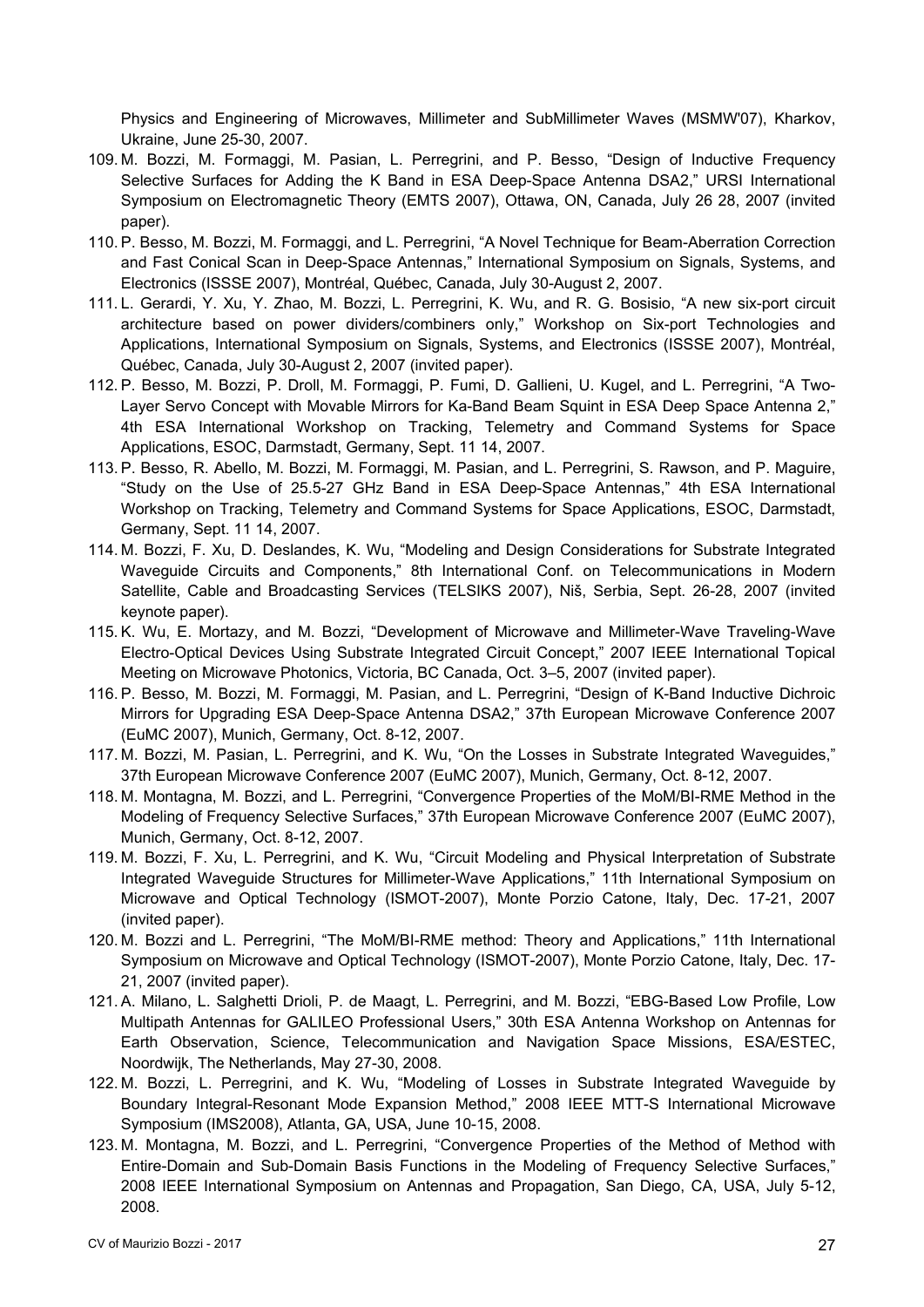- 124. P. Besso, M. Bozzi, M. Formaggi, M. Pasian, and L. Perregrini, "Feasibility Study of the Upgrade to K band of ESA Deep Space Antennas," 2008 IEEE International Symposium on Antennas and Propagation, San Diego, CA, USA, July 5-12, 2008.
- 125. M. Bozzi, L. Perregrini, and K. Wu, "Modeling of Radiation, Conductor, and Dielectric Losses in SIW Components by the BI-RME Method," 38th European Microwave Conference 2008 (EuMC 2008), Amsterdam, The Netherlands, Oct. 28-31, 2008.
- 126. M. Montagna, M. Bozzi, and L. Perregrini, "Investigation of the Convergence Properties of the Method of Moments in the Modeling of Capacitive Frequency Selective Surfaces," 38th European Microwave Conference 2008 (EuMC 2008), Amsterdam, The Netherlands, Oct. 28-31, 2008.
- 127. M. Bozzi, S.A. Winkler, and K. Wu, "Novel Compact and Broadband Interconnects based on Ridge Substrate Integrated Waveguide," 2009 IEEE MTT-S International Microwave Symposium (IMS2009), Boston, MA, USA, June 7-12, 2009.
- 128. M. Bozzi, M. Montagna, and L. Perregrini, "MoM/BI-RME Modeling of Frequency Selective Surfaces with Thick Metal Patches," International Conference on Electromagnetics in Advanced Applications (ICEAA 2009), Torino, Italy, Sept.14-18, 2009 (invited paper).
- 129. S.A. Winkler, W. Hong, M. Bozzi, and K. Wu, "A Novel Polarization Rotating Frequency Selective Surface Based on Substrate Integrated Waveguide Technology," 39th European Microwave Conference 2009 (EuMC 2009), Roma, Italy, Sept. 28-Oct. 2, 2009.
- 130. F. Giuppi, A. Georgiadis, M. Bozzi, A. Collado, and L. Perregrini, "Active Antenna Oscillator Systems in Substrate Integrated Waveguide (SIW) Technology," European Conference on Antennas and Propagation (EuCAP 2010), Barcelona, Spain, April 12-16, 2010.
- 131. M. Montagna, G. Dauron, P. Besso, M. Bozzi, and L. Perregrini, "Aperiodic Phased Arrays for Space Situational Awareness Applications," European Conference on Antennas and Propagation (EuCAP 2010), Barcelona, Spain, April 12-16, 2010.
- 132. F. Giuppi, A. Georgiadis, M. Bozzi, S. Via, A. Collado, and L. Perregrini, "Hybrid Nonlinear and Electromagnetic Design of an Active Oscillator SIW Cavity Backed Slot Antenna," 26th International Review of Progress in Applied Computational Electromagnetics (ACES 2010), Tampere, Finland, April 25-29, 2010.
- 133. A. Collado, S. Via, M. Bozzi, and A. Georgiadis, "Optimized Design of Substrate Integrated Waveguide Cavity based Oscillators," 26th International Review of Progress in Applied Computational Electromagnetics (ACES 2010), Tampere, Finland, April 25-29, 2010.
- 134. M. Bozzi, M. Montagna, and L. Perregrini, "Modeling of Printed Periodic Structures with Thick Metal Patches by the MoM/BI-RME Method," 2010 IEEE MTT-S International Microwave Symposium (IMS2010), Anaheim, CA, USA, May 23-28, 2010.
- 135. F. Giuppi, A. Georgiadis, A. Collado, M. Bozzi, S. Via, and L. Perregrini, "An X band, Compact Active Cavity Backed Patch Oscillator Antenna Using a Substrate Integrated Waveguide (SIW) Resonator," 2010 IEEE International Symposium on Antennas and Propagation, Toronto, ON, Canada, July 11-17, 2010.
- 136. M. Pasian, M. Formaggi, M. Bozzi, F. Carli, L. Perregrini, G. Philippou, and G. Dauron, "A X/K/Ka-band Dichroic Mirror for ESA Deep Space Antennas, " 5th ESA Workshop on Tracking, Telemetry and Command Systems for Space Application (TTC 2010), ESA-ESTEC, The Netherlands, Sept. 21-23, 2010.
- 137. S. Rawson, M. Fornaroli, M. Bozzi, M. Cametti, M. Pasian, L. Perregrini, S. Marti, P. Maguire, "Future Architectures for ESA Deep Space Ground Station," 5th ESA Workshop on Tracking, Telemetry and Command Systems for Space Application (TTC 2010), ESA-ESTEC, The Netherlands, Sept. 21-23, 2010.
- 138. F. Giuppi, A. Collado, M. Bozzi, A. Georgiadis, and L. Perregrini, "X-Band Cavity Backed Slot Antennas and Coupled Oscillator Systems," 40th European Microwave Conference 2010 (EuMC 2010), Paris, France, Sept. 26-Oct. 1, 2010.
- 139. M. Bozzi, M. Montagna, and L. Perregrini, "Modeling of Capacitive FSS with Thick Metal Patches by the MoM/BI-RME Method," 40th European Microwave Conference 2010 (EuMC 2010), Paris, France, Sept. 26-Oct. 1, 2010.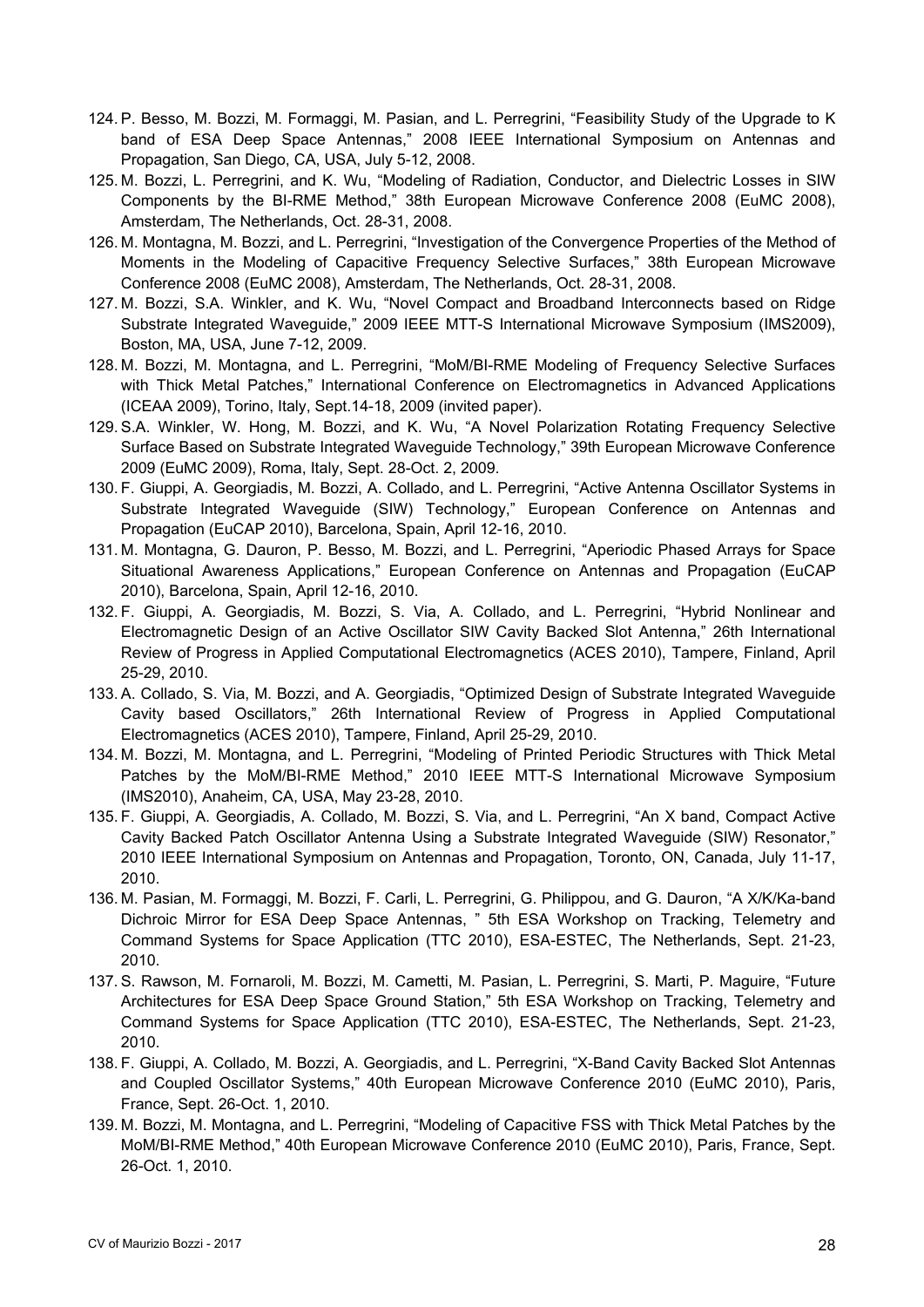- 140. M. Pasian, M. Cametti, M. Bozzi, L. Perregrini, S. Rawson," New Concepts for Fixed Ground Stations Serving Multi-satellite Missions," 40th European Microwave Conference 2010 (EuMC 2010), Paris, France, Sept. 26-Oct. 1, 2010.
- 141. F. Mira, M. Bozzi, F. Giuppi, L. Perregrini, and A. Georgiadis, "Calibrated Space-Mapping Approach for the Design of SIW Filters," 40th European Microwave Conference 2010 (EuMC 2010), Paris, France, Sept. 26-Oct. 1, 2010.
- 142. S. Rawson, M. Fornaroli, M. Bozzi, M. Cametti, M. Pasian, L. Perregrini, S. Marti, P. Maguire, "Study of Future Architectures for ESA Deep Space Ground Station Antennas," URSI-France Scientific Workshop on The Next Generation Radiotelescopes: High-Tech and Scientific Progresses, Paris, France, March 29-30, 2011.
- 143. M. Cametti, M. Pasian, M. Bozzi, and L. Perregrini, "Modeling and Efficiency Investigation of Arrays of Reflector Antennas for Deep Space Communication," European Conference on Antennas and Propagation (EuCAP 2011), Rome, Italy, April 11-15, 2011.
- 144. S. Marti, M. Bozzi, M. Cametti, M. Pasian, L. Perregrini, S. Rawson, M. Fornaroli, P. Maguire, "Future Architectures for ESA Deep Space Ground Station Antennas," European Conference on Antennas and Propagation (EuCAP 2011), Rome, Italy, April 11-15, 2011.
- 145. F. Giuppi, A. Georgiadis, A. Collado, M. Bozzi, and L. Perregrini, "A study of a reflectarray topology based on coupled oscillator arrays using Substrate Integrated Waveguide technology," 2011 IEEE Inter. Symposium on Antennas and Propagation (APS 2011), Spokane, Washington, USA, July 3-8, 2011 (invited paper).
- 146. M. Pasian, M. Formaggi, M. Bozzi, F. Carli, L. Perregrini, G. Philippou, and G. Dauron, "Multi-physics Design and Manufacturing of a Quad-band Frequency Selective Surface for Space Applications," IEEE MTT-S International Microwave Workshop Series on Millimeter Wave Integration Technologies, Sitges, Barcelona, Spain, September 15-16, 2011.
- 147. F. Giuppi, A. Collado, A. Georgiadis, M. Bozzi, S. Via, and L. Perregrini, "A Tolerance Study on 30 GHz Planar Filters based on Substrate Integrated Waveguide Technology," IEEE MTT-S International Microwave Workshop Series on Millimeter Wave Integration Technologies, Sitges, Barcelona, Spain, September 15-16, 2011.
- 148. F. Giuppi, A. Georgiadis, S. Via, A. Collado, R. Vyas, M. Tentzeris, and M. Bozzi, "A 927 MHz Solar Powered Active Antenna Oscillator Beacon Signal Generator," IEEE Topical Conference on Wireless Sensors and Sensor Networks (WiSNet2012), Santa Clara, California, USA, Jan. 15-19, 2012.
- 149. A. Giannini, F. Concaro, P. Besso, M. Mercolino, J. De Vicente, L. Garramone, R. Ambrosini, L. Perregrini, M. Pasian, M. Bozzi, "Synthesis and Analysis of the Sardinia Radio Telescope BWG System for TT&C Capabilities Using a Gaussian Beam Approach," European Conference on Antennas and Propagation (EuCAP 2012), Prague, Czech Republic, March 26-30, 2012.
- 150. F. Giuppi, A. Collado, A. Georgiadis, and M. Bozzi, "Active Substrate Integrated Waveguide (SIW) Antenna with Phase-Shifterless Beam-Scanning Capabilities," 2012 IEEE MTT-S International Microwave Symposium (IMS2012), Montréal, Canada, June 17-22, 2012.
- 151. M. Bozzi, M. Pasian, and L. Perregrini, "Physical-Based Broadband Modeling of Printed Periodic Structures by the MoM/BI-RME Method," 2012 IEEE MTT-S International Microwave Symposium (IMS2012), Montréal, Canada, June 17-22, 2012.
- 152. M. Bozzi and L. Perregrini, "Numerical Modeling and Design of Substrate Integrated Waveguide (SIW) Components," 14th International Conference on Mathematical Methods In Electromagnetic Theory (MMET 2012), Kharkiv, Ukraine, August 28–30, 2012 (invited paper).
- 153. M. Bozzi, "Substrate Integrated Waveguide (SIW): an Emerging Technology for Low-Cost and Eco-Friendly Wireless Systems," IEEE MTT-S International Microwave Workshop Series on Millimeter Wave Wireless Technology and Applications (IMWS 2012), Nanjing, China, September 18–20, 2012 (invited paper).
- 154. A. Giannini, S. Moscato, M. Pasian, L. Perregrini, M. Bozzi, and P. Besso, "Beam Squint Compensation Technique for the Sardinia Radio Telescope," 42th European Microwave Conference 2012 (EuMC 2012), Amsterdam, The Netherlands, Oct. 28-Nov. 2, 2012.
- 155. R. Moro, A. Collado, S. Via, A. Georgiadis, and M. Bozzi, "Plastic-based Substrate Integrated Waveguide (SIW) Components and Antennas," 42th European Microwave Conference 2012 (EuMC 2012), Amsterdam, The Netherlands, Oct. 28-Nov. 2, 2012.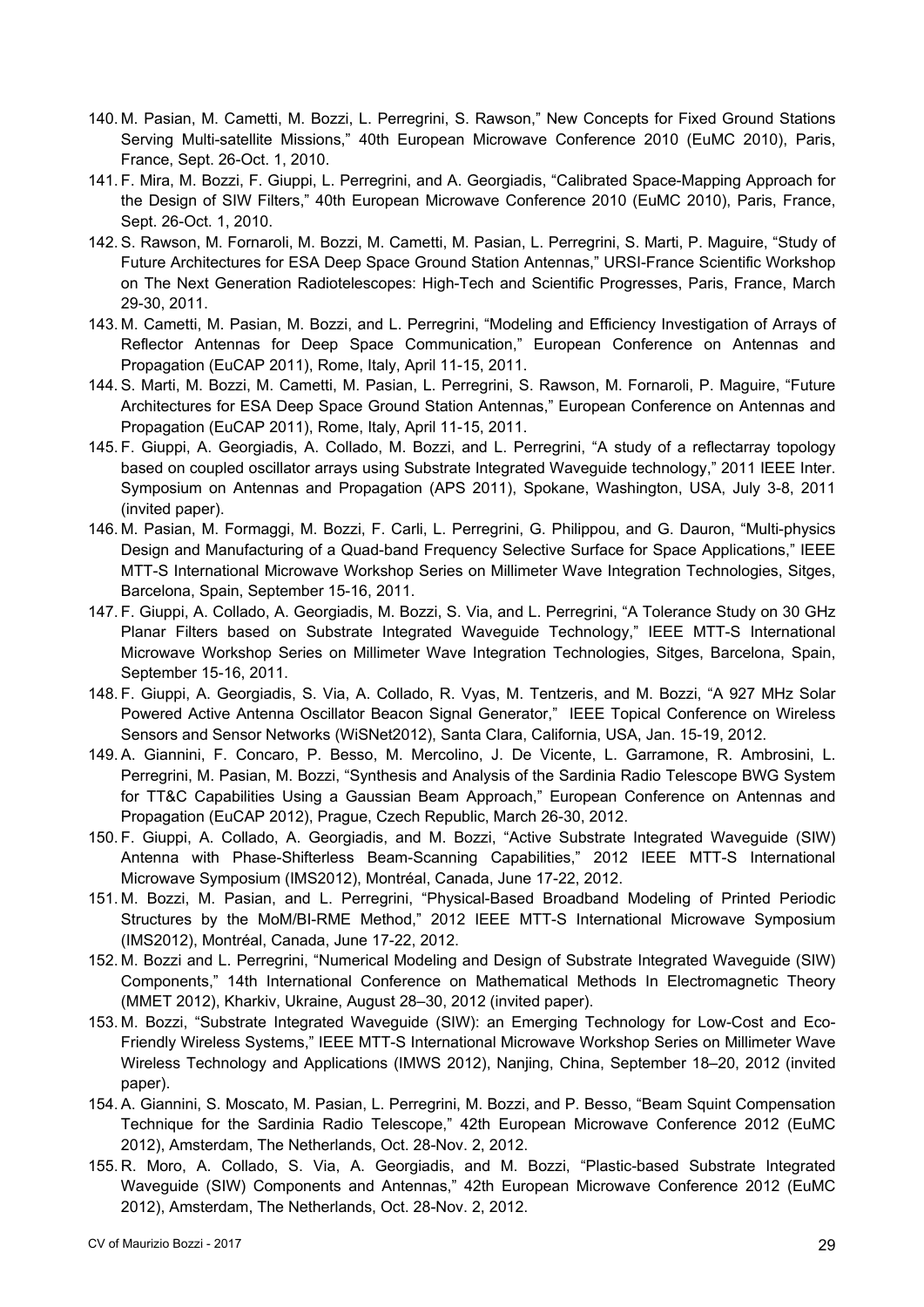- 156. R. Moro, S. Kim, M. Bozzi, and M. Tentzeris, "Novel Inkjet-Printed Substrate Integrated Waveguide (SIW) Structures on Low-Cost Materials for Wearable Applications," 42th European Microwave Conference 2012 (EuMC 2012), Amsterdam, The Netherlands, Oct. 28-Nov. 2, 2012.
- 157. M. Bozzi, "Substrate Integrated Waveguide (SIW): an Emerging Technology for Wireless Systems," 2012 Asia-Pacific Microwave Conference (APMC2012), Kaohsiung, Taiwan, Dec. 4–7, 2012 (invited paper).
- 158. S. Kim, R. Moro, M. Bozzi, S. Nikolaou, M. Tentzeris, "Inkjet-printed Wearable Microwave Components for Biomedical Applications," 7th European Conference on Antennas and Propagation (EUCAP 2013), Gothenburg, Sweden, April 8–12, 2013.
- 159. M. Pasian, M. Bozzi, L. Perregrini, "Radiation Losses in Substrate Integrated Waveguides: a Semi-Analytical Approach for a Quantitative Determination," 2013 IEEE MTT-S International Microwave Symposium (IMS2013), Seattle, WA, USA, June 2–7, 2013.
- 160. R. Moro, S. Kim, M. Bozzi, and M. M. Tentzeris, "Implementation of Substrate Integrated Waveguide (SIW) by Inkjet-printing on Paper Substrate," 34th Progress in Electromagnetics Research Symposium (PIERS 2013), Stockholm, Sweden, August 12-15, 2013.
- 161. M. Bozzi, "Substrate Integrated Waveguide (SIW) Technology for the Next Generation of Microwave and mm-Wave Systems," 34th Progress in Electromagnetics Research Symposium (PIERS 2013), Stockholm, Sweden, August 12-15, 2013 (invited paper).
- 162. R. Isidro, A. Coves Soler, M. A. Sanchez-Soriano, G. Torregrosa-Penalva, E. Bronchalo, and M. Bozzi, "Systematic Study of the Effective Permittivity in a Periodically Drilled SIW Waveguide," 34th Progress in Electromagnetics Research Symposium (PIERS 2013), Stockholm, Sweden, August 12-15, 2013.
- 163. S. Rawson, M. Bozzi, M. Cametti, M. Pasian, L. Perregrini, S. Marti, P. Maguire, "Future Architectures for ESA Deep Space Ground Station," European Planetary Science Congress 2013 (EPSC 2013), London, UK, Sept. 08–13, 2013.
- 164. L. Perregrini, M. Bozzi, M. Pasian, "Modeling of Periodic and Quasi-Periodic Structures by the MoM/BI-RME Method," International Conference on Electromagnetics in Advanced Applications (ICEAA 2013), Torino, Italy, Sept. 9-13, 2013 (invited paper).
- 165. M. Bozzi, L. Perregrini, and K. Wu, "Efficient Modeling of Complex Substrate Integrated Waveguide (SIW) Circuits," International Conference on Electromagnetics in Advanced Applications (ICEAA 2013), Torino, Italy, Sept. 9-13, 2013 (invited paper).
- 166. F. Pelorossi, A. Giannini, M. Pasian, M. Bozzi, L. Perregrini, L. Garramone, P. Besso, "TT&C upgrade of Sardinia Radio Telescope: BWG optical design solutions and EMC with the radio-astronomy receivers," Sixth ESA International Workshop on Tracking, Telemetry and Command Systems for Space Applications, ESA–ESOC, Darmstadt, Germany, Sept. 10-13, 2013.
- 167. M. Bozzi and R. Moro, "Low-Cost Fabrication, Eco-Friendly Materials, and Easy Integration: the New Technological Paradigm for the Future Wireless Sensor Networks," 43rd European Microwave Conference (EuMC2013), Nuremberg, Germany, Oct. 6-11, 2013.
- 168. R. Moro, S. Agneessens, H. Rogier, and M. Bozzi, "Compact Cavity-Backed Antenna on Textile in Substrate Integrated Waveguide (SIW) Technology," 43rd European Microwave Conference (EuMC2013), Nuremberg, Germany, Oct. 6-11, 2013.
- 169. M. Pasian, M. Bozzi, and L. Perregrini, "Substrate Integrated Waveguide Couplers: a Semi-Analytical Design Approach based on Side Leakage," 43rd European Microwave Conference (EuMC2013), Nuremberg, Germany, Oct. 6-11, 2013.
- 170. M. Migliorelli, L. Sciallino, M. Pasian, M. Bozzi, L. Pellegrini, K. Van't Klooster, "RF Control Strategy for Mesh-based Large Deployable Reflector," 19th Ka and Broadband Communications, Navigation and Earth Observation Conference, Florence, Italy, October 14-17, 2013.
- 171. M. Bozzi and R. Moro, "SIW Components and Antennas Based on Eco-friendly Materials and Technologies: State-of-the-Art and Future Applications," 2013 IEEE Topical Conference on Wireless Sensors and Sensor Networks (WiSNet2014), Newport Beach, CA, USA, January 19-22, 2014 (invited paper).
- 172. M. Bozzi, M. Pasian, and L. Perregrini, "Advanced Modeling and Design of Substrate Integrated Waveguide Components," IEEE MTT-S International Wireless Symposium (IWS2014), Xian, China, March 23-27, 2014 (invited paper).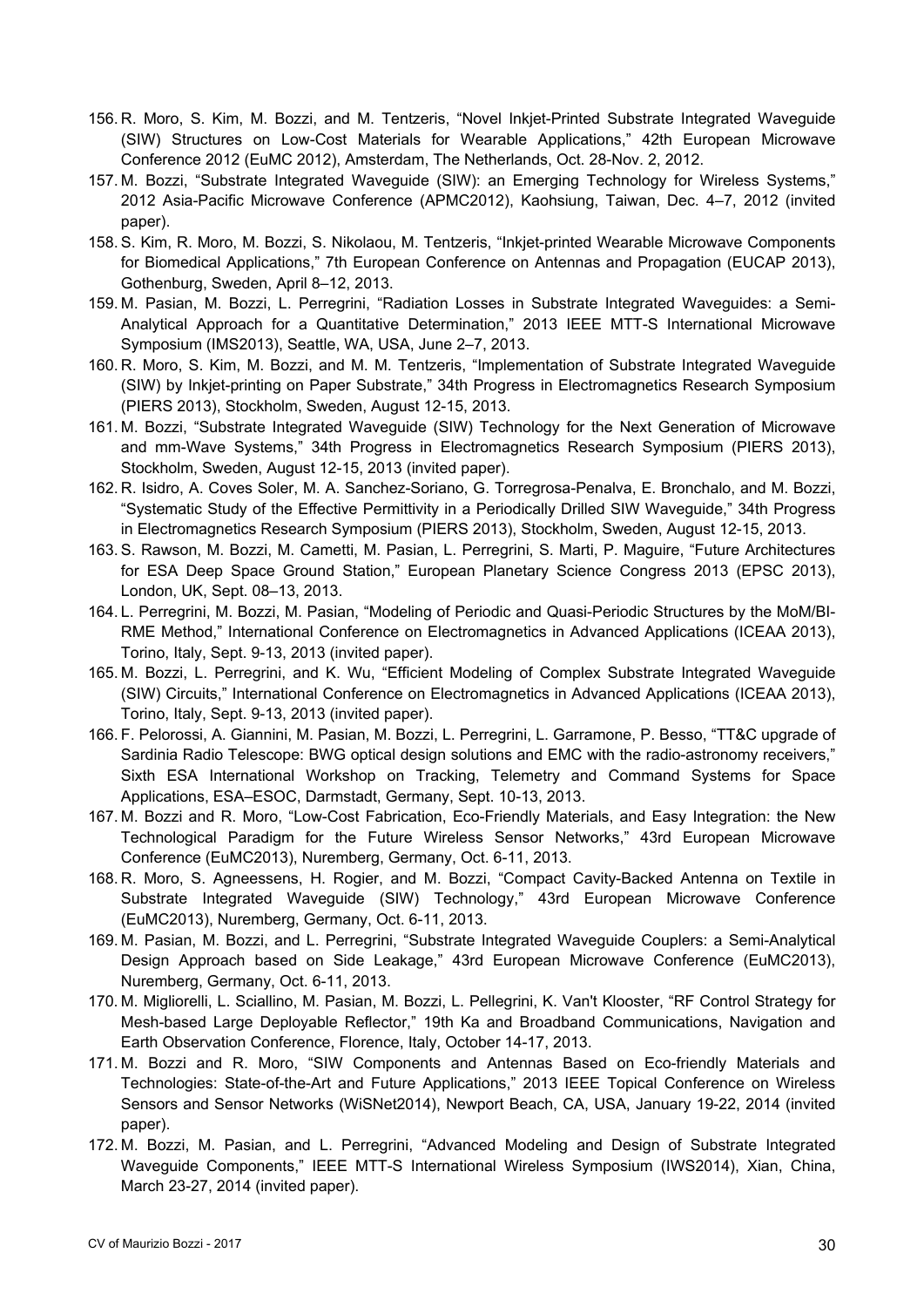- 173. P. Arcioni, M. Bozzi, M. Bressan, G. Conciauro, and L. Perregrini, "The BI-RME Method: an Historical Overview," IEEE International Conference on Numerical Electromagnetic Modeling and Optimization (NEMO2014), Pavia, Italy, May 14-16, 2014.
- 174. M. Bozzi, M. Pasian, and L. Perregrini, "MoM/BI-RME Method for the Modeling of Frequency Selective Surfaces and Printed Circuits," IEEE International Conference on Numerical Electromagnetic Modeling and Optimization (NEMO2014), Pavia, Italy, May 14-16, 2014.
- 175. M. Bozzi, L. Perregrini, and K. Wu, "Full-wave Analysis and Equivalent Circuit Modeling of Substrate Integrated Waveguide (SIW) Circuits," IEEE International Conference on Numerical Electromagnetic Modeling and Optimization (NEMO2014), Pavia, Italy, May 14-16, 2014.
- 176. M. Bozzi, M. Pasian, L. Perregrini, "Modeling of Substrate Integrated Waveguide Components," IEEE International Conference on Numerical Electromagnetic Modeling and Optimization (NEMO2014), Pavia, Italy, May 14-16, 2014.
- 177. L. Pierantoni, M. Bozzi, R. Moro, D. Mencarelli, S. Bellucci, "On the Use of Electrostatically Doped Graphene: Analysis of Microwave Attenuators," IEEE International Conference on Numerical Electromagnetic Modeling and Optimization (NEMO2014), Pavia, Italy, May 14-16, 2014.
- 178. L. Pierantoni, D. Mencarelli, M. Bozzi, R. Moro, and S. Bellucci, "Graphene-based Electronically Tunable Microstrip Attenuator," 2014 IEEE MTT-S International Microwave Symposium (IMS2014), Tampa Bay, Florida, June 1-6, 2014.
- 179. S. Agneessens, H. Rogier, R. Moro, and M. Bozzi, "Robust, Wearable, On-body Antenna Relying on Half Mode Substrate Integrated Waveguide Techniques," 2014 IEEE International Symposium on Antennas and Propagation (AP-S 2014), Memphis, Tennessee, USA, July 6–12, 2014.
- 180. A. Giannini, M. Bozzi, M. Pasian, L. Perregrini, "Analysis of Lossy Waveguide Circuits by the BI-RME Method and a Perturbation Technique," International Conference on Electromagnetics in Advanced Applications (ICEAA 2014), Palm Beach, Aruba, August 3-9, 2014 (invited paper).
- 181. M. Bozzi, L. Perregrini, and K. Wu, "Analysis, Design, and Sensitivity Study of Substrate Integrated Waveguide Circuits by Using Equivalent Circuit Models," XXXI General Assembly of the International Union of Radio Science (URSI-GA 2014), Beijing, China, Aug. 16-23, 2014 (invited paper).
- 182. S. Agneessens, S. Lemey, R. Moro, M. Bozzi, and H. Rogier, "The next generation textile antennas based on substrate integrated waveguide technology," XXXI General Assembly of the International Union of Radio Science (URSI-GA 2014) Beijing, China, Aug. 16-23, 2014 (invited paper).
- 183. S. Moscato, R. Moro, M. Bozzi, and L. Perregrini, "Paper-based Substrate Integrated Waveguide Technology for the Future Generation of Eco-friendly Microwave Components," 35th Progress in Electromagnetics Research Symposium (PIERS 2014), Guangzhou (Canton), China, Aug. 25-28, 2014.
- 184. M. Bozzi, R. Moro, S. Moscato, and L. Perregrini, "Multilayered Integration of Microwave Components by Substrate Integrated Waveguide Technology," 35th Progress in Electromagnetics Research Symposium (PIERS 2014), Guangzhou (Canton), China, Aug. 25-28, 2014 (invited paper).
- 185. A. Giannini, M. Bozzi, M. Bressan, M. Pasian, and L. Perregrini, "Perturbation Modeling of High-Loss Waveguide Components by the BI-RME Method," 44th European Microwave Conference (EuMC2014), Roma, Italy, Oct. 6–9, 2014.
- 186. M. Bozzi, F. Mira, and A. Georgiadis, "A Novel Multilayered SIW Filter with Two Mono-Modal Cavities and Three Poles," 44th European Microwave Conference (EuMC2014), Roma, Italy, Oct. 6–9, 2014.
- 187. L. Pierantoni, D. Mencarelli, M. Bozzi, R. Moro, and S. Bellucci, "Microwave Applications of Graphene for Tunable Devices," 44th European Microwave Conference (EuMC2014), Roma, Italy, Oct. 6–9, 2014.
- 188. M. Pasian, M. Bozzi, and L. Perregrini, "Crosstalk in Substrate Integrated Waveguides: a Semi-Analytical Approach based on Side Leakage," 44th European Microwave Conference (EuMC2014), Roma, Italy, Oct. 6–9, 2014.
- 189. L. Pierantoni, D. Mencarelli, M. Bozzi, R. Moro, A. Sindona, L. Spurio, S. Bellucci, "Full-Wave Techniques for the Electromagnetic-Quantum Transport Modeling in Nano-Devices," 2014 International Semiconductor Conference (CAS 2014), Sinaia, Romania, Oct. 13-15, 2014 (*invited paper*).
- 190. S. Bellucci, M. Bozzi, A. Cataldo, R. Moro, D. Mencarelli, L. Pierantoni, "Graphene as a Tunable Resistor," 2014 International Semiconductor Conference (CAS 2014), Sinaia, Romania, Oct. 13-15, 2014 (*invited paper*).
- 191. S. Moscato, R. Moro, M. Bozzi, L. Perregrini, S. Sakouhi, F. Dhawadi, A. Gharsallah, P. Gamba, P. Savazzi, A. Vizziello, "Chipless RFID for Space Applications," 2014 IEEE International Conference on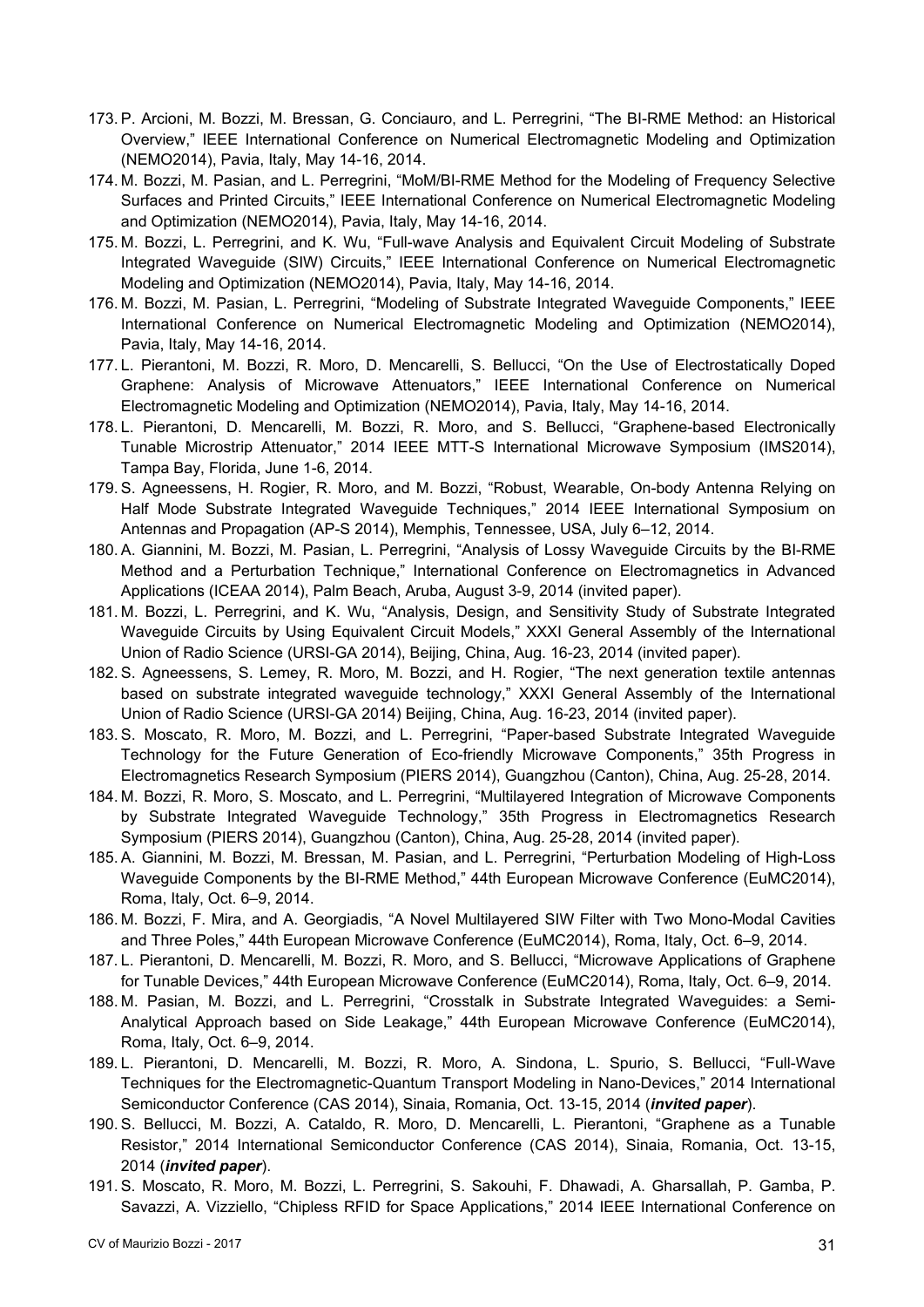Wireless for Space and Extreme Environments (WiSEE 2014), ESA–ESTEC, Noordwijk, The Netherlands, October 30–31, 2014

- 192. H. Abdel Ali, R. Bedira, H. Trabelsi, A. Gharsallah, S. Moscato, R. Moro, M. Pasian, M. Bozzi, L. Perregrini, "Innovative Technique for Substrate Integrated Waveguide Implementation on Paper Substrate," 14th Mediterranean Microwave Symposium (MMS2014), Marrakech, Morocco, Dec. 12-14, 2014.
- 193. A. Ben Alaya, M. Bozzi, L. Perregrini, N. Raveu, and K. Wu, "Comparison of Fabrication Tolerance Sensitivity between Substrate Integrated Waveguide and Microstrip Circuits," 2015 IEEE MTT-S International Microwave Symposium (IMS2015), Phoenix, Arizona, May 17-22, 2015.
- 194. F. Mira, A. Georgiadis, and M. Bozzi, "Substrate Integrated Waveguide 180-degree Directional Coupler with Integrated Filter," 8th Global Symposium on Millimeter-Waves (GSMM 2015), Montreal, Quebec, Canada, May 25-27, 2015.
- 195. S. Moscato, N. Delmonte, L. Silvestri, M. Bozzi, and L. Perregrini, "Half-Mode Versus Folded SIW Filters: Modeling and Design," IEEE MTT-S International Conference on Numerical Electromagnetic and Multiphysics Modeling and Optimization (NEMO2015), Ottawa, Canada, Aug. 11-14, 2015.
- 196. M. Pasian, M. Bozzi, and L. Perregrini, "Design Formulas for Radiation and Crosstalk in Substrate Integrated Waveguides," IEEE MTT-S International Conference on Numerical Electromagnetic and Multiphysics Modeling and Optimization (NEMO2015), Ottawa, Canada, Aug. 11-14, 2015.
- 197. S. Moscato, N. Delmonte, L. Silvestri, M. Pasian, M. Bozzi, and L. Perregrini, "Compact Substrate Integrated Waveguide (SIW) Components on Paper Substrate," 45th European Microwave Conference (EuMC2015), Paris, France, Sept. 7–10, 2015.
- 198. C. Tomassoni, L. Silvestri, M. Bozzi, and L. Perregrini, "Quasi-Elliptic SIW Band-Pass Filter Based on Mushroom-Shaped Resonators," 45th European Microwave Conference (EuMC2015), Paris, France, Sept. 7–10, 2015.
- 199. M. Pasian, L. Silvestri, M. Bozzi, L. Perregrini, and K.K. Samanta, "E-plane 3-dB Power Divider/Combiner in Substrate Integrated Waveguide Technology," 45th European Microwave Conference (EuMC2015), Paris, France, Sept. 7–10, 2015.
- 200. R.A. Bahr, T. Le, S. Moscato, M. Pasian, M. Bozzi, L. Perregrini, and M.M. Tentzeris, "RF Characterization of 3D Printed Flexible Materials - NinjaFlex Filaments," 45th European Microwave Conference (EuMC2015), Paris, France, Sept. 7–10, 2015.
- 201. S. Moscato, M. Pasian, M. Bozzi, L. Perregrini, R. Bahr, T. Le, and M. Tentzeris, "Exploiting 3D Printed Substrate for Microfluidic SIW Sensor," 45th European Microwave Conference (EuMC2015), Paris, France, Sept. 7–10, 2015.
- 202. S. Moscato, M. Pasian, M. Bozzi, L. Perregrini, R. Bahr, T. Le, and M. Tentzeris, "3D Printed Technology for Substrate Integrated Waveguide Interconnections," 45th European Microwave Conference (EuMC2015), Paris, France, Sept. 7–10, 2015.
- 203. N. Decarli, A. Guerra, F. Guidi, M. Chiani, D. Dardari, A. Costanzo, M. Fantuzzi, D. Masotti, S. Bartoletti, J.S. Dehkordi, A. Conti, A. Romani, M. Tartagni, R. Alesii, P. Di Marco, F. Santucci, L. Roselli, M. Virili, P. Savazzi, and M. Bozzi, "The GRETA Architecture for Energy Efficient Radio Identification and Localization," EURASIP RFID 2015 Workshop, Rosenheim, Germany, Oct. 22-23, 2015.
- 204. M. Virili, L. Roselli, F. Alimenti, P. Mezzanotte, S. Moscato, L. Silvestri, M. Bozzi, and L. Perregrini, "GRETA Approach Towards New Green Material Technologies," EURASIP RFID 2015 Workshop, Rosenheim, Germany, Oct. 22-23, 2015.
- 205. C. Tomassoni, L. Silvestri, M. Bozzi, and L. Perregrini, "Novel Substrate Integrated Waveguide Filter Based on Mushroom Resonators," 15th Mediterranean Microwave Symposium (MMS2015), Lecce, Italy, Nov. 30-Dec. 2, 2015.
- 206. M. Bozzi, S Moscato, L. Silvestri, N. Delmonte, M. Pasian, and L. Perregrini, "Innovative SIW Components on Paper, Textile, and 3D-Printed Substrates for the Internet of Things," 2015 Asia-Pacific Microwave Conference (APMC2015), Nanjing, China, Dec. 6–9, 2015 (invited paper).
- 207. S. Lemey, O. Caytan, D. Vande Ginste, P. Demeester, H. Rogier, and M. Bozzi, "SIW Cavity-backed Slot (Multi-)Antenna Systems for the Next Generation IoT Applications," 2016 IEEE Topical Conference on Wireless Sensors and Sensor Networks (WiSNet2016), Austin, TX, USA, Jan. 24-27, 2016 (invited paper).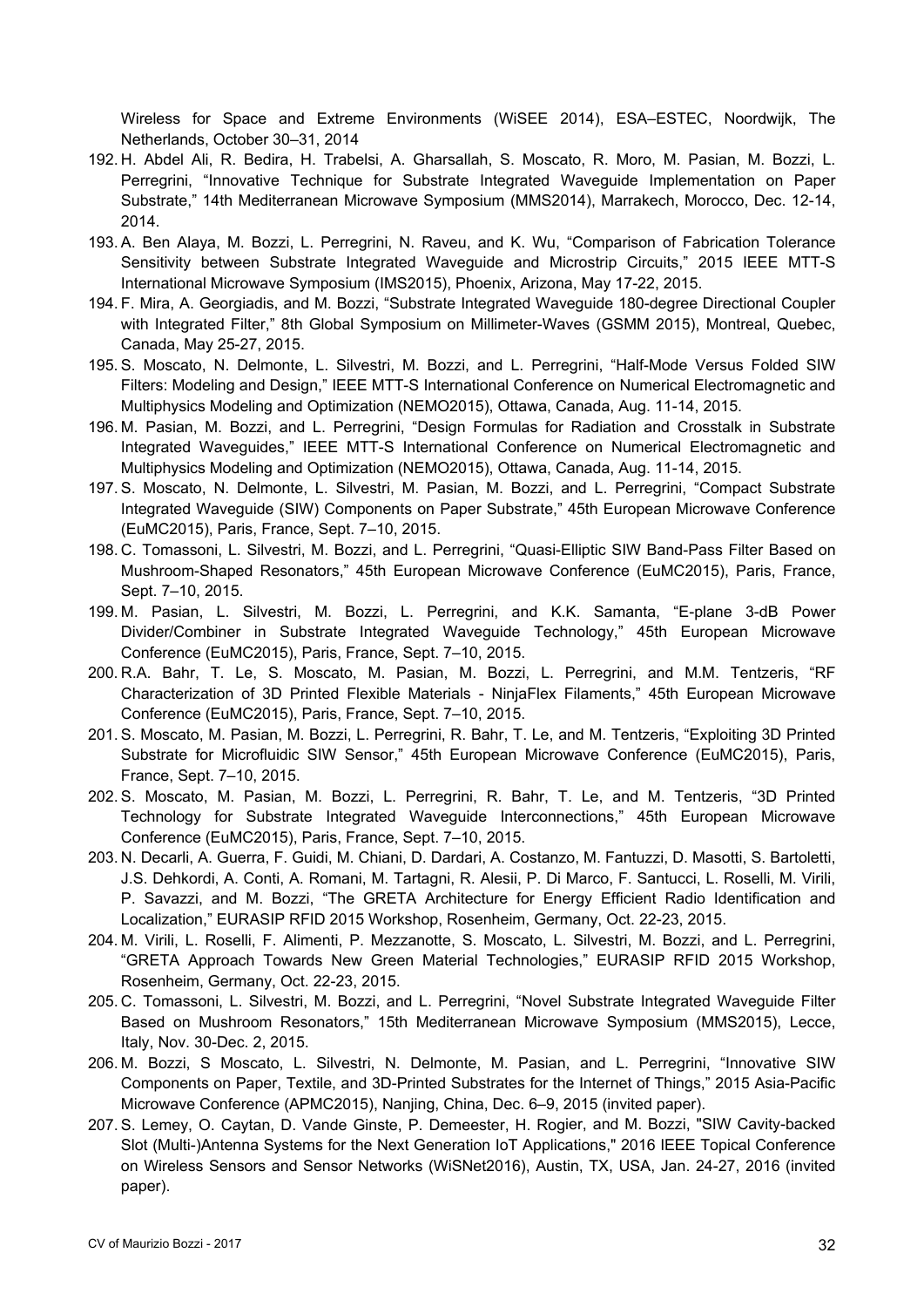- 208. S. Moscato, L. Silvestri, N. Delmonte, M. Pasian, M. Bozzi, and L. Perregrini, "SIW Components for the Internet of Things: Novel Topologies, Materials, and Manufacturing Techniques," 2016 IEEE Topical Conference on Wireless Sensors and Sensor Networks (WiSNet2016), Austin, TX, USA, Jan. 24-27, 2016 (invited paper).
- 209. G. Siciliano, M. Mendijur, P. Besso, M. Pasian, M. Bozzi, L. Perregrini, "A Multi-Array Antenna System with Optimal Lattice for Rectangular Pyramidal Scanning of Space Debris," 10th European Conference on Antennas and Propagation (EuCAP2016), Davos, Switzerland, April 10-15, 2016.
- 210. M. Bozzi, S. Moscato, L. Silvestri, E. Massoni, N. Delmonte, G.M. Rocco, M. Pasian, L. Perregrini, and C. Tomassoni, "Novel Materials and Fabrication Technologies for SIW Components for the Internet of Things," 2016 IEEE International Workshop on Electromagnetics: Applications (iWEM2016), Nanjing, China, May 16-18, 2016 (invited paper).
- 211. S. Moscato, L. Silvestri, N. Delmonte, M. Bozzi, L. Perregrini, and C. Tomassoni, "Compact Filter Solutions in Substrate Integrated Waveguide (SIW) Technology," 2016 IEEE International Workshop on Electromagnetics: Applications (iWEM2016), Nanjing, China, May 16-18, 2016 (invited paper).
- 212. S. Battistutta, M. Bozzi, M. Bressan, M. Pasian, and L. Perregrini, "Modeling of Waveguide Components by the BI-RME Method with the Ewald Green's Function and the Segmentation Technique," 2016 IEEE MTT-S International Microwave Symposium (IMS2016), San Francisco, CA, USA, May 22-27, 2016.
- 213. S. Moscato, C. Tomassoni, M. Bozzi, and L. Perregrini, "Novel Compact Quasi-Elliptic SIW Filter Based on Quarter-Mode Cavities," 2016 IEEE MTT-S International Microwave Symposium (IMS2016), San Francisco, CA, USA, May 22-27, 2016.
- 214. E. Massoni, L. Silvestri, M. Bozzi, L. Perregrini, G. Alaimo, S. Marconi, and F. Auricchio, "Characterization of 3D-Printed Dielectric Substrates with Different Infill for Microwave Applications," IEEE MTT-S International Microwave Workshop Series on Advanced Materials and Processes for RF and THz Applications (IMWS-AMP 2016), Chengdu, China, July 20-22, 2016.
- 215. M. Bozzi, C. Tomassoni, L. Perregrini, R. Bahr, M. Tentzeris, "Additive Manufacturing of Substrate Integrated Waveguide Components," IEEE MTT-S International Microwave Workshop Series on Advanced Materials and Processes for RF and THz Applications (IMWS-AMP 2016), Chengdu, China, July 20-22, 2016.
- 216. M. Bozzi, C. Tomassoni, and L. Perregrini, "Miniaturization of Substrate Integrated Waveguide Cavity Filters," IEEE MTT-S International Conference on Numerical Electromagnetic and Multiphysics Modeling and Optimization (NEMO2016), Beijing, China, July 27-29, 2016.
- 217. L. Silvestri, E. Massoni, C. Tomassoni, A. Coves, M. Bozzi, L. Perregrini, "Modeling and Implementation of Perforated SIW Filters," IEEE MTT-S International Conference on Numerical Electromagnetic and Multiphysics Modeling and Optimization (NEMO2016), Beijing, China, July 27-29, 2016.
- 218. S. Battistutta, M. Bozzi, M. Bressan, M. Pasian, L. Perregrini, "Application of the BI-RME Method to the Analysis of Piecewise-Homogeneous Waveguide Components," IEEE MTT-S International Conference on Numerical Electromagnetic and Multiphysics Modeling and Optimization (NEMO2016), Beijing, China, July 27-29, 2016.
- 219. C. Tomassoni, R. Bahr, M. Bozzi, L. Perregrini, and M. Tentzeris, "3D Printed Substrate Integrated Waveguide Filters with Locally Controlled Dielectric Permittivity," 46th European Microwave Conference (EuMC2016), London, UK, Oct. 3-7, 2016.
- 220. D. Montanari, L. Silvestri, M Bozzi, and D. Manstretta, "Antenna Coupling and Self-Interference Cancellation Bandwidth in SAW-less Diversity Receivers," 46th European Microwave Conference (EuMC2016), London, UK, Oct. 3-7, 2016.
- 221. S. Battistutta, M. Bozzi, M. Bressan, M. Pasian, and L. Perregrini, "Modeling of Inhomogeneous and Lossy Components by the BI-RME Method and the Segmentation Technique," 46th European Microwave Conference (EuMC2016), London, UK, Oct. 3-7, 2016.
- 222. P.F. Espin-Lopez, A. Martellosio, M. Pasian, M. Bozzi, L. Perregrini, A. Mazzanti, F. Svelto, M. Bellomi, G. Renne, and P.E. Summers, "Breast Cancer Imaging at mm-Waves: Feasibility Study on the Safety Exposure Limits," 46th European Microwave Conference (EuMC2016), London, UK, Oct. 3-7, 2016.
- 223. L. Silvestri, E. Massoni, C. Tomassoni, A. Coves, M. Bozzi, and L. Perregrini, "A New Class of SIW Filters Based on Periodically Perforated Dielectric Substrate," 46th European Microwave Conference (EuMC2016), London, UK, Oct. 3-7, 2016.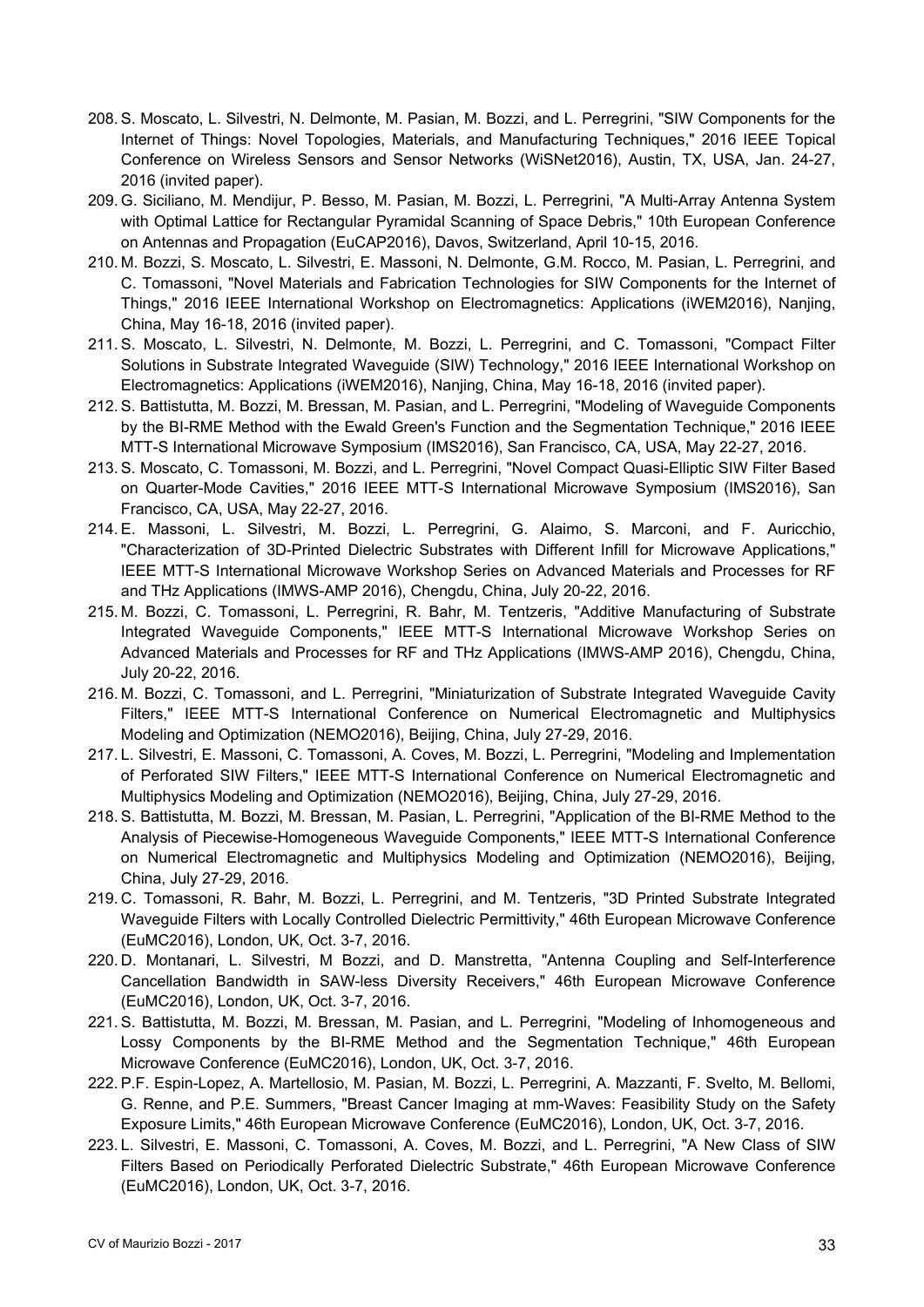- 224. M. Yasir, M. Bozzi, L. Perregrini, S. Bistarelli, A. Cataldo, and S. Bellucci, "Innovative Tunable Microstrip Attenuators Based on Few-Layer Graphene Flakes," 16th Mediterranean Microwave Symposium (MMS2016), Abu Dhabi, UAE, Nov. 14-16, 2016.
- 225. S. Di Meo, A. Martellosio, M. Pasian, M. Bozzi, L. Perregrini, A. Mazzanti, F. Svelto, P.E. Summers, G. Renne, L. Preda, and M. Bellomi, "Study on the Compromise between Resolution and Attenuation for Breast Imaging Systems," 11th European Conference on Antennas and Propagation (EuCAP 2017), Paris, France, 19-24 March 2017.
- 226. A. Martellosio, P.F. Espin-Lopez, M. Pasian, M. Bozzi, L. Perregrini, A. Mazzanti, F. Svelto, M. Bellomi, L. Preda, G. Renne, and P.E. Summers, "Exposure Limits and Dielectric Contrast for Breast Cancer Tissues: Experimental Results up to 50 GHz," 11th European Conference on Antennas and Propagation (EuCAP 2017), Paris, France, 19-24 March 2017.
- 227. A.J. Martinez-Ros, M. Bozzi, M. Pasian, and F. Mesa, "Leaky-Wave Antenna in Planar Technology with High Directivity in the Transverse Plane," 11th European Conference on Antennas and Propagation (EuCAP 2017), Paris, France, 19-24 March 2017.
- 228. A. Coves, G. Torregrosa, G. Vicente, E. Bronchalo, A.A. San Blas, and M. Bozzi, "Modeling of Perforated SIW Structures and Their Application to the Design of Step-Impedance Microwave Filters," 2017 IEEE MTT-S International Conference on Numerical Electromagnetic and Multiphysics Modeling and Optimization for RF, Microwave, and Terahertz Applications (NEMO2017), Sevilla, Spain, May 17- 19, 2017.
- 229. J. Hinojosa, F.D. Quesada-Pereira, M. Bozzi, and A. Alvarez-Melcón, "An Approach for the Efficient Optimization-oriented Design of High-Order 3-D Filters," 2017 IEEE MTT-S International Conference on Numerical Electromagnetic and Multiphysics Modeling and Optimization for RF, Microwave, and Terahertz Applications (NEMO2017), Sevilla, Spain, May 17-19, 2017.
- 230. S. Battistutta, M. Bressan, M. Bozzi, and L. Perregrini, "A Fast Numerical Technique for the Determination of Electrical Properties of Materials," 2017 IEEE MTT-S International Conference on Numerical Electromagnetic and Multiphysics Modeling and Optimization for RF, Microwave, and Terahertz Applications (NEMO2017), Sevilla, Spain, May 17-19, 2017.
- 231. C. Tomassoni, L. Silvestri, A. Ghiotto, M. Bozzi, and L. Perregrini, "A Novel Filter Based on a Dual-Mode Air-Filled Substrate Integrated Waveguide Cavity Resonator," 2017 IEEE MTT-S International Conference on Numerical Electromagnetic and Multiphysics Modeling and Optimization for RF, Microwave, and Terahertz Applications (NEMO2017), Sevilla, Spain, May 17-19, 2017.
- 232. A. Coves, G. Torregrosa, G. Vicent, E. Bronchalo, A. A. San Blas, and M. Bozzi, "Analysis of a Perforated SIW Structure with a Rectangular Air Box and Its Application to the Design of a Step-Impedance Microwave Filter," XXXII URSI General Assembly and Scientific Symposium, Montreal, Canada, 19-26 August 2017.
- 233. C. Tomassoni, M. Bozzi, M. Dionigi, G. Venanzoni, L. Perregrini, and R. Sorrentino, "Additive Manufacturing of Microwave Components: Different Approaches and Methodologies," International Conference on Electromagnetics in Advanced Applications (ICEAA 2017), Verona, Italy, Sept. 11-15, 2017.
- 234. S. Battistutta, M. Bressan, M. Bozzi, and L. Perregrini, "Material Characterization through a Full-Wave Approach Based on the BI-RME Method," IEEE MTT-S International Microwave Workshop Series-Advanced Materials and Processes (IMWS-AMP 2017), Pavia, Italy, 20-22 Sept. 2017.
- 235. E. Massoni, M. Guareschi, M. Bozzi. L. Perregrini, C. Tomassoni, U. Anselmi Tamburini, G. Alaimo, S. Marconi, and F. Auricchio, "3D Printing and Metalization Methodology for High Dielectric Resonator Waveguide Microwave Filters," IEEE MTT-S International Microwave Workshop Series-Advanced Materials and Processes (IMWS-AMP 2017), Pavia, Italy, 20-22 Sept. 2017.
- 236. E. Massoni, M. Bozzi. L. Perregrini, U. Anselmi Tamburini, and C. Tomassoni, "A Novel Class of High Dielectric Resonator Filters in Microstrip Line Technology," IEEE MTT-S International Microwave Workshop Series-Advanced Materials and Processes (IMWS-AMP 2017), Pavia, Italy, 20-22 Sept. 2017.
- 237. S. Di Meo, P. F. Espin Lopez, A. Martellosio, M. Pasian, M. Bozzi, L. Perregrini, A. Mazzanti, F. Svelto, P. Summers, G. Renne, L. Preda, and M. Bellomi, "Experimental Validation of the Dielectric Permittivity of Breast Cancer Tissues up to 50 GHz," IEEE MTT-S International Microwave Workshop Series-Advanced Materials and Processes (IMWS-AMP 2017), Pavia, Italy, 20-22 Sept. 2017.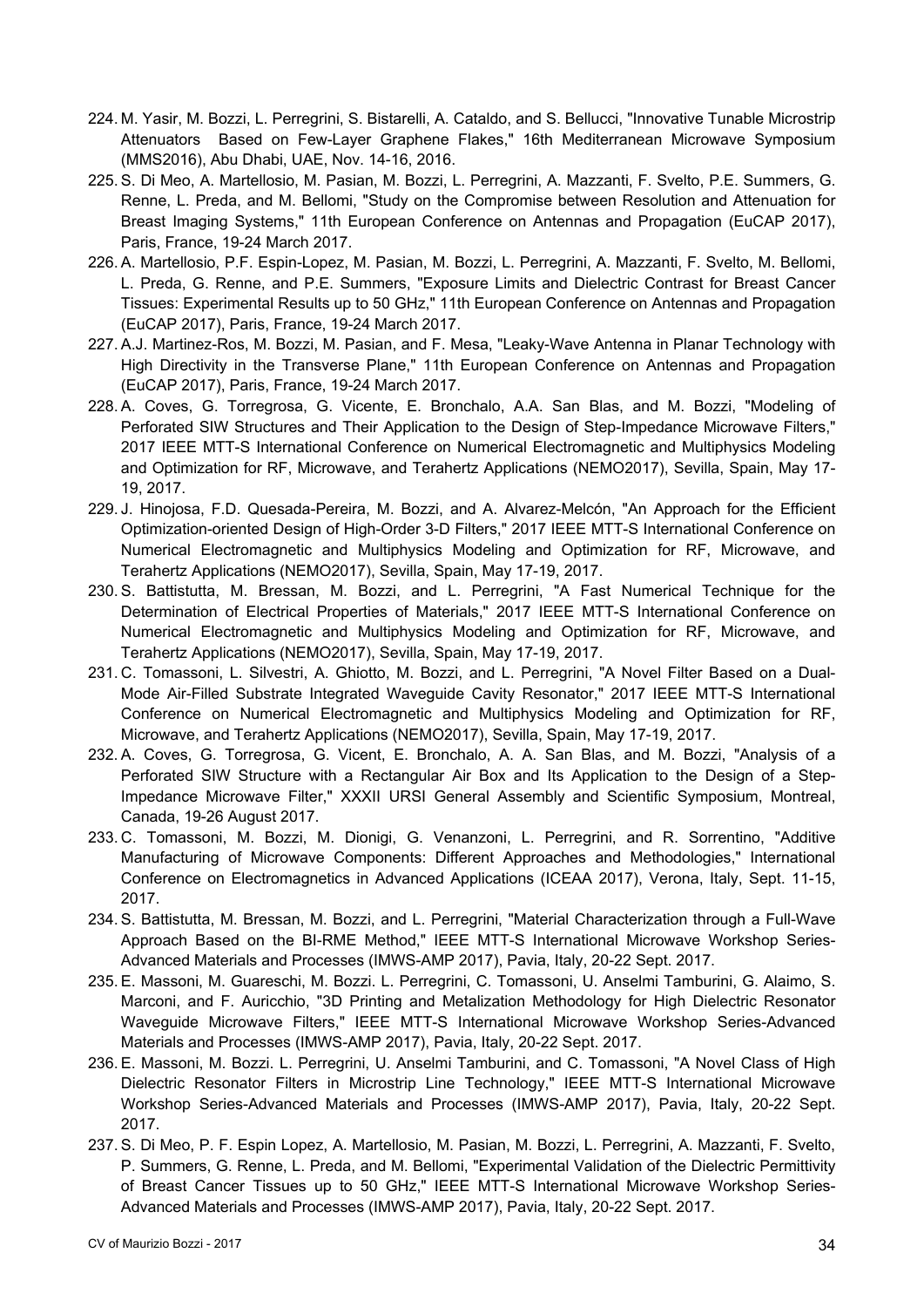- 238. E. Massoni, P. F. Espin Lopez, M. Pasian, M. Bozzi, L. Perregrini, S. Marconi, G. Alaimo, and F. Auricchio, "Additive Manufacturing of a Chalk Powder NRD 3-port Junction via Binder Jetting Technology," IEEE MTT-S International Microwave Workshop Series-Advanced Materials and Processes (IMWS-AMP 2017), Pavia, Italy, 20-22 Sept. 2017.
- 239. S. Di Meo, G. Matrone, M. Pasian, M. Bozzi, L. Perregrini, G. Magenes, A. Mazzanti, F. Svelto, P. Summers, G. Renne, L. Preda, and M. Bellomi, "High-Resolution mm-Wave Imaging Techniques and Systems for Breast Cancer Detection," IEEE MTT-S International Microwave Workshop Series-Advanced Materials and Processes (IMWS-AMP 2017), Pavia, Italy, 20-22 Sept. 2017.
- 240. S. Di Meo, E. Massoni, L. Silvestri, J. Obbad, M. Pasian, D. Dondi, M. Bozzi, L. Perregrini, G. Alaimo, S. Marconi, and F. Auricchio, "Dielectric Characterization of Material for 3D-printed Breast Phantoms up to 50 GHz: Preliminary Experimental Results," IEEE MTT-S International Microwave Workshop Series-Advanced Materials and Processes (IMWS-AMP 2017), Pavia, Italy, 20-22 Sept. 2017.
- 241. M. Yasir, M. Bozzi, L. Perregrini, S. Bistarelli, A. Cataldo, and S. Bellucci, "Highly tunable and Large Bandwidth Attenuator Based on Few-Layer Graphene," IEEE MTT-S International Microwave Workshop Series-Advanced Materials and Processes (IMWS-AMP 2017), Pavia, Italy, 20-22 Sept. 2017.
- 242. E. Massoni, P. F. Espin-Lopez, M. Pasian, M. Bozzi, L. Perregrini, G. Alaimo, S. Marconi, and F. Auricchio, "3D-printed Chalk Powder for Microwave Devices: Experimental Results for a NRD-guide in Ku-Band," 47th European Microwave Conference (EuMC2017), Nuremberg, Germany, Oct. 8-13, 2017.
- 243. M. Yasir, M. Bozzi, L. Perregrini, S. Bistarelli, A. Cataldo, and S. Bellucci, "Tunable and Input-Matched Attenuator Based on Few-Layer Graphene," 47th European Microwave Conference (EuMC2017), Nuremberg, Germany, Oct. 8-13, 2017.
- 244. G. Macchiarella, C. Tomassoni, E. Massoni, M. Bozzi, and L. Perregrini, "A Novel Class of Half-Mode SIW Filters with Extracted Poles," 47th European Microwave Conference (EuMC2017), Nuremberg, Germany, Oct. 8-13, 2017.
- 245. C. Tomassoni, L. Silvestri, M. Bozzi, L. Perregrini, and A. Ghiotto, "A Dual-Mode Quasi-Elliptic Filter in Air-Filled Substrate Integrated Waveguide Technology," 47th European Microwave Conference (EuMC2017), Nuremberg, Germany, Oct. 8-13, 2017.
- 246. S. Battistutta, M. Bozzi, M. Bressan, and L. Perregrini, "Extension of the BI-RME Method to the Analysis of Piecewise-Homogeneous Waveguide Components Including Arbitrarily Shaped Building Blocks," 47th European Microwave Conference (EuMC2017), Nuremberg, Germany, Oct. 8-13, 2017.
- 247. M. Bozzi, N. Delmonte, L. Silvestri, C. Tomassoni, and L. Perregrini, "Compact Cavity Resonators in Substrate Integrated Waveguide (SIW) Technology for RFID Applications," Progress In Electromagnetics Research Symposium (PIERS 2017), Singapore, Singapore, 19-22 Nov. 2017 (invited paper).
- 248. M. Bozzi, E. Massoni, G. M. Rocco, C. Tomassoni, and L. Perregrini, "New Materials and Fabrication Technologies for Substrate Integrated Waveguide (SIW) Components," Progress In Electromagnetics Research Symposium (PIERS 2017), Singapore, Singapore, 19-22 Nov. 2017 (invited paper).

#### **NATIONAL CONFERENCE PAPERS**

- 249. P. Arcioni, M. Bozzi, G. Conciauro, L. Perregrini, H. L. Hartnagel, and M. Shaalan, "Un Programma per l'Analisi e l'Ottimizzazione di Moltiplicatori di Frequenza Quasi-Ottici," Atti della XII Riunione Nazionale di Elettromagnetismo (XII RiNEM), pp. 177-180, Cetraro, Italy, Sept. 28-Oct. 1, 1998.
- 250. P. Arcioni, M. Bozzi, G. Conciauro, L. Perregrini, E. Sacchi, H. L. Hartnagel, and M. Shaalan, "Progetto e Realizzazione di un Triplicatore di Frequenza Quasi-Ottico a 430 GHz," Atti della XII Riunione Nazionale di Elettromagnetismo (XII RiNEM), pp. 181-184, Cetraro, Italy, Sept. 28-Oct. 1, 1998.
- 251. M. Bozzi, "Superfici selettive in frequenza nel campo delle micronde e delle onde millimetriche: risultati teorici e sperimentali," Atti della XIII Riunione Nazionale di Elettromagnetismo (XIII RiNEm), pp. 129- 132, Como, Italy, Sept. 25-28, 2000.
- 252. M. Bozzi, L. Perregrini, and A. R. Ruiz Laso, "Analisi di circuiti non lineari con un metodo ibrido Algoritmo Genetico/Bilanciamento Armonico," Atti della XIII Riunione Nazionale di Elettromagnetismo (XIII RiNEm), pp. 561-564, Villa Olmo (Como), Sept. 25-28, 2000.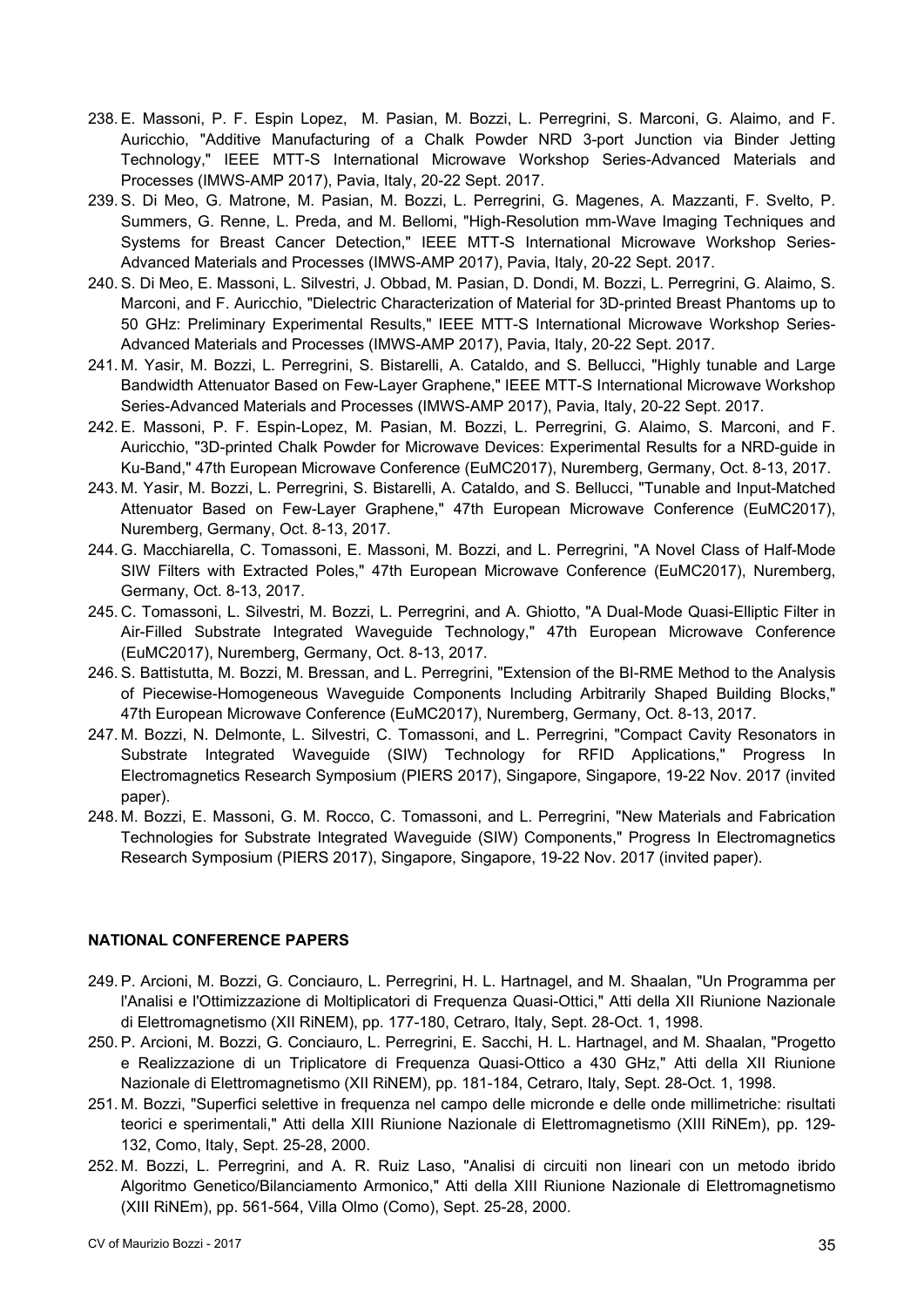- 253. M. Bozzi, L. Perregrini, and L. Polini, "Analisi di schiere periodiche stampate multistrato con il metodo MoM/BI-RME," XIV Riunione Nazionale di Elettromagnetismo (XIV RiNEm), Ancona, Sept. 16-19, 2002.
- 254. P. Besso, M. Bozzi, R. Maddè, L. Perregrini, and L. Salghetti Drioli, "Progetto, realizzazione e misura di uno specchio dicroico in banda S e X per l'antenna di terra della missione Rosetta," XIV Riunione Nazionale di Elettromagnetismo (XIV RiNEm), Ancona, Sept. 16-19, 2002.
- 255. M. Bozzi, S. Germani, and L. Perregrini, "Un nuovo ed efficiente approccio per l'analisi di strutture planari a banda elettromagnetica proibita (EBG)," XV Riunione Nazionale di Elettromagnetismo (XV RiNEm), Cagliari, Sept. 13-16, 2004.
- 256. M. Bozzi, S. Germani, and L. Perregrini, "Modellazione degli effetti delle perdite nelle schiere planari retroriflettenti," XV Riunione Nazionale di Elettromagnetismo (XV RiNEm), Cagliari, Sept. 13-16, 2004.
- 257. C. Panigadi, M. Francavilla, D. Forigo, L. Perregrini, and M. Bozzi, "Reduction of the uncertainty associated to permittivity measurements by using a commercial probe in SAR compliance tests," XV Riunione Nazionale di Elettromagnetismo (XV RiNEm), Cagliari, Sept. 13-16, 2004.
- 258. S. Biber, M. Bozzi, L. Perregrini, and L.-P. Schmidt, "Frequency Selective Surfaces on Silicon Substrates for Sub-mm Wave Applications," XVI Riunione Nazionale di Elettromagnetismo (XVI RiNEm), Genova, Sept. 18-21, 2006.
- 259. M. Bozzi, L. Perregrini, K. Wu, and G. Conciauro, "Multi-Mode Equivalent Circuit Models for Substrate-Integrated Waveguide Discontinuities," XVI Riunione Nazionale di Elettromagnetismo (XVI RiNEm), Genova, Sept. 18-21, 2006.
- 260. M. Montagna, M. Bozzi, and Luca Perregrini, "Studio delle proprietà di convergenza del metodo dei momenti nell'analisi di superfici selettive in frequenza," XVII Riunione Nazionale di Elettromagnetismo (XVII RiNEm), Lecce, Sept. 15-19, 2008.
- 261. M. Pasian, P. Besso, M. Bozzi, and L. Perregrini, "Introduzione della banda K nelle Deep Space Antennas dell'Agenzia Spaziale Europea," XVII Riunione Nazionale di Elettromagnetismo (XVII RiNEm), Lecce, Sept. 15-19, 2008.
- 262. M. Cametti, M. Pasian, M. Bozzi, L. Perregrini, and S. Rawson, "Preliminary Investigation on Fixed Ground Stations for Multi-Satellite Missions," XVIII Riunione Nazionale di Elettromagnetismo (XVIII RiNEm), Benevento, Sept. 6-10, 2010.
- 263. F. Giuppi, A. Georgiadis, A. Collado, M. Bozzi, S. Via, and L. Perregrini, "Active Cavity-Backed Antenna Based on Substrate Integrated Waveguide Technology," XVIII Riunione Nazionale di Elettromagnetismo (XVIII RiNEm), Benevento, Sept. 6-10, 2010.
- 264. M. Cametti, M. Bozzi, M. Pasian, and L. Perregrini, "An Analytical Model to Quantify the Efficiency of Arrays Composed by High-Gain Reflector Antennas," XIX Riunione Nazionale di Elettromagnetismo (XIX RiNEm), Roma, Sept. 10-14, 2012.
- 265. R. Moro, S. Kim, M. Bozzi, and M. Tentzeris, "Novel Inkjet-Printed Substrate Integrated Waveguide (SIW) Structures for Eco-Friendly Low-Cost Applications," XIX Riunione Nazionale di Elettromagnetismo (XIX RiNEm), Roma, Sept. 10-14, 2012.
- 266. R. Isidro, A. Coves, M.A. Sanchez-Soriano, G. Torregrosa, E. Bronchalo, and M. Bozzi, "Estudio sistematico de la permitividad efectivade una gu?a SIW con perforaciones periodicas de aire," XXVIII Simposium Nacional, URSI 2013, Santiago de Compostela, Spain, Sept. 11-13, 2013.
- 267. A. Giannini, M. Bozzi, M. Bressan, M. Pasian, and L. Perregrini, "Analysis of Lossy Waveguide Components by the BI-RME Method Combined with a Perturbation Technique," XX Riunione Nazionale di Elettromagnetismo (XX RiNEm), Padova, Sept. 15-18, 2014.
- 268. M. Pasian, M. Bozzi, and L. Perregrini, "Radiation Losses in Substrate Integrated Waveguides: a Formula for a Quantitative Determination," XX Riunione Nazionale di Elettromagnetismo (XX RiNEm), Padova, Sept. 15-18, 2014.
- 269. R. Moro, S. Agneessens, Hendrik Rogier, and M. Bozzi, "Wearable Textile Microwave Components in Substrate Integrated Waveguide Technology," XX Riunione Nazionale di Elettromagnetismo (XX RiNEm), Padova, Sept. 15-18, 2014.
- 270. S. Moscato, G. Matrone, M. Pasian, A. Mazzanti, M. Bozzi, L. Perregrini, F. Svelto, G. Magenes, P. Arcioni, and P. Summers, "A mm-Wave 2D Ultra-Wideband Radar for Breast Tumour Imaging," XX Riunione Nazionale di Elettromagnetismo (XX RiNEm), Padova, Sept. 15-18, 2014.
- 271. A. Coves Soler, G. Torregrosa Penalva, A.A. San Blas Oltra, M.A. Sanchez Soriano, A. Martellosio, E. Bronchalo Bronchalo, and M. Bozzi, "Ejemplo de diseno de un filtro paso-banda basado en una